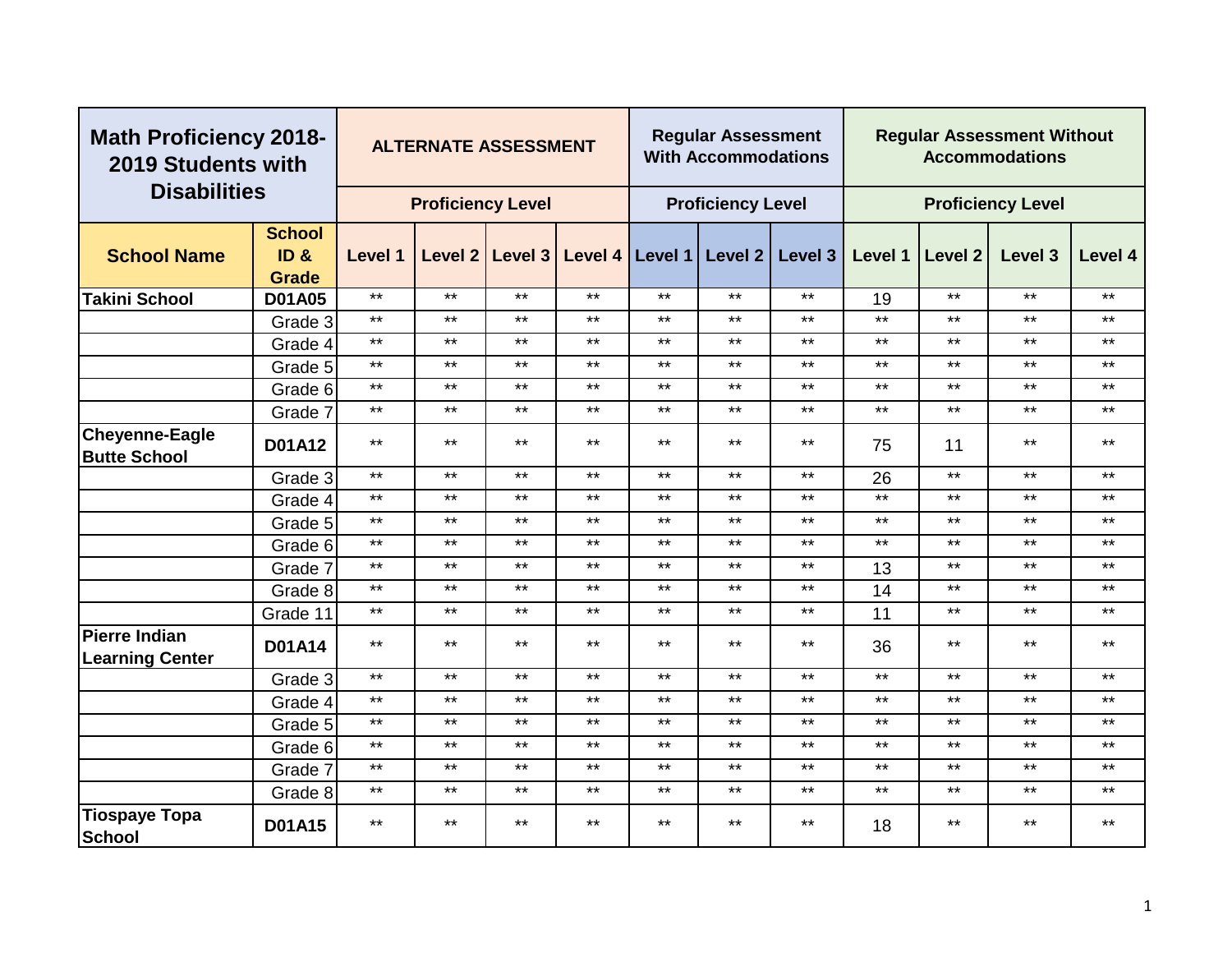| <b>Math Proficiency 2018-</b><br>2019 Students with |                         |              |                          | <b>ALTERNATE ASSESSMENT</b> |                                         |       | <b>Regular Assessment</b><br><b>With Accommodations</b> |         |         |              | <b>Regular Assessment Without</b><br><b>Accommodations</b> |         |
|-----------------------------------------------------|-------------------------|--------------|--------------------------|-----------------------------|-----------------------------------------|-------|---------------------------------------------------------|---------|---------|--------------|------------------------------------------------------------|---------|
| <b>Disabilities</b>                                 |                         |              | <b>Proficiency Level</b> |                             |                                         |       | <b>Proficiency Level</b>                                |         |         |              | <b>Proficiency Level</b>                                   |         |
| <b>School Name</b>                                  | <b>School</b><br>ID &   | Level 1      |                          |                             | Level 2 Level 3 Level 4 Level 1 Level 2 |       |                                                         | Level 3 | Level 1 | Level 2      | Level 3                                                    | Level 4 |
|                                                     | <b>Grade</b><br>Grade 3 | $***$        | $***$                    | $***$                       | $***$                                   | $***$ | $***$                                                   | $***$   | $***$   | $***$        | $***$                                                      | $***$   |
|                                                     | Grade 4                 | $***$        | $***$                    | $***$                       | $***$                                   | $***$ | $***$                                                   | $***$   | $***$   | $***$        | $***$                                                      | $***$   |
|                                                     | Grade 5                 | $***$        | $***$                    | $***$                       | $***$                                   | $***$ | $***$                                                   | $***$   | $***$   | $***$        | $***$                                                      | $***$   |
|                                                     | Grade 6                 | $***$        | $***$                    | $***$                       | $***$                                   | $***$ | $***$                                                   | $***$   | $***$   | $\star\star$ | $***$                                                      | $***$   |
|                                                     | Grade 7                 | $***$        | $***$                    | $***$                       | $***$                                   | $***$ | $***$                                                   | $***$   | $***$   | $***$        | $***$                                                      | $***$   |
|                                                     | Grade 8                 | $***$        | $***$                    | $***$                       | $***$                                   | $***$ | $***$                                                   | $***$   | $***$   | $***$        | $***$                                                      | $***$   |
|                                                     | Grade 11                | $***$        | $***$                    | $***$                       | $***$                                   | $***$ | $***$                                                   | $***$   | $***$   | $***$        | $***$                                                      | $***$   |
| <b>Riverside Indian</b><br><b>School</b>            | D01B02                  | $***$        | $***$<br>$***$<br>$***$  |                             | $***$                                   | $***$ | $***$                                                   | $***$   | 20      | $***$        | $***$                                                      | $***$   |
|                                                     | Grade 4                 | $\star\star$ |                          | $***$                       | $\star\star$                            | $***$ | $\star\star$                                            | $***$   | $***$   | $***$        | $***$                                                      | $***$   |
|                                                     | Grade 5                 | $***$        | $***$                    | $***$                       | $***$                                   | $***$ | $***$                                                   | $***$   | $***$   | $***$        | $***$                                                      | $***$   |
|                                                     | Grade 6                 | $***$        | $***$                    | $***$                       | $***$                                   | $***$ | $***$                                                   | $***$   | $***$   | $***$        | $***$                                                      | $***$   |
|                                                     | Grade 7                 | $***$        | $***$                    | $***$                       | $***$                                   | $***$ | $***$                                                   | $***$   | $***$   | $***$        | $***$                                                      | $***$   |
|                                                     | Grade 8                 | $***$        | $***$                    | $***$                       | $***$                                   | $***$ | $***$                                                   | $***$   | $***$   | $***$        | $***$                                                      | $***$   |
|                                                     | Grade 11                | $***$        | $***$                    | $***$                       | $***$                                   | $***$ | $***$                                                   | $***$   | $***$   | $***$        | $***$                                                      | $***$   |
| <b>Chemawa Indian</b><br>School                     | <b>D02P02</b>           | $***$        | $***$                    | $***$                       | $***$                                   | $***$ | $***$                                                   | $***$   | 14      | $***$        | $***$                                                      | $***$   |
|                                                     | Grade 11                | $***$        | $***$                    | $***$                       | $***$                                   | $***$ | $***$                                                   | $***$   | 14      | $***$        | $***$                                                      | $***$   |
| <b>Paschal Sherman</b><br><b>Indian School</b>      | <b>D03P02</b>           | $***$        | $***$                    | $***$                       | $***$                                   | $***$ | $***$                                                   | $***$   | 12      | $***$        | $***$                                                      | $***$   |
|                                                     | Grade 4                 | $***$        | $***$                    | $***$                       | $***$                                   | $***$ | $***$                                                   | $***$   | $***$   | $***$        | $***$                                                      | $***$   |
|                                                     | Grade 5                 | $***$        | $***$                    | $***$                       | $***$                                   | $***$ | $***$                                                   | $***$   | $***$   | $***$        | $***$                                                      | $***$   |
|                                                     | Grade 6                 | $***$        | $***$                    | $***$                       | $***$                                   | $***$ | $***$                                                   | $***$   | $***$   | $***$        | $***$                                                      | $***$   |
|                                                     | Grade 7                 | $***$        | $***$                    | $***$                       | $***$                                   | $***$ | $\star\star$                                            | $***$   | $***$   | $\star\star$ | $***$                                                      | $***$   |
|                                                     | Grade 8                 | $***$        | $***$                    | $***$                       | $***$                                   | $***$ | $***$                                                   | $***$   | $***$   | $\star\star$ | $***$                                                      | $***$   |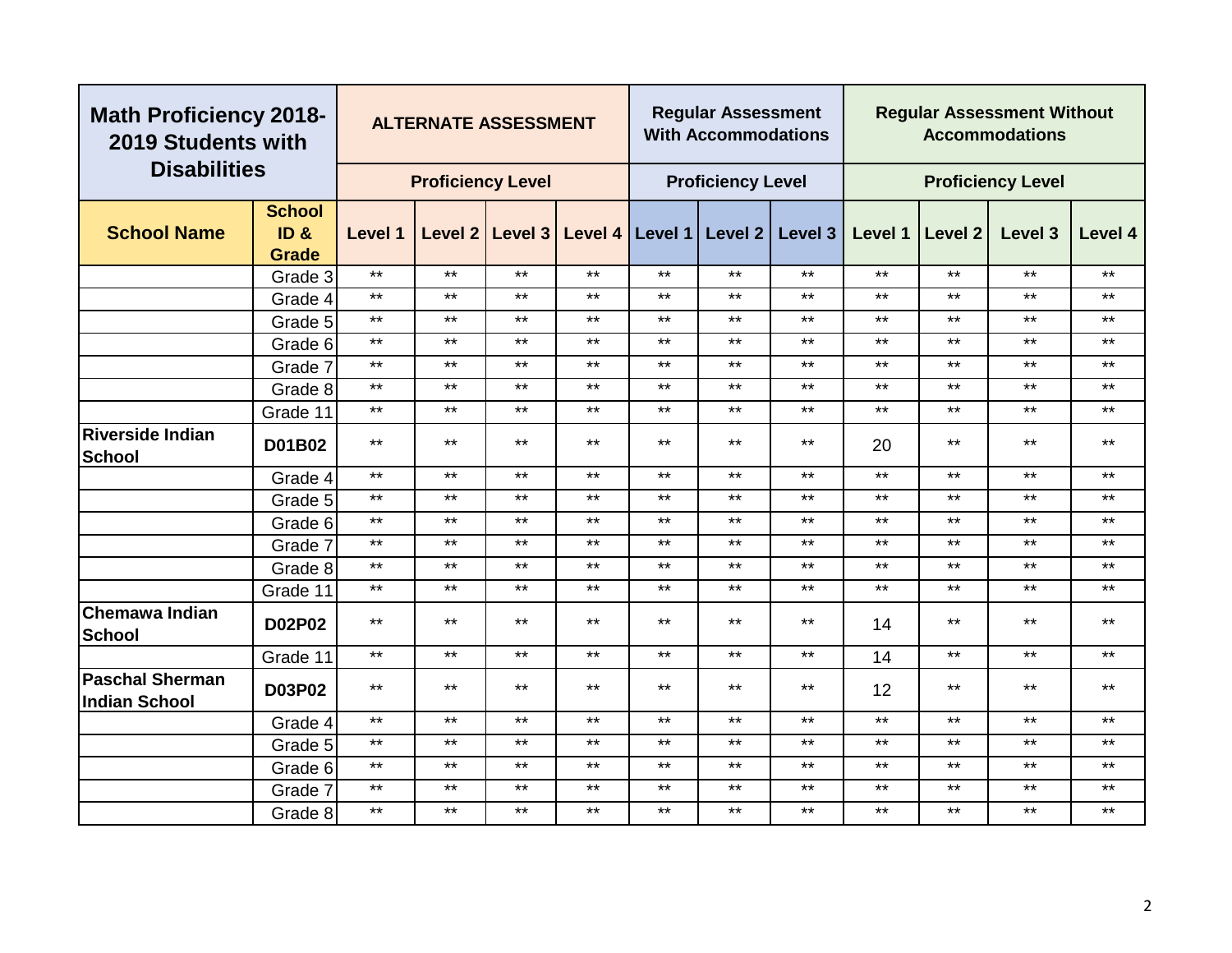| <b>Math Proficiency 2018-</b><br>2019 Students with |                                                  |              | <b>ALTERNATE ASSESSMENT</b> |                 |       |                 | <b>Regular Assessment</b><br><b>With Accommodations</b> |         |         |              | <b>Regular Assessment Without</b><br><b>Accommodations</b> |              |
|-----------------------------------------------------|--------------------------------------------------|--------------|-----------------------------|-----------------|-------|-----------------|---------------------------------------------------------|---------|---------|--------------|------------------------------------------------------------|--------------|
| <b>Disabilities</b>                                 |                                                  |              | <b>Proficiency Level</b>    |                 |       |                 | <b>Proficiency Level</b>                                |         |         |              | <b>Proficiency Level</b>                                   |              |
| <b>School Name</b>                                  | <b>School</b><br>ID <sub>8</sub><br><b>Grade</b> | Level 1      |                             | Level 2 Level 3 |       | Level 4 Level 1 | Level 2                                                 | Level 3 | Level 1 | Level 2      | Level 3                                                    | Level 4      |
| Kickapoo Nation<br>School                           | <b>D04B06</b>                                    | $***$        | $***$                       | $***$           | $***$ | $***$           | $***$                                                   | $***$   | $***$   | $***$        | $***$                                                      | $***$        |
|                                                     | Grade 3                                          | $***$        | $***$                       | $***$           | $***$ | $***$           | $***$                                                   | $***$   | $***$   | $***$        | $***$                                                      | $***$        |
|                                                     | Grade 4                                          | $***$        | $***$                       | $***$           | $***$ | $***$           | $***$                                                   | $***$   | $***$   | $***$        | $***$                                                      | $***$        |
|                                                     | Grade 5                                          | $\star\star$ | $***$                       | $\star\star$    | $***$ | $***$           | $***$                                                   | $***$   | $***$   | $***$        | $***$                                                      | $***$        |
|                                                     | Grade 6                                          | $***$        | $***$                       | $***$           | $***$ | $***$           | $***$                                                   | $***$   | $***$   | $***$        | $***$                                                      | $***$        |
|                                                     | Grade 7                                          | $***$        | $***$                       | $***$           | $***$ | $***$           | $***$                                                   | $***$   | $***$   | $***$        | $***$                                                      | $***$        |
|                                                     | Grade 8                                          | $***$        | $***$                       | $***$           | $***$ | $***$           | $***$                                                   | $***$   | $***$   | $***$        | $***$                                                      | $***$        |
| <b>Shoshone-Bannock</b><br>Jr/Sr High School        | <b>D04C02</b>                                    | $***$        | $***$                       | $***$           | $***$ | $***$           | $***$                                                   | $***$   | 14      | $***$        | $***$                                                      | $***$        |
|                                                     | Grade 7                                          | $***$        | $***$                       | $***$           | $***$ | $***$           | $***$                                                   | $***$   | $***$   | $***$        | $***$                                                      | $***$        |
|                                                     | Grade 8                                          | $***$        | $***$                       | $***$           | $***$ | $***$           | $***$                                                   | $***$   | $***$   | $***$        | $\star\star$                                               | $***$        |
|                                                     | Grade 10                                         | $***$        | $***$                       | $***$           | $***$ | $***$           | $***$                                                   | $***$   | $***$   | $***$        | $\star\star$                                               | $\star\star$ |
| Coeur d'Alene<br><b>Tribal School</b>               | <b>D05P02</b>                                    | $***$        | $***$                       | $***$           | $***$ | $***$           | $***$                                                   | $***$   | 21      | $***$        | $***$                                                      | $***$        |
|                                                     | Grade 3                                          | $***$        | $***$                       | $***$           | $***$ | $***$           | $***$                                                   | $***$   | $***$   | $***$        | $***$                                                      | $***$        |
|                                                     | Grade 4                                          | $***$        | $***$                       | $***$           | $***$ | $***$           | $***$                                                   | $***$   | $***$   | $***$        | $***$                                                      | $***$        |
|                                                     | Grade 5                                          | $***$        | $***$                       | $***$           | $***$ | $***$           | $***$                                                   | $***$   | $***$   | $***$        | $***$                                                      | $***$        |
|                                                     | Grade 6                                          | $***$        | $***$                       | $***$           | $***$ | $***$           | $***$                                                   | $***$   | $***$   | $\star\star$ | $***$                                                      | $\star\star$ |
|                                                     | Grade 7                                          | $***$        | $***$                       | $***$           | $***$ | $***$           | $***$                                                   | $***$   | $***$   | $***$        | $***$                                                      | $***$        |
|                                                     | Grade 8                                          | $***$        | $***$                       | $***$           | $***$ | $***$           | $***$                                                   | $***$   | $***$   | $\star\star$ | $***$                                                      | $***$        |
| <b>American Horse</b><br><b>School</b>              | <b>D06A02</b>                                    | $***$        | $***$                       | $***$           | $***$ | $***$           | $***$                                                   | $***$   | 24      | $***$        | $***$                                                      | **           |
|                                                     | Grade 3                                          | $***$        | $***$                       | $***$           | $***$ | $***$           | $***$                                                   | $***$   | $***$   | $***$        | $***$                                                      | $***$        |
|                                                     | Grade 4                                          | $***$        | $***$                       | $***$           | $***$ | $***$           | $***$                                                   | $***$   | $***$   | $***$        | $***$                                                      | $***$        |
|                                                     | Grade 5                                          | $***$        | $***$                       | $***$           | $***$ | $***$           | $***$                                                   | $***$   | $***$   | $***$        | $***$                                                      | $***$        |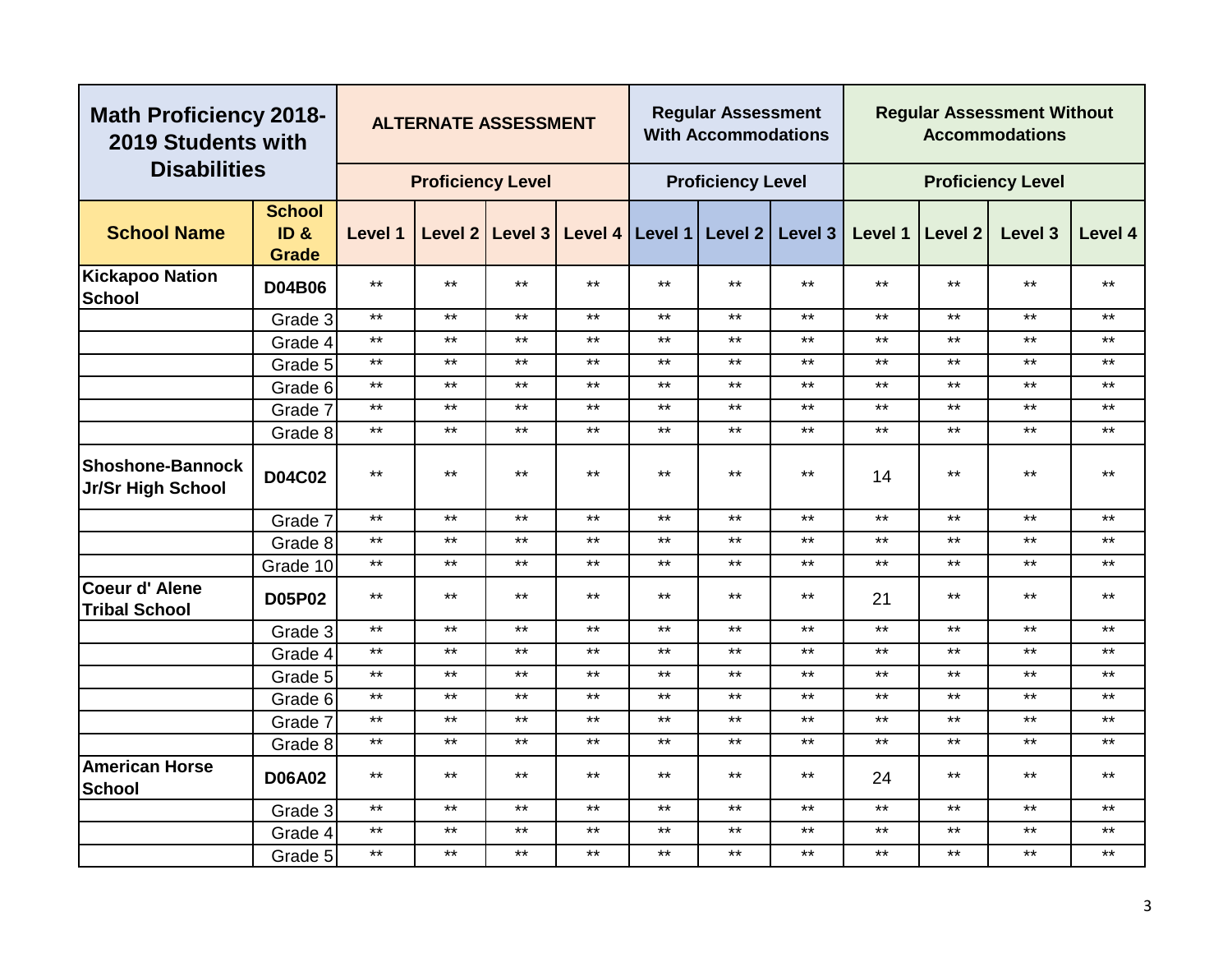|                                               | <b>Math Proficiency 2018-</b><br>2019 Students with<br><b>Disabilities</b> |              | <b>ALTERNATE ASSESSMENT</b> |                 |              |              | <b>Regular Assessment</b><br><b>With Accommodations</b> |              |              |              | <b>Regular Assessment Without</b><br><b>Accommodations</b> |              |
|-----------------------------------------------|----------------------------------------------------------------------------|--------------|-----------------------------|-----------------|--------------|--------------|---------------------------------------------------------|--------------|--------------|--------------|------------------------------------------------------------|--------------|
|                                               |                                                                            |              | <b>Proficiency Level</b>    |                 |              |              | <b>Proficiency Level</b>                                |              |              |              | <b>Proficiency Level</b>                                   |              |
| <b>School Name</b>                            | <b>School</b><br>ID <sub>&amp;</sub><br><b>Grade</b>                       | Level 1      |                             | Level 2 Level 3 |              |              | Level 4   Level 1   Level 2                             | Level 3      | Level 1      | Level 2      | Level 3                                                    | Level 4      |
|                                               | Grade 6                                                                    | $***$        | $***$                       | $***$           | $***$        | $***$        | $***$                                                   | $***$        | $***$        | $***$        | $***$                                                      | $***$        |
|                                               | Grade 7                                                                    | $***$        | $***$                       | $***$           | $***$        | $***$        | $***$                                                   | $***$        | $***$        | $***$        | $***$                                                      | $***$        |
|                                               | Grade 8                                                                    | $\star\star$ | $***$                       | $***$           | $\star\star$ | $***$        | $***$                                                   | $***$        | $***$        | $\star\star$ | $***$                                                      | $\star\star$ |
| <b>Little Wound School</b>                    | <b>D06A05</b>                                                              | $\star\star$ | $***$                       | $***$           | $***$        | $***$        | $***$                                                   | $***$        | 55           | $***$        | $***$                                                      | $***$        |
|                                               | Grade 3                                                                    | $***$        | $***$                       | $***$           | $***$        | $***$        | $***$                                                   | $***$        | $***$        | $***$        | $***$                                                      | $***$        |
|                                               | Grade 4                                                                    | $***$        | $***$                       | $***$           | $***$        | $***$        | $***$                                                   | $***$        | $***$        | $***$        | $***$                                                      | $***$        |
|                                               | Grade 5                                                                    | $***$        | $***$                       | $***$           | $***$        | $***$        | $***$                                                   | $***$        | $***$        | $***$        | $***$                                                      | $***$        |
|                                               | Grade 6                                                                    | $***$        | $***$                       | $***$           | $***$        | $***$        | $***$                                                   | $***$        | $***$        | $***$        | $***$                                                      | $***$        |
|                                               | Grade 7                                                                    | $***$        | $***$                       | $***$           | $***$        | $***$        | $***$                                                   | $***$        | $***$        | $***$        | $***$                                                      | $***$        |
|                                               | Grade 8                                                                    | $***$        | $***$                       | $***$           | $\star\star$ | $***$        | $***$                                                   | $***$        | $***$        | $***$        | $***$                                                      | $\star\star$ |
|                                               | Grade 11                                                                   | $\star\star$ | $***$                       | $\star\star$    | $***$        | $\star\star$ | $***$                                                   | $***$        | $***$        | $***$        | $***$                                                      | $***$        |
|                                               | Grade 12                                                                   | $\star\star$ | $***$                       | $***$           | $***$        | $***$        | $***$                                                   | $***$        | $***$        | $***$        | $***$                                                      | $***$        |
| <b>Wounded Knee</b><br><b>District School</b> | <b>D06A06</b>                                                              | $***$        | $***$                       | $***$           | $***$        | $***$        | $***$                                                   | $***$        | 13           | $***$        | $***$                                                      | $***$        |
|                                               | Grade 3                                                                    | $***$        | $***$                       | $***$           | $***$        | $***$        | $***$                                                   | $***$        | $\star\star$ | $***$        | $***$                                                      | $***$        |
|                                               | Grade 4                                                                    | $***$        | $***$                       | $***$           | $***$        | $***$        | $***$                                                   | $***$        | $***$        | $***$        | $***$                                                      | $***$        |
|                                               | Grade 5                                                                    | $***$        | $***$                       | $***$           | $***$        | $***$        | $***$                                                   | $***$        | $***$        | $***$        | $***$                                                      | $***$        |
|                                               | Grade 6                                                                    | $***$        | $***$                       | $***$           | $***$        | $***$        | $***$                                                   | $***$        | $***$        | $***$        | $***$                                                      | $***$        |
|                                               | Grade 7                                                                    | $***$        | $***$                       | $***$           | $***$        | $***$        | $***$                                                   | $***$        | $***$        | $***$        | $***$                                                      | $***$        |
|                                               | Grade 8                                                                    | $\star\star$ | $***$                       | $\star\star$    | $***$        | $***$        | $***$                                                   | $\star\star$ | $***$        | $\star\star$ | $***$                                                      | $\star\star$ |
| <b>Loneman Day</b><br><b>School</b>           | <b>D06A13</b>                                                              | $***$        | $***$                       | $***$           | $***$        | $***$        | $***$                                                   | $***$        | 28           | $***$        | $***$                                                      | $***$        |
|                                               | Grade 3                                                                    | $\star\star$ | $***$                       | $***$           | $***$        | $***$        | $***$                                                   | $***$        | $***$        | $***$        | $***$                                                      | $***$        |
|                                               | Grade 4                                                                    | $***$        | $***$                       | $***$           | $***$        | $***$        | $***$                                                   | $***$        | $***$        | $***$        | $***$                                                      | $\star\star$ |
|                                               | Grade 5                                                                    | $***$        | $***$                       | $***$           | $***$        | $\star\star$ | $***$                                                   | $***$        | $***$        | $***$        | $***$                                                      | $\star\star$ |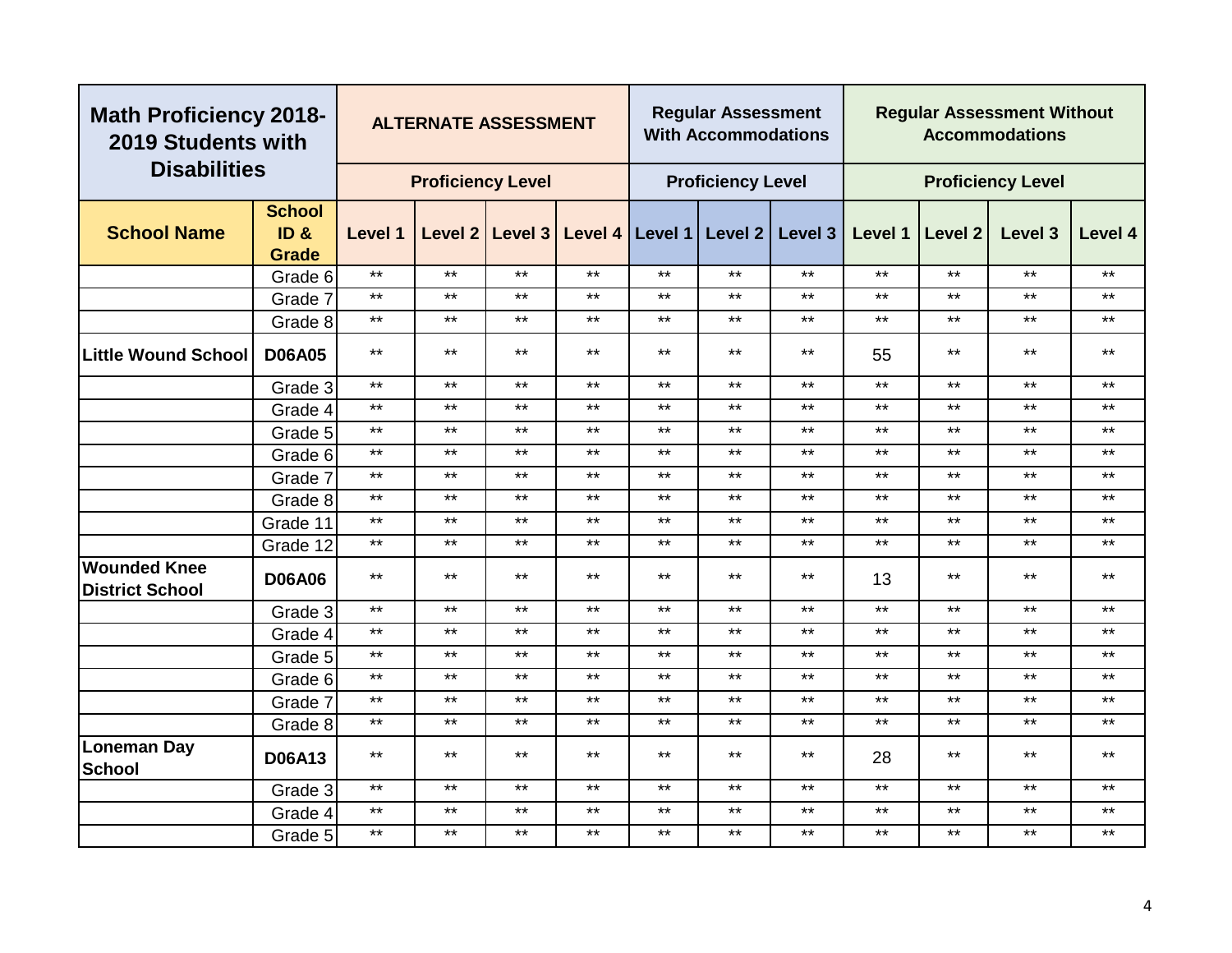|                                       | <b>Math Proficiency 2018-</b><br>2019 Students with<br><b>Disabilities</b> |         | <b>ALTERNATE ASSESSMENT</b> |              |         |         | <b>Regular Assessment</b><br><b>With Accommodations</b> |              |         |                | <b>Regular Assessment Without</b><br><b>Accommodations</b> |         |
|---------------------------------------|----------------------------------------------------------------------------|---------|-----------------------------|--------------|---------|---------|---------------------------------------------------------|--------------|---------|----------------|------------------------------------------------------------|---------|
|                                       |                                                                            |         | <b>Proficiency Level</b>    |              |         |         | <b>Proficiency Level</b>                                |              |         |                | <b>Proficiency Level</b>                                   |         |
|                                       | <b>School</b>                                                              |         |                             |              |         |         |                                                         |              |         |                |                                                            |         |
| <b>School Name</b>                    | ID <sub>8</sub>                                                            | Level 1 | Level 2                     | Level 3      | Level 4 | Level 1 | Level 2                                                 | Level 3      | Level 1 | <b>Level 2</b> | Level 3                                                    | Level 4 |
|                                       | <b>Grade</b>                                                               | $***$   | $***$                       | $***$        | $***$   | $***$   |                                                         | $***$        | $***$   | $***$          |                                                            |         |
|                                       | Grade 6                                                                    |         |                             |              |         |         | $***$                                                   |              |         |                | $***$                                                      | $***$   |
|                                       | Grade 7                                                                    | $***$   | $***$                       | $***$        | $***$   | $***$   | $***$                                                   | $***$        | $***$   | $***$          | $***$                                                      | $***$   |
|                                       | Grade 8                                                                    | $***$   | $***$                       | $***$        | $***$   | $***$   | $***$                                                   | $***$        | $***$   | $***$          | $***$                                                      | $***$   |
| <b>Pine Ridge School</b>              | <b>D06A16</b>                                                              | $***$   | $***$                       | $***$        | $***$   | $***$   | $***$                                                   | $***$        | 33      | $***$          | $***$                                                      | $***$   |
|                                       | Grade 3                                                                    | $***$   | $***$                       | $***$        | $***$   | $***$   | $***$                                                   | $***$        | $***$   | $***$          | $***$                                                      | $***$   |
|                                       | Grade 4                                                                    | $***$   | $***$                       | $***$        | $***$   | $***$   | $***$                                                   | $***$        | $***$   | $***$          | $***$                                                      | $***$   |
|                                       | Grade 5                                                                    | $***$   | $***$                       | $***$        | $***$   | $***$   | $***$                                                   | $***$        | $***$   | $***$          | $***$                                                      | $***$   |
|                                       | Grade 6                                                                    | $***$   | $***$                       | $***$        | $***$   | $***$   | $***$                                                   | $***$        | $***$   | $***$          | $***$                                                      | $***$   |
|                                       | Grade 7                                                                    | $***$   | $***$                       | $***$        | $***$   | $***$   | $***$                                                   | $***$        | $***$   | $***$          | $***$                                                      | $***$   |
|                                       | Grade 8                                                                    | $***$   | $***$                       | $\star\star$ | $***$   | $***$   | $***$                                                   | $\star\star$ | $***$   | $\star\star$   | $***$                                                      | $***$   |
|                                       | Grade 11                                                                   | $***$   | $***$                       | $\star\star$ | $***$   | $***$   | $***$                                                   | $\star\star$ | $***$   | $***$          | $***$                                                      | $***$   |
| <b>Porcupine Day</b><br><b>School</b> | <b>D06A18</b>                                                              | $***$   | $***$                       | $***$        | $***$   | $***$   | $***$                                                   | $***$        | 20      | $***$          | $***$                                                      | $***$   |
|                                       | Grade 3                                                                    | $***$   | $***$                       | $***$        | $***$   | $***$   | $***$                                                   | $***$        | $***$   | $***$          | $***$                                                      | $***$   |
|                                       | Grade 4                                                                    | $***$   | $***$                       | $***$        | $***$   | $***$   | $***$                                                   | $***$        | $***$   | $***$          | $***$                                                      | $***$   |
|                                       | Grade 5                                                                    | $***$   | $***$                       | $***$        | $***$   | $***$   | $***$                                                   | $***$        | $***$   | $***$          | $***$                                                      | $***$   |
|                                       | Grade 6                                                                    | $***$   | $***$                       | $***$        | $***$   | $***$   | $***$                                                   | $***$        | $***$   | $***$          | $***$                                                      | $***$   |
|                                       | Grade 7                                                                    | $***$   | $***$                       | $***$        | $***$   | $***$   | $***$                                                   | $***$        | $***$   | $***$          | $***$                                                      | $***$   |
|                                       | Grade 8                                                                    | $***$   | $***$                       | $***$        | $***$   | $***$   | $***$                                                   | $***$        | $***$   | $***$          | $***$                                                      | $***$   |
| <b>Crazy Horse School</b>             | <b>D06A23</b>                                                              | $***$   | $***$                       | $***$        | $***$   | $***$   | $***$                                                   | $***$        | 21      | $***$          | $***$                                                      | $***$   |
|                                       | Grade 3                                                                    | $***$   | $***$                       | $***$        | $***$   | $***$   | $***$                                                   | $***$        | $***$   | $***$          | $***$                                                      | $***$   |
|                                       | Grade 4                                                                    | $***$   | $***$                       | $***$        | $***$   | $***$   | $***$                                                   | $***$        | $***$   | $***$          | $***$                                                      | $***$   |
|                                       | Grade 5                                                                    | $***$   | $***$                       | $***$        | $***$   | $***$   | $***$                                                   | $***$        | $***$   | $***$          | $***$                                                      | $***$   |
|                                       | Grade 6                                                                    | $***$   | $***$                       | $***$        | $***$   | $***$   | $***$                                                   | $***$        | $***$   | $***$          | $***$                                                      | $***$   |
|                                       | Grade 7                                                                    | $***$   | $***$                       | $***$        | $***$   | $***$   | $***$                                                   | $***$        | $***$   | $***$          | $***$                                                      | $***$   |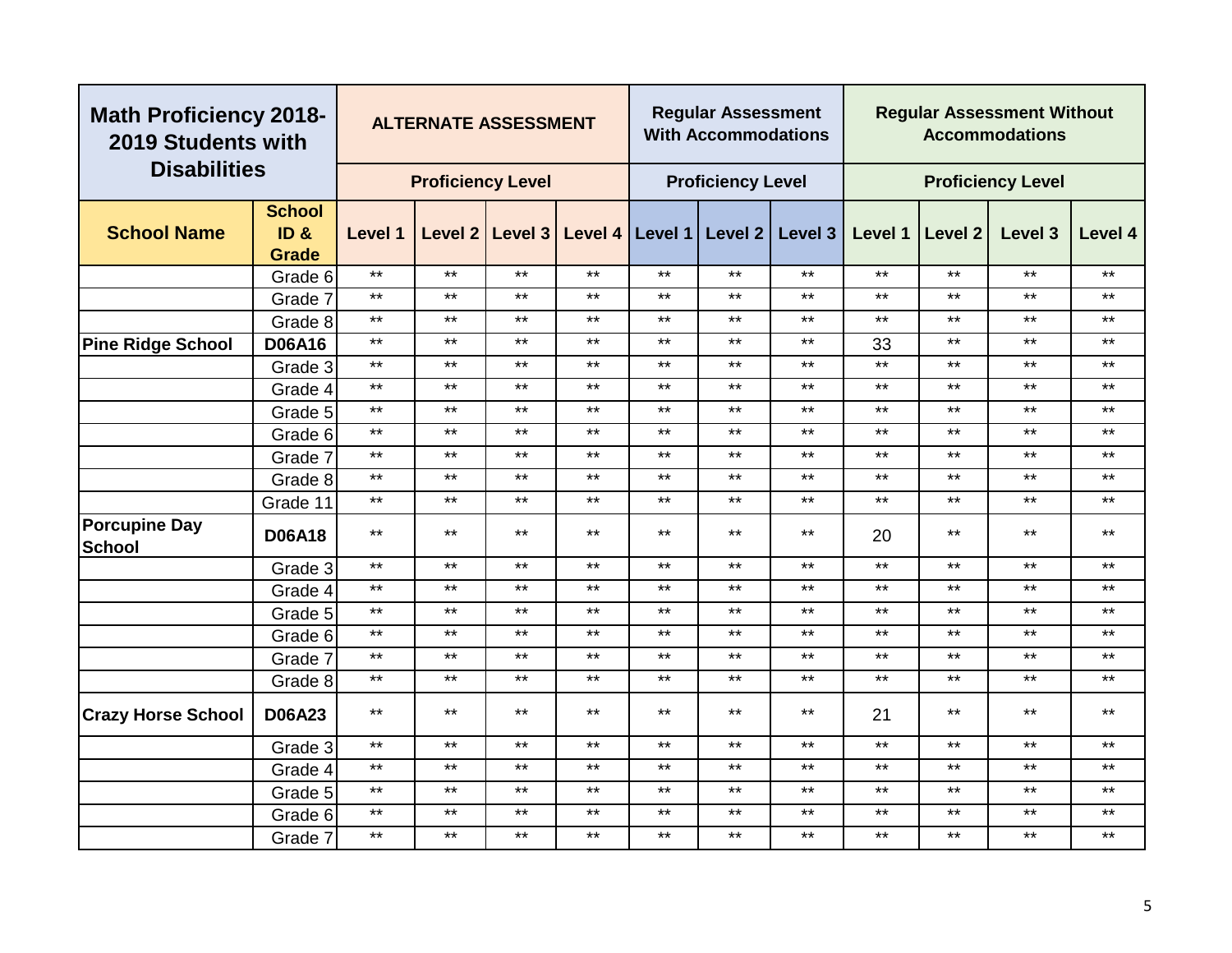|                                           | <b>Math Proficiency 2018-</b><br>2019 Students with<br><b>Disabilities</b> |         | <b>ALTERNATE ASSESSMENT</b> |              |                                       |              | <b>Regular Assessment</b><br><b>With Accommodations</b> |                     |         |              | <b>Regular Assessment Without</b><br><b>Accommodations</b> |              |
|-------------------------------------------|----------------------------------------------------------------------------|---------|-----------------------------|--------------|---------------------------------------|--------------|---------------------------------------------------------|---------------------|---------|--------------|------------------------------------------------------------|--------------|
|                                           |                                                                            |         | <b>Proficiency Level</b>    |              |                                       |              | <b>Proficiency Level</b>                                |                     |         |              | <b>Proficiency Level</b>                                   |              |
| <b>School Name</b>                        | <b>School</b><br>ID <sub>8</sub><br><b>Grade</b>                           | Level 1 |                             |              | Level 2   Level 3   Level 4   Level 1 |              |                                                         | Level $2$   Level 3 | Level 1 | Level 2      | Level 3                                                    | Level 4      |
|                                           | Grade 8                                                                    | $***$   | $***$                       | $***$        | $***$                                 | $***$        | $***$                                                   | $***$               | $***$   | $***$        | $***$                                                      | $***$        |
|                                           | Grade 11                                                                   | $***$   | $***$                       | $***$        | $***$                                 | $***$        | $***$                                                   | $***$               | $***$   | $***$        | $***$                                                      | $***$        |
| <b>St Francis Indian</b><br><b>School</b> | <b>D07A09</b>                                                              | $***$   | $***$                       | $***$        | $***$                                 | $***$        | $***$                                                   | $***$               | 73      | $***$        | $***$                                                      | $***$        |
|                                           | Grade 3                                                                    | $***$   | $***$                       | $***$        | $***$                                 | $\star\star$ | $***$                                                   | $***$               | $***$   | $***$        | $***$                                                      | $***$        |
|                                           | Grade 4                                                                    | $***$   | $***$                       | $***$        | $***$                                 | $***$        | $***$                                                   | $***$               | $***$   | $***$        | $\star\star$                                               | $***$        |
|                                           | Grade 5                                                                    | $***$   | $***$                       | $***$        | $***$                                 | $***$        | $***$                                                   | $***$               | 15      | $\star\star$ | $***$                                                      | $\star\star$ |
|                                           | Grade 6                                                                    | $***$   | $***$                       | $***$        | $***$                                 | $***$        | $***$                                                   | $***$               | $***$   | $***$        | $***$                                                      | $***$        |
|                                           | Grade 7                                                                    | $***$   | $***$                       | $***$        | $***$                                 | $***$        | $***$                                                   | $***$               | 15      | $***$        | $***$                                                      | $***$        |
|                                           | Grade 8                                                                    | $***$   | $***$                       | $***$        | $***$                                 | $***$        | $***$                                                   | $***$               | $***$   | $***$        | $***$                                                      | $***$        |
|                                           | Grade 11                                                                   | $***$   | $***$                       | $***$        | $***$                                 | $***$        | $***$                                                   | $***$               | $***$   | $***$        | $***$                                                      | $\star\star$ |
| <b>Marty Indian School</b>                | <b>D07A12</b>                                                              | $***$   | $***$                       | $***$        | $***$                                 | $***$        | $***$                                                   | $***$               | 11      | $***$        | $***$                                                      | $\star\star$ |
|                                           | Grade 3                                                                    | $***$   | $***$                       | $***$        | $***$                                 | $***$        | $***$                                                   | $***$               | $***$   | $***$        | $***$                                                      | $***$        |
|                                           | Grade 4                                                                    | $***$   | $***$                       | $***$        | $***$                                 | $***$        | $***$                                                   | $***$               | $***$   | $***$        | $***$                                                      | $***$        |
|                                           | Grade 5                                                                    | $***$   | $***$                       | $***$        | $***$                                 | $***$        | $***$                                                   | $***$               | $***$   | $***$        | $***$                                                      | $***$        |
|                                           | Grade 6                                                                    | $***$   | $***$                       | $***$        | $***$                                 | $***$        | $***$                                                   | $***$               | $***$   | $***$        | $***$                                                      | $***$        |
|                                           | Grade 7                                                                    | $***$   | $***$                       | $***$        | $***$                                 | $***$        | $***$                                                   | $***$               | $***$   | $***$        | $***$                                                      | $***$        |
|                                           | Grade 8                                                                    | $***$   | $***$                       | $***$        | $***$                                 | $***$        | $***$                                                   | $***$               | $***$   | $***$        | $***$                                                      | $***$        |
| <b>Enemy Swim Day</b><br><b>School</b>    | <b>D09A03</b>                                                              | $***$   | $***$                       | $***$        | $***$                                 | $***$        | $***$                                                   | $***$               | 24      | $***$        | $***$                                                      | $***$        |
|                                           | Grade 3                                                                    | $***$   | $***$                       | $\star\star$ | $***$                                 | $***$        | $***$                                                   | $***$               | $***$   | $***$        | $***$                                                      | $\star\star$ |
|                                           | Grade 4                                                                    | $***$   | $***$                       | $***$        | $***$                                 | $***$        | $***$                                                   | $***$               | $***$   | $\star\star$ | $***$                                                      | $***$        |
|                                           | Grade 5                                                                    | $***$   | $***$                       | $***$        | $***$                                 | $***$        | $***$                                                   | $***$               | $***$   | $***$        | $***$                                                      | $***$        |
|                                           | Grade 6                                                                    | $***$   | $***$                       | $***$        | $***$                                 | $***$        | $***$                                                   | $***$               | $***$   | $***$        | $***$                                                      | $\star\star$ |
|                                           | Grade 7                                                                    | $***$   | $***$                       | $***$        | $***$                                 | $***$        | $***$                                                   | $***$               | $***$   | $\star\star$ | $\star\star$                                               | $\star\star$ |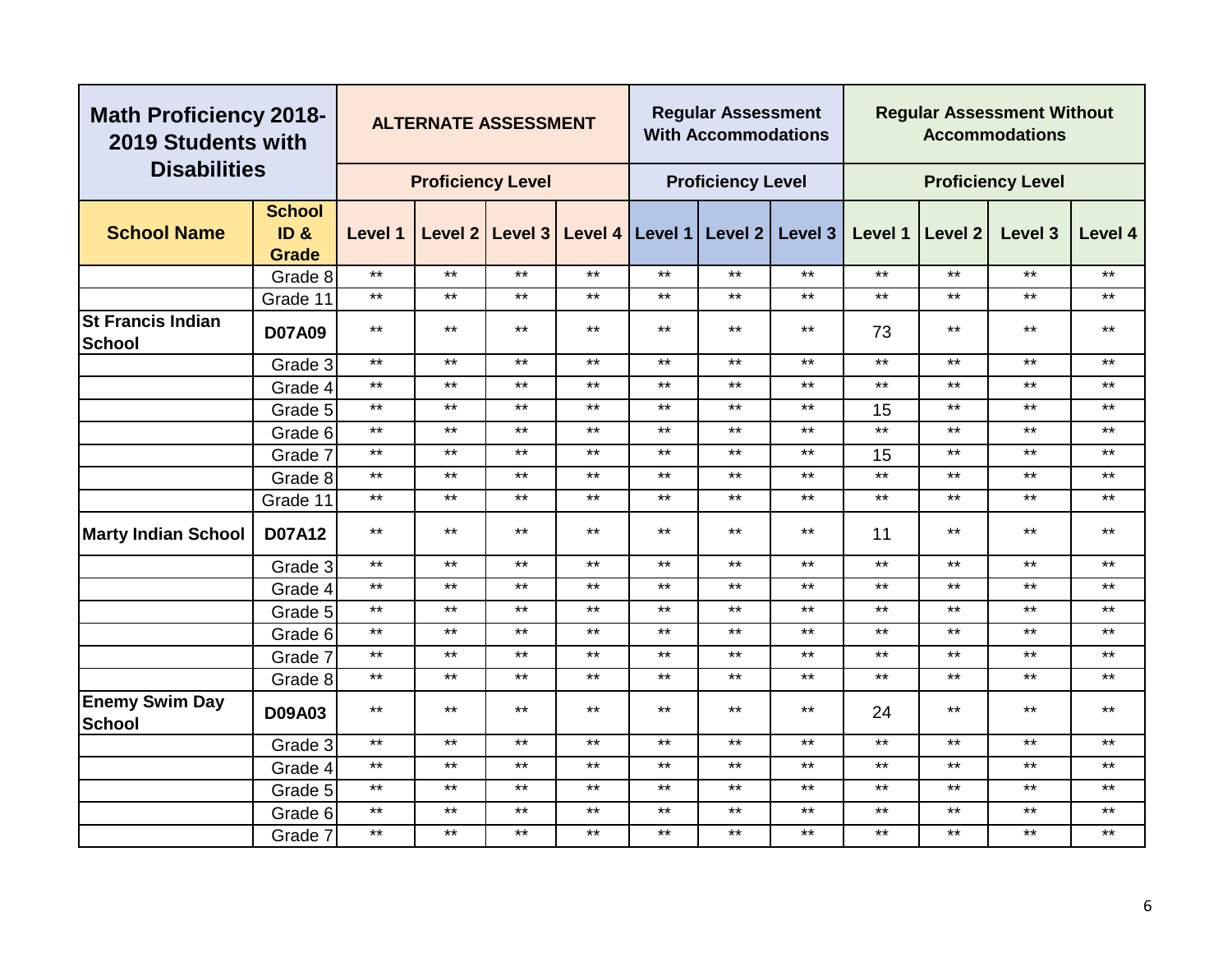|                                            | <b>Math Proficiency 2018-</b><br>2019 Students with<br><b>Disabilities</b> |         | <b>ALTERNATE ASSESSMENT</b> |                   |                   |       | <b>Regular Assessment</b><br><b>With Accommodations</b> |         |         |              | <b>Regular Assessment Without</b><br><b>Accommodations</b> |         |
|--------------------------------------------|----------------------------------------------------------------------------|---------|-----------------------------|-------------------|-------------------|-------|---------------------------------------------------------|---------|---------|--------------|------------------------------------------------------------|---------|
|                                            |                                                                            |         | <b>Proficiency Level</b>    |                   |                   |       | <b>Proficiency Level</b>                                |         |         |              | <b>Proficiency Level</b>                                   |         |
| <b>School Name</b>                         | <b>School</b><br>ID <sub>8</sub><br>Grade                                  | Level 1 |                             | Level 2   Level 3 | Level 4   Level 1 |       | Level 2                                                 | Level 3 | Level 1 | Level 2      | Level 3                                                    | Level 4 |
|                                            | Grade 8                                                                    | $***$   | $***$                       | $***$             | $***$             | $***$ | $***$                                                   | $***$   | $***$   | $***$        | $***$                                                      | $***$   |
| <b>Tiospa Zina Tribal</b><br><b>School</b> | <b>D09A05</b>                                                              | $***$   | $***$                       | $***$             | $***$             | $***$ | $***$                                                   | $***$   | 53      | $***$        | $***$                                                      | $***$   |
|                                            | Grade 3                                                                    | $***$   | $\star\star$                | $***$             | $***$             | $***$ | $\star\star$                                            | $***$   | $***$   | $***$        | $***$                                                      | $***$   |
|                                            | Grade 4                                                                    | $***$   | $***$                       | $***$             | $***$             | $***$ | $***$                                                   | $***$   | $***$   | $***$        | $***$                                                      | $***$   |
|                                            | Grade 5                                                                    | $***$   | $***$                       | $***$             | $***$             | $***$ | $\star\star$                                            | $***$   | $***$   | $***$        | $***$                                                      | $***$   |
|                                            | Grade 6                                                                    | $***$   | $***$                       | $***$             | $***$             | $***$ | $***$                                                   | $***$   | $***$   | $***$        | $***$                                                      | $***$   |
|                                            | Grade 7                                                                    | $***$   | $***$                       | $***$             | $***$             | $***$ | $***$                                                   | $***$   | 11      | $***$        | $***$                                                      | $***$   |
|                                            | Grade 8                                                                    | $***$   | $***$                       | $***$             | $***$             | $***$ | $***$                                                   | $***$   | $***$   | $***$        | $***$                                                      | $***$   |
|                                            | Grade 11                                                                   | $***$   | $***$                       | $\star\star$      | $***$             | $***$ | $***$                                                   | $***$   | 11      | $***$        | $***$                                                      | $***$   |
| <b>Tate Topa Tribal</b><br><b>School</b>   | <b>D09A07</b>                                                              | $***$   | $***$                       | $***$             | $***$             | $***$ | $***$                                                   | $***$   | 30      | $***$        | $***$                                                      | $***$   |
|                                            | Grade 3                                                                    | $***$   | $***$                       | $***$             | $***$             | $***$ | $***$                                                   | $***$   | $***$   | $***$        | $***$                                                      | $***$   |
|                                            | Grade 4                                                                    | $***$   | $***$                       | $***$             | $***$             | $***$ | $\star\star$                                            | $***$   | $***$   | $***$        | $***$                                                      | $***$   |
|                                            | Grade 5                                                                    | $***$   | $***$                       | $\star\star$      | $\star\star$      | $***$ | $\star\star$                                            | $***$   | $***$   | $***$        | $\star\star$                                               | $***$   |
|                                            | Grade 6                                                                    | $***$   | $***$                       | $***$             | $***$             | $***$ | $***$                                                   | $***$   | $***$   | $\star\star$ | $***$                                                      | $***$   |
|                                            | Grade 7                                                                    | $***$   | $***$                       | $***$             | $***$             | $***$ | $***$                                                   | $***$   | $***$   | $***$        | $***$                                                      | $***$   |
|                                            | Grade 8                                                                    | $***$   | $***$                       | $***$             | $***$             | $***$ | $***$                                                   | $***$   | $***$   | $***$        | $***$                                                      | $***$   |
| <b>Jones Academy</b>                       | <b>D09B02</b>                                                              | $***$   | $***$                       | $***$             | $***$             | $***$ | $\star\star$                                            | $***$   | $***$   | $***$        | $\star\star$                                               | $***$   |
|                                            | Grade 3                                                                    | $***$   | $***$                       | $***$             | $***$             | $***$ | $***$                                                   | $***$   | $***$   | $***$        | $***$                                                      | $***$   |
|                                            | Grade 4                                                                    | $***$   | $\star\star$                | $***$             | $***$             | $***$ | $***$                                                   | $***$   | $***$   | $***$        | $***$                                                      | $***$   |
|                                            | Grade 5                                                                    | $***$   | $***$                       | $***$             | $***$             | $***$ | $***$                                                   | $***$   | $***$   | $***$        | $***$                                                      | $***$   |
|                                            | Grade 6                                                                    | $***$   | $***$                       | $***$             | $\star\star$      | $***$ | $\star\star$                                            | $***$   | $***$   | $***$        | $***$                                                      | $***$   |
| <b>Rock Creek Grant</b><br><b>School</b>   | D10A03                                                                     | $***$   | $***$                       | $***$             | $***$             | $***$ | $***$                                                   | $***$   | $***$   | $***$        | $***$                                                      | $***$   |
|                                            | Grade 3                                                                    | $***$   | $***$                       | $***$             | $***$             | $***$ | $***$                                                   | $***$   | $***$   | $\star\star$ | $***$                                                      | $***$   |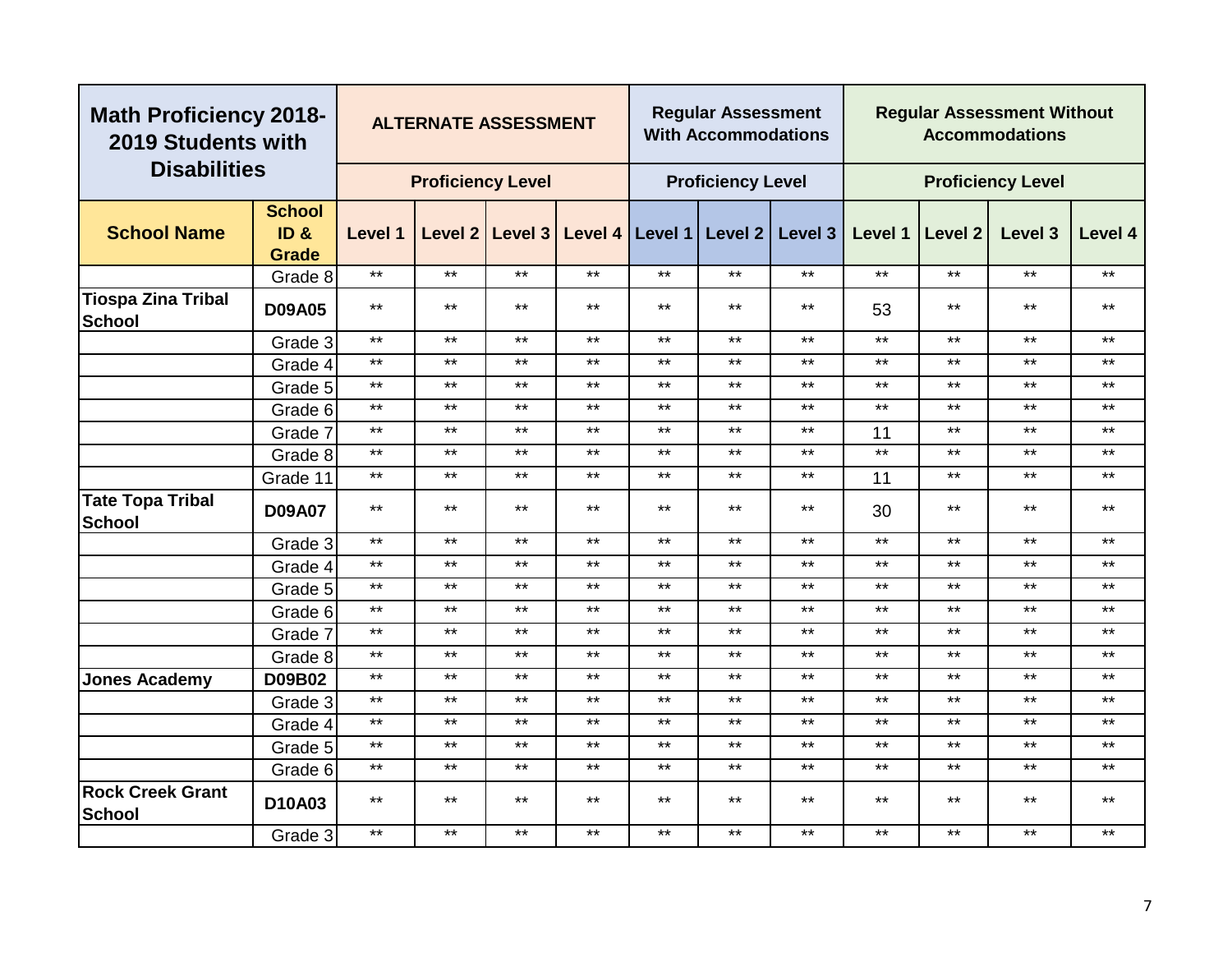| <b>Math Proficiency 2018-</b><br>2019 Students with  |                                                  |              | <b>ALTERNATE ASSESSMENT</b> |                 |                 |       | <b>Regular Assessment</b><br><b>With Accommodations</b> |              |         |                | <b>Regular Assessment Without</b><br><b>Accommodations</b> |         |
|------------------------------------------------------|--------------------------------------------------|--------------|-----------------------------|-----------------|-----------------|-------|---------------------------------------------------------|--------------|---------|----------------|------------------------------------------------------------|---------|
| <b>Disabilities</b>                                  |                                                  |              | <b>Proficiency Level</b>    |                 |                 |       | <b>Proficiency Level</b>                                |              |         |                | <b>Proficiency Level</b>                                   |         |
| <b>School Name</b>                                   | <b>School</b><br>ID <sub>8</sub><br><b>Grade</b> | Level 1      |                             | Level 2 Level 3 | Level 4 Level 1 |       | Level 2                                                 | Level 3      | Level 1 | <b>Level 2</b> | Level <sub>3</sub>                                         | Level 4 |
|                                                      | Grade 4                                          | $***$        | $***$                       | $***$           | $***$           | $***$ | $***$                                                   | $***$        | $***$   | $***$          | $***$                                                      | $***$   |
|                                                      | Grade 6                                          | $***$        | $***$                       | $***$           | $***$           | $***$ | $***$                                                   | $***$        | $***$   | $***$          | $***$                                                      | $***$   |
|                                                      | Grade 7                                          | $***$        | $***$                       | $***$           | $***$           | $***$ | $***$                                                   | $\star\star$ | $***$   | $***$          | $***$                                                      | $***$   |
|                                                      | Grade 8                                          | $***$        | $***$                       | $***$           | $***$           | $***$ | $***$                                                   | $***$        | $***$   | $***$          | $***$                                                      | $***$   |
| <b>Standing Rock</b><br><b>Community School</b>      | <b>D10A08</b>                                    | $***$        | $***$                       | $***$           | $***$           | $***$ | $***$                                                   | $***$        | 49      | $***$          | $***$                                                      | $***$   |
|                                                      | Grade 3                                          | $\star\star$ | $***$                       | $***$           | $***$           | $***$ | $***$                                                   | $***$        | $***$   | $\star\star$   | $\star\star$                                               | $***$   |
|                                                      | Grade 4                                          | $***$        | $***$                       | $***$           | $***$           | $***$ | $***$                                                   | $***$        | $***$   | $***$          | $***$                                                      | $***$   |
|                                                      | Grade 5                                          | $***$        | $***$                       | $***$           | $***$           | $***$ | $***$                                                   | $***$        | 12      | $***$          | $***$                                                      | $***$   |
|                                                      | Grade 6                                          | $***$        | $***$                       | $***$           | $***$           | $***$ | $***$                                                   | $***$        | $***$   | $***$          | $***$                                                      | $***$   |
|                                                      | Grade 8                                          | $***$        | $***$                       | $***$           | $***$           | $***$ | $***$                                                   | $***$        | $***$   | $\star\star$   | $***$                                                      | $***$   |
|                                                      | Grade 9                                          | $***$        | $***$                       | $***$           | $***$           | $***$ | $***$                                                   | $***$        | $***$   | $***$          | $***$                                                      | $***$   |
|                                                      | Grade 10                                         | $\star\star$ | $***$                       | $***$           | $***$           | $***$ | $***$                                                   | $***$        | $***$   | $***$          | $***$                                                      | $***$   |
| <b>Theodore Jamerson</b><br><b>Elementary School</b> | D10A10                                           | $***$        | $***$                       | $***$           | $***$           | $***$ | $***$                                                   | $***$        | 13      | $***$          | $***$                                                      | $***$   |
|                                                      | Grade 3                                          | $***$        | $***$                       | $***$           | $***$           | $***$ | $***$                                                   | $***$        | $***$   | $***$          | $\star\star$                                               | $***$   |
|                                                      | Grade 4                                          | $\star\star$ | $***$                       | $***$           | $***$           | $***$ | $***$                                                   | $***$        | $***$   | $***$          | $***$                                                      | $***$   |
|                                                      | Grade 5                                          | $***$        | $***$                       | $***$           | $***$           | $***$ | $\star\star$                                            | $***$        | $***$   | $***$          | $***$                                                      | $***$   |
|                                                      | Grade 6                                          | $***$        | $***$                       | $***$           | $***$           | $***$ | $***$                                                   | $\star\star$ | $***$   | $\star\star$   | $***$                                                      | $***$   |
| <b>Quileute Tribal</b><br><b>School</b>              | D10P02                                           | $***$        | $***$                       | $***$           | $\star\star$    | $***$ | $***$                                                   | $***$        | 20      | $***$          | $***$                                                      | $***$   |
|                                                      | Grade 3                                          | $\star\star$ | $***$                       | $***$           | $***$           | $***$ | $***$                                                   | $***$        | $***$   | $***$          | $***$                                                      | $***$   |
|                                                      | Grade 4                                          | $***$        | $***$                       | $***$           | $***$           | $***$ | $***$                                                   | $***$        | $***$   | $***$          | $***$                                                      | $***$   |
|                                                      | Grade 5                                          | $***$        | $***$                       | $***$           | $***$           | $***$ | $***$                                                   | $***$        | $***$   | $***$          | $***$                                                      | $***$   |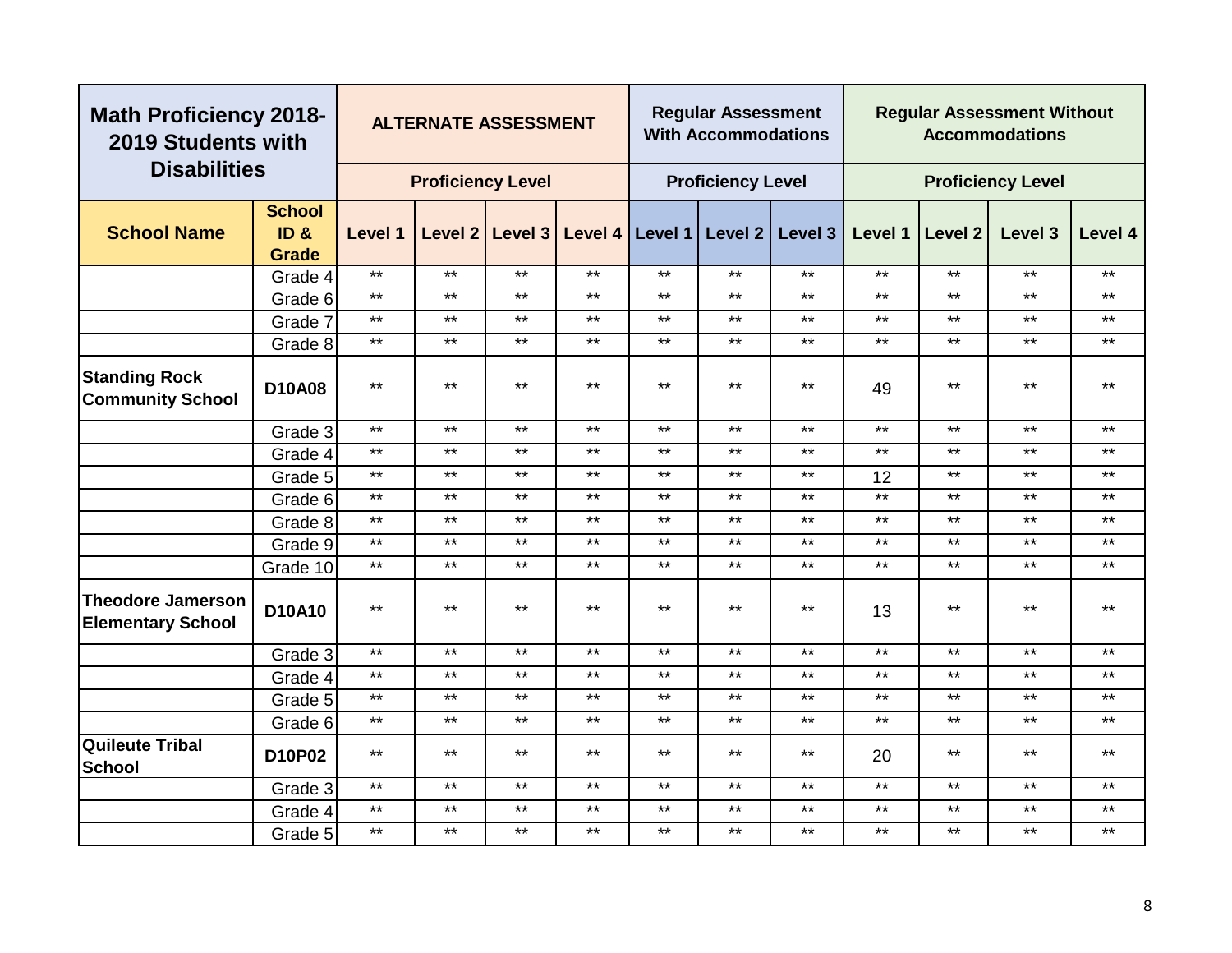| <b>Math Proficiency 2018-</b><br>2019 Students with |                                                      |              | <b>ALTERNATE ASSESSMENT</b> |                 |                 |       | <b>Regular Assessment</b><br><b>With Accommodations</b> |         |         |         | <b>Regular Assessment Without</b><br><b>Accommodations</b> |              |
|-----------------------------------------------------|------------------------------------------------------|--------------|-----------------------------|-----------------|-----------------|-------|---------------------------------------------------------|---------|---------|---------|------------------------------------------------------------|--------------|
| <b>Disabilities</b>                                 |                                                      |              | <b>Proficiency Level</b>    |                 |                 |       | <b>Proficiency Level</b>                                |         |         |         | <b>Proficiency Level</b>                                   |              |
| <b>School Name</b>                                  | <b>School</b><br>ID <sub>&amp;</sub><br><b>Grade</b> | Level 1      |                             | Level 2 Level 3 | Level 4 Level 1 |       | Level 2                                                 | Level 3 | Level 1 | Level 2 | Level 3                                                    | Level 4      |
|                                                     | Grade 6                                              | $***$        | $***$                       | $***$           | $***$           | $***$ | $***$                                                   | $***$   | $***$   | $***$   | $***$                                                      | $***$        |
|                                                     | Grade 7                                              | $***$        | $***$                       | $***$           | $***$           | $***$ | $***$                                                   | $***$   | $***$   | $***$   | $***$                                                      | $***$        |
|                                                     | Grade 8                                              | $***$        | $***$                       | $***$           | $***$           | $***$ | $***$                                                   | $***$   | $***$   | $***$   | $***$                                                      | $***$        |
|                                                     | Grade 10                                             | $***$        | $***$                       | $***$           | $***$           | $***$ | $***$                                                   | $***$   | $***$   | $***$   | $***$                                                      | $***$        |
|                                                     | Grade 11                                             | $***$        | $***$                       | $***$           | $***$           | $***$ | $***$                                                   | $***$   | $***$   | $***$   | $***$                                                      | $***$        |
|                                                     | Grade 12                                             | $\star\star$ | $***$                       | $***$           | $***$           | $***$ | $***$                                                   | $***$   | $***$   | $***$   | $***$                                                      | $***$        |
| <b>Wa He Lut Indian</b><br>School                   | D10P13                                               | $***$        | $***$                       | $***$           | $***$           | $***$ | $***$                                                   | $***$   | 12      | $***$   | $***$                                                      | $***$        |
|                                                     | Grade 3                                              | $***$        | $***$                       | $***$           | $***$           | $***$ | $***$                                                   | $***$   | $***$   | $***$   | $\star\star$                                               | $***$        |
|                                                     | Grade 4                                              | $***$        | $***$                       | $***$           | $***$           | $***$ | $***$                                                   | $***$   | $***$   | $***$   | $***$                                                      | $***$        |
|                                                     | Grade 6                                              | $***$        | $***$                       | $***$           | $***$           | $***$ | $***$                                                   | $***$   | $***$   | $***$   | $***$                                                      | $***$        |
|                                                     | Grade 7                                              | $***$        | $***$                       | $***$           | $***$           | $***$ | $***$                                                   | $***$   | $***$   | $***$   | $***$                                                      | $***$        |
|                                                     | Grade 8                                              | $***$        | $***$                       | $***$           | $***$           | $***$ | $\star\star$                                            | $***$   | $***$   | $***$   | $\star\star$                                               | $***$        |
| <b>Lummi Tribal</b><br><b>School System</b>         | D10P14                                               | $***$        | $***$                       | $***$           | $***$           | $***$ | $***$                                                   | $***$   | 40      | $***$   | $***$                                                      | $***$        |
|                                                     | Grade 3                                              | $***$        | $***$                       | $\star\star$    | $***$           | $***$ | $***$                                                   | $***$   | $***$   | $***$   | $***$                                                      | $***$        |
|                                                     | Grade 4                                              | $***$        | $***$                       | $***$           | $***$           | $***$ | $***$                                                   | $***$   | $***$   | $***$   | $***$                                                      | $***$        |
|                                                     | Grade 5                                              | $***$        | $***$                       | $***$           | $***$           | $***$ | $***$                                                   | $***$   | $***$   | $***$   | $***$                                                      | $***$        |
|                                                     | Grade 6                                              | $***$        | $***$                       | $***$           | $***$           | $***$ | $***$                                                   | $***$   | $***$   | $***$   | $***$                                                      | $***$        |
|                                                     | Grade 7                                              | $***$        | $***$                       | $***$           | $***$           | $***$ | $***$                                                   | $***$   | $***$   | $***$   | $***$                                                      | $***$        |
|                                                     | Grade 8                                              | $\star\star$ | $***$                       | $\star\star$    | $\star\star$    | $***$ | $***$                                                   | $***$   | 11      | $***$   | $\star\star$                                               | $\star\star$ |
| <b>Chief Leschi School</b>                          | D10P15                                               | $\star\star$ | $**$                        | $***$           | $**$            | $***$ | $**$                                                    | $***$   | 49      | $***$   | $***$                                                      | $***$        |
|                                                     | Grade 3                                              | $***$        | $***$                       | $***$           | $***$           | $***$ | $***$                                                   | $***$   | $***$   | $***$   | $***$                                                      | $***$        |
|                                                     | Grade 4                                              | $***$        | $***$                       | $***$           | $***$           | $***$ | $***$                                                   | $***$   | $***$   | $***$   | $***$                                                      | $***$        |
|                                                     | Grade 5                                              | $***$        | $***$                       | $***$           | $***$           | $***$ | $***$                                                   | $***$   | 11      | $***$   | $***$                                                      | $***$        |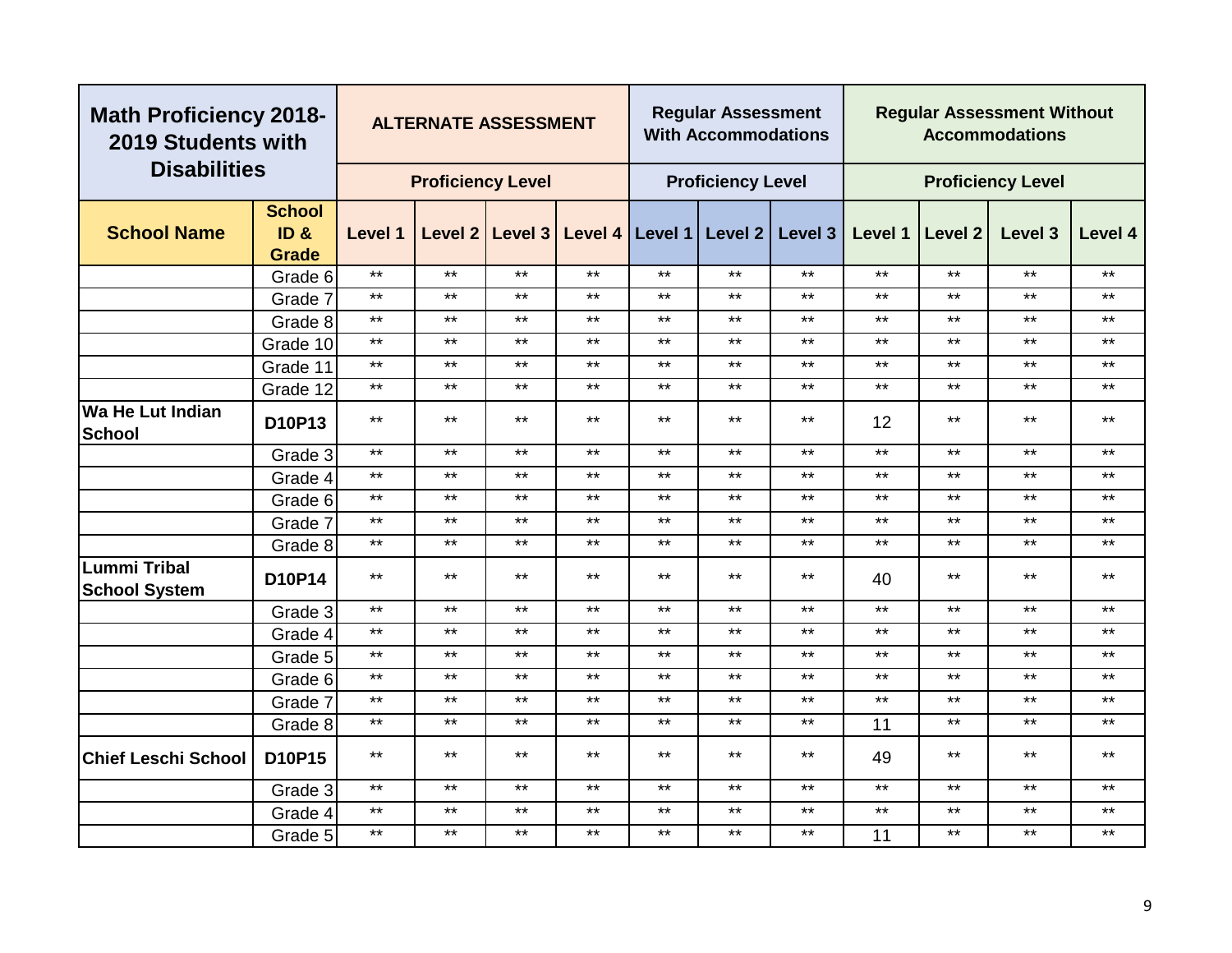|                                            | <b>Math Proficiency 2018-</b><br>2019 Students with<br><b>Disabilities</b> |              | <b>ALTERNATE ASSESSMENT</b> |       |       |              | <b>Regular Assessment</b><br><b>With Accommodations</b> |                                                 |              |              | <b>Regular Assessment Without</b><br><b>Accommodations</b> |              |
|--------------------------------------------|----------------------------------------------------------------------------|--------------|-----------------------------|-------|-------|--------------|---------------------------------------------------------|-------------------------------------------------|--------------|--------------|------------------------------------------------------------|--------------|
|                                            |                                                                            |              | <b>Proficiency Level</b>    |       |       |              | <b>Proficiency Level</b>                                |                                                 |              |              | <b>Proficiency Level</b>                                   |              |
| <b>School Name</b>                         | <b>School</b><br>ID <sub>8</sub><br><b>Grade</b>                           | Level 1      |                             |       |       |              |                                                         | Level 2 Level 3 Level 4 Level 1 Level 2 Level 3 | Level 1      | Level 2      | Level 3                                                    | Level 4      |
|                                            | Grade 6                                                                    | $***$        | $***$                       | $***$ | $***$ | $***$        | $***$                                                   | $***$                                           | $***$        | $***$        | $***$                                                      | $***$        |
|                                            | Grade 7                                                                    | $***$        | $***$                       | $***$ | $***$ | $***$        | $***$                                                   | $***$                                           | $***$        | $***$        | $***$                                                      | $***$        |
|                                            | Grade 8                                                                    | $***$        | $***$                       | $***$ | $***$ | $***$        | $***$                                                   | $***$                                           | $***$        | $***$        | $***$                                                      | $***$        |
|                                            | Grade 10                                                                   | $***$        | $***$                       | $***$ | $***$ | $\star\star$ | $***$                                                   | $***$                                           | $***$        | $\star\star$ | $***$                                                      | $***$        |
|                                            | Grade 11                                                                   | $***$        | $***$                       | $***$ | $***$ | $***$        | $***$                                                   | $***$                                           | $***$        | $***$        | $***$                                                      | $***$        |
| <b>Muckleshoot Tribal</b><br><b>School</b> | D10P16                                                                     | $***$        | $***$                       | $***$ | $***$ | $***$        | $***$                                                   | $***$                                           | 63           | $***$        | $***$                                                      | $\star\star$ |
|                                            | Grade 3                                                                    | $***$        | $***$                       | $***$ | $***$ | $***$        | $***$                                                   | $***$                                           | $***$        | $***$        | $***$                                                      | $***$        |
|                                            | Grade 4                                                                    | $***$        | $***$                       | $***$ | $***$ | $***$        | $***$                                                   | $***$                                           | 11           | $***$        | $***$                                                      | $***$        |
|                                            | Grade 5                                                                    | $***$        | $***$                       | $***$ | $***$ | $***$        | $***$                                                   | $***$                                           | 13           | $***$        | $***$                                                      | $***$        |
|                                            | Grade 6                                                                    | $***$        | $***$                       | $***$ | $***$ | $***$        | $***$                                                   | $***$                                           | $***$        | $***$        | $***$                                                      | $\star\star$ |
|                                            | Grade 7                                                                    | $\star\star$ | $***$                       | $***$ | $***$ | $***$        | $***$                                                   | $***$                                           | $***$        | $***$        | $***$                                                      | $***$        |
|                                            | Grade 8                                                                    | $\star\star$ | $***$                       | $***$ | $***$ | $***$        | $***$                                                   | $***$                                           | $***$        | $***$        | $***$                                                      | $\star\star$ |
|                                            | Grade 10                                                                   | $***$        | $***$                       | $***$ | $***$ | $***$        | $***$                                                   | $***$                                           | $***$        | $***$        | $***$                                                      | $***$        |
| <b>Lummi High School</b>                   | D10P17                                                                     | $***$        | $***$                       | $***$ | $***$ | $***$        | $***$                                                   | $***$                                           | 19           | $***$        | $\star\star$                                               | $***$        |
|                                            | Grade 10                                                                   | $***$        | $***$                       | $***$ | $***$ | $***$        | $***$                                                   | $***$                                           | 11           | $\star\star$ | $***$                                                      | $***$        |
|                                            | Grade 11                                                                   | $***$        | $***$                       | $***$ | $***$ | $***$        | $***$                                                   | $***$                                           | $***$        | $***$        | $***$                                                      | $***$        |
|                                            | Grade 12                                                                   | $***$        | $***$                       | $***$ | $***$ | $***$        | $***$                                                   | $***$                                           | $***$        | $***$        | $***$                                                      | $***$        |
| <b>Dunseith Day</b><br><b>School</b>       | D11A02                                                                     | $***$        | $***$                       | $***$ | $***$ | $***$        | $***$                                                   | $***$                                           | 33           | $***$        | $***$                                                      | $***$        |
|                                            | Grade 3                                                                    | $***$        | $***$                       | $***$ | $***$ | $***$        | $***$                                                   | $***$                                           | $\star\star$ | $***$        | $***$                                                      | $\star\star$ |
|                                            | Grade 4                                                                    | $***$        | $***$                       | $***$ | $***$ | $***$        | $***$                                                   | $***$                                           | 12           | $\star\star$ | $***$                                                      | $***$        |
|                                            | Grade 5                                                                    | $***$        | $***$                       | $***$ | $***$ | $***$        | $***$                                                   | $***$                                           | $***$        | $***$        | $***$                                                      | $***$        |
|                                            | Grade 6                                                                    | $***$        | $***$                       | $***$ | $***$ | $***$        | $***$                                                   | $***$                                           | $***$        | $***$        | $***$                                                      | $\star\star$ |
|                                            | Grade 7                                                                    | $***$        | $***$                       | $***$ | $***$ | $***$        | $***$                                                   | $***$                                           | $***$        | $\star\star$ | $\star\star$                                               | $\star\star$ |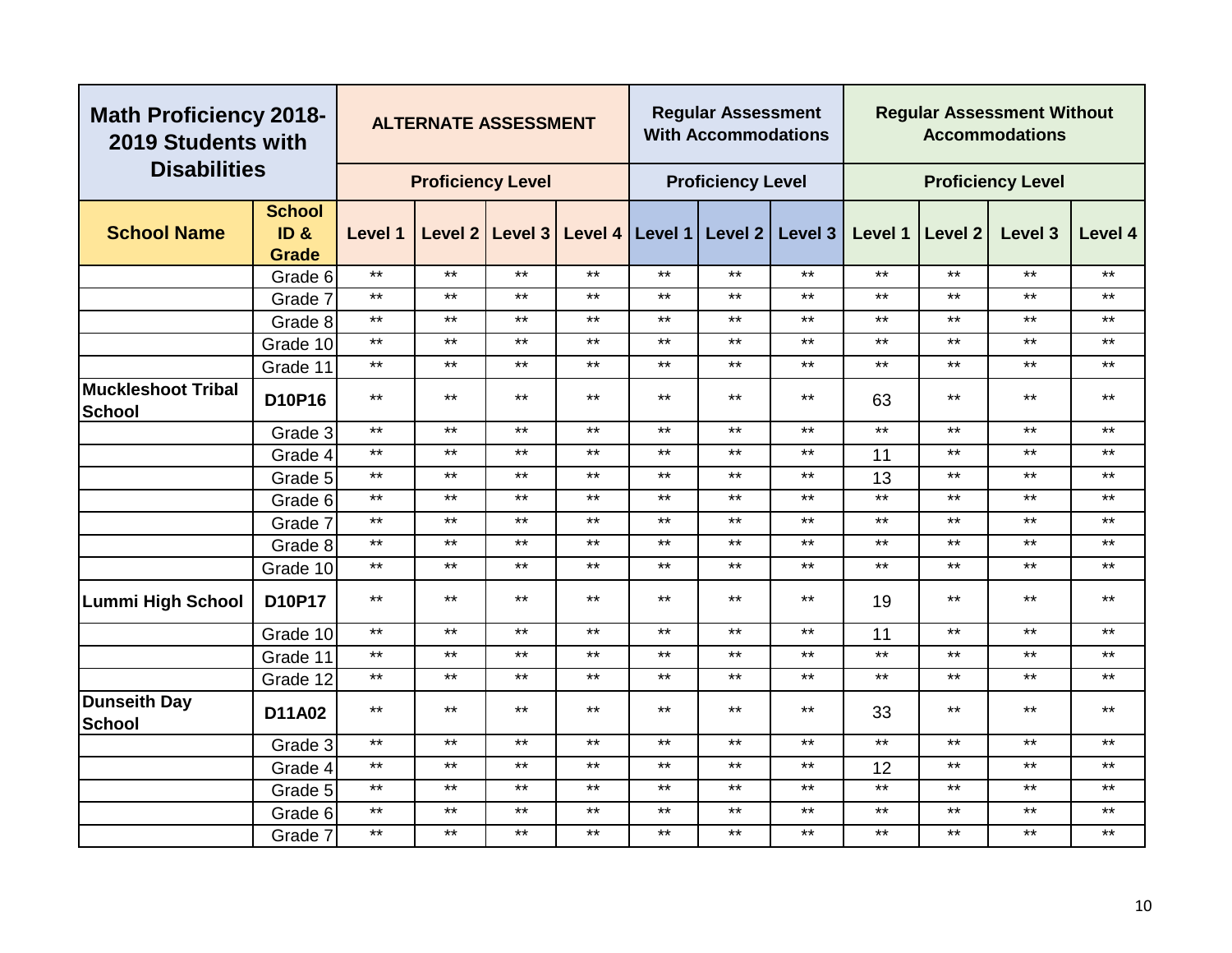|                                                                  | <b>Math Proficiency 2018-</b><br>2019 Students with<br><b>Disabilities</b> |              | <b>ALTERNATE ASSESSMENT</b> |                   |       |              | <b>Regular Assessment</b><br><b>With Accommodations</b> |                                 |              |         | <b>Regular Assessment Without</b><br><b>Accommodations</b> |              |
|------------------------------------------------------------------|----------------------------------------------------------------------------|--------------|-----------------------------|-------------------|-------|--------------|---------------------------------------------------------|---------------------------------|--------------|---------|------------------------------------------------------------|--------------|
|                                                                  |                                                                            |              | <b>Proficiency Level</b>    |                   |       |              | <b>Proficiency Level</b>                                |                                 |              |         | <b>Proficiency Level</b>                                   |              |
| <b>School Name</b>                                               | <b>School</b><br>ID <sub>&amp;</sub><br><b>Grade</b>                       | Level 1      |                             | Level 2   Level 3 |       |              |                                                         | Level 4 Level 1 Level 2 Level 3 | Level 1      | Level 2 | Level 3                                                    | Level 4      |
|                                                                  | Grade 8                                                                    | $***$        | $***$                       | $***$             | $***$ | $***$        | $***$                                                   | $\star\star$                    | $***$        | $***$   | $***$                                                      | $***$        |
| <b>Turtle Mountain</b><br><b>Elementary School</b>               | D11A09                                                                     | $***$        | $***$                       | $***$             | $***$ | $***$        | $\star\star$                                            | $\star\star$                    | 36           | 20      | $***$                                                      | $***$        |
|                                                                  | Grade 3                                                                    | $***$        | $***$                       | $***$             | $***$ | $***$        | $***$                                                   | $***$                           | 13           | $***$   | $***$                                                      | $***$        |
|                                                                  | Grade 4                                                                    | $***$        | $***$                       | $***$             | $***$ | $***$        | $***$                                                   | $***$                           | 11           | $***$   | $***$                                                      | $***$        |
|                                                                  | Grade 5                                                                    | $\star\star$ | $***$                       | $***$             | $***$ | $\star\star$ | $***$                                                   | $\star\star$                    | 12           | $***$   | $***$                                                      | $***$        |
| <b>Turtle Mountain</b><br><b>Middle School</b>                   | D11A10                                                                     | $\star\star$ | 12                          | $***$             | $***$ | $***$        | $***$                                                   | $***$                           | 43           | $***$   | $***$                                                      | $***$        |
|                                                                  | Grade 6                                                                    | $***$        | $***$                       | $***$             | $***$ | $***$        | $***$                                                   | $***$                           | 13           | $***$   | $***$                                                      | $***$        |
|                                                                  | Grade 7                                                                    | $***$        | $***$                       | $***$             | $***$ | $***$        | $***$                                                   | $***$                           | 17           | $***$   | $***$                                                      | $***$        |
|                                                                  | Grade 8                                                                    | $***$        | $***$                       | $***$             | $***$ | $***$        | $***$                                                   | $***$                           | 13           | $***$   | $***$                                                      | $***$        |
| <b>Turtle Mountain</b><br><b>Community High</b><br><b>School</b> | D11A11                                                                     | $***$        | $***$                       | $***$             | $***$ | $***$        | $***$                                                   | $***$                           | 21           | $***$   | $***$                                                      | $***$        |
|                                                                  | Grade 10                                                                   | $***$        | $***$                       | $***$             | $***$ | $***$        | $***$                                                   | $***$                           | 21           | $***$   | $***$                                                      | $***$        |
| <b>Mandaree Day</b><br><b>School</b>                             | D11A13                                                                     | $\star\star$ | $***$                       | $***$             | $***$ | $***$        | $***$                                                   | $***$                           | $***$        | $***$   | $***$                                                      | $***$        |
|                                                                  | Grade 4                                                                    | $\star\star$ | $\star\star$                | $***$             | $***$ | $***$        | $\star\star$                                            | $***$                           | $***$        | $***$   | $***$                                                      | $\star\star$ |
| <b>White Shield School</b>                                       | D11A15                                                                     | $***$        | $***$                       | $***$             | $***$ | $***$        | $***$                                                   | $***$                           | 11           | $***$   | $***$                                                      | $***$        |
|                                                                  | Grade 3                                                                    | $\star\star$ | $***$                       | $***$             | $***$ | $***$        | $***$                                                   | $***$                           | $\star\star$ | $***$   | $***$                                                      | $***$        |
|                                                                  | Grade 4                                                                    | $***$        | $***$                       | $***$             | $***$ | $***$        | $***$                                                   | $***$                           | $***$        | $***$   | $***$                                                      | $***$        |
|                                                                  | Grade 5                                                                    | $***$        | $***$                       | $***$             | $***$ | $***$        | $***$                                                   | $***$                           | $***$        | $***$   | $***$                                                      | $***$        |
|                                                                  | Grade 7                                                                    | $***$        | $***$                       | $***$             | $***$ | $***$        | $***$                                                   | $***$                           | $***$        | $***$   | $***$                                                      | $***$        |
|                                                                  | Grade 8                                                                    | $***$        | $***$                       | $***$             | $***$ | $***$        | $\star\star$                                            | $***$                           | $***$        | $***$   | $***$                                                      | $***$        |
| <b>Yakama Nation</b><br><b>Tribal School</b>                     | D11P20                                                                     | $***$        | $***$                       | $***$             | $***$ | $***$        | $***$                                                   | $***$                           | $***$        | $***$   | $***$                                                      | $***$        |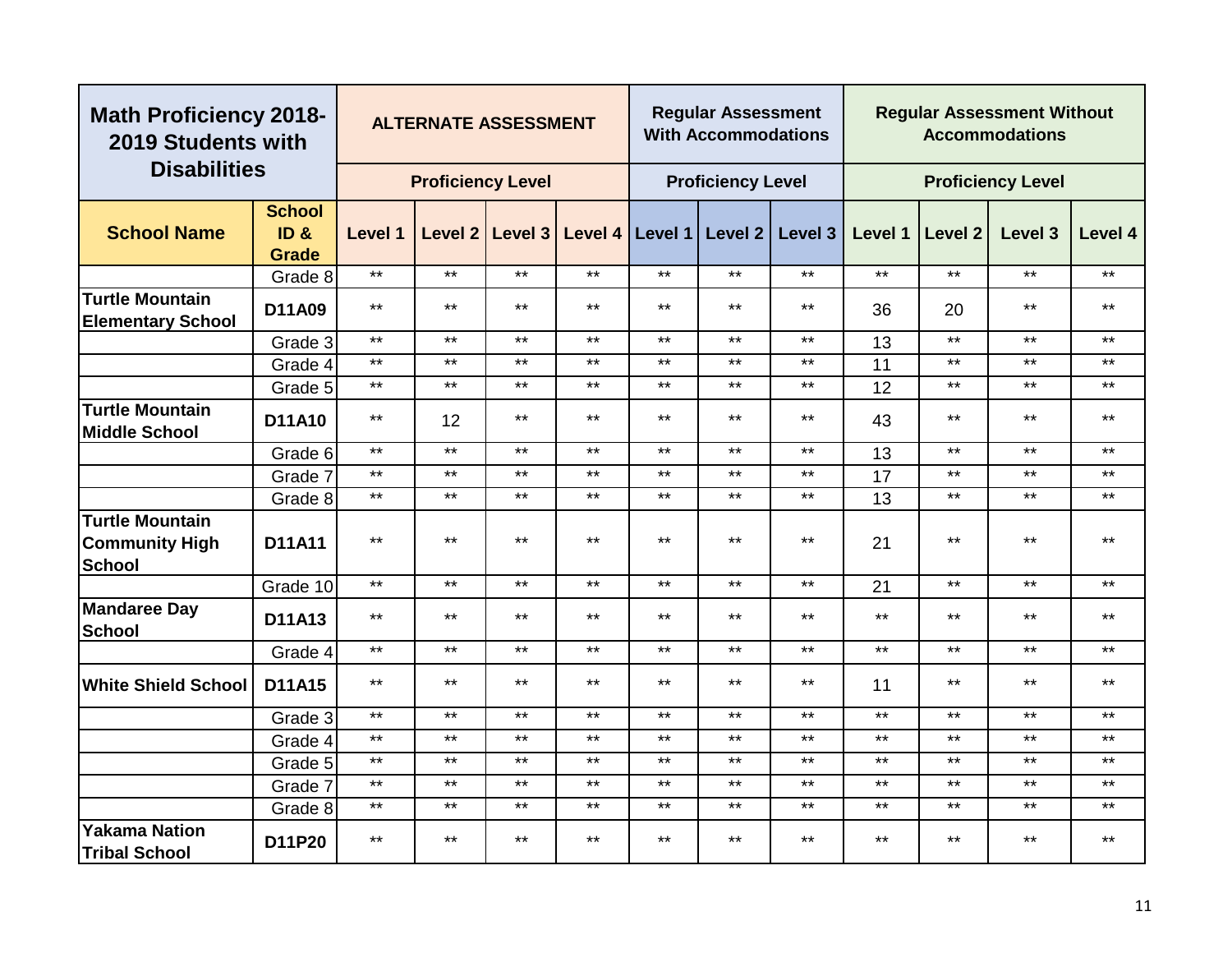|                                                                      | <b>Math Proficiency 2018-</b><br>2019 Students with<br><b>Disabilities</b> |                | <b>ALTERNATE ASSESSMENT</b> |         |                 |       | <b>Regular Assessment</b><br><b>With Accommodations</b> |         |         |         | <b>Regular Assessment Without</b><br><b>Accommodations</b> |         |
|----------------------------------------------------------------------|----------------------------------------------------------------------------|----------------|-----------------------------|---------|-----------------|-------|---------------------------------------------------------|---------|---------|---------|------------------------------------------------------------|---------|
|                                                                      |                                                                            |                | <b>Proficiency Level</b>    |         |                 |       | <b>Proficiency Level</b>                                |         |         |         | <b>Proficiency Level</b>                                   |         |
| <b>School Name</b>                                                   | <b>School</b><br>ID <sub>&amp;</sub><br><b>Grade</b>                       | <b>Level 1</b> | Level 2                     | Level 3 | Level 4 Level 1 |       | Level 2                                                 | Level 3 | Level 1 | Level 2 | Level 3                                                    | Level 4 |
|                                                                      | Grade 11                                                                   | $***$          | $***$                       | $***$   | $***$           | $***$ | $***$                                                   | $***$   | $***$   | $***$   | $***$                                                      | $***$   |
| <b>Two Eagle River</b><br><b>School</b>                              | D13C02                                                                     | $***$          | $***$                       | $***$   | $***$           | $***$ | $***$                                                   | $***$   | $***$   | $***$   | $***$                                                      | $***$   |
|                                                                      | Grade 11                                                                   | $***$          | $***$                       | $***$   | $***$           | $***$ | $***$                                                   | $***$   | $***$   | $***$   | $***$                                                      | $***$   |
| <b>Crow Creek Sioux</b><br><b>Tribal Elementary</b><br><b>School</b> | D14A02                                                                     | $***$          | $***$                       | $***$   | $***$           | $***$ | $***$                                                   | $***$   | 20      | $***$   | $***$                                                      | $***$   |
|                                                                      | Grade 3                                                                    | $***$          | $***$                       | $***$   | $***$           | $***$ | $***$                                                   | $***$   | $***$   | $***$   | $***$                                                      | $***$   |
|                                                                      | Grade 4                                                                    | $***$          | $***$                       | $***$   | $***$           | $***$ | $***$                                                   | $***$   | $***$   | $***$   | $***$                                                      | $***$   |
|                                                                      | Grade 5                                                                    | $***$          | $***$                       | $***$   | $***$           | $***$ | $***$                                                   | $***$   | $***$   | $***$   | $\star\star$                                               | $***$   |
| <b>Crow Creek</b><br><b>Reservation High</b><br><b>School</b>        | D14A04                                                                     | $***$          | $***$                       | $***$   | $***$           | $***$ | $***$                                                   | $***$   | 14      | $***$   | $***$                                                      | $***$   |
|                                                                      | Grade 6                                                                    | $***$          | $***$                       | $***$   | $***$           | $***$ | $***$                                                   | $***$   | $***$   | $***$   | $***$                                                      | $***$   |
|                                                                      | Grade 7                                                                    | $***$          | $***$                       | $***$   | $***$           | $***$ | $***$                                                   | $***$   | $***$   | $***$   | $***$                                                      | $***$   |
|                                                                      | Grade 8                                                                    | $***$          | $***$                       | $***$   | $***$           | $***$ | $***$                                                   | $***$   | $***$   | $***$   | $***$                                                      | $***$   |
|                                                                      | Grade 11                                                                   | $***$          | $***$                       | $***$   | $***$           | $***$ | $***$                                                   | $***$   | $***$   | $***$   | $***$                                                      | $***$   |
| <b>Lower Brule Day</b><br><b>School</b>                              | D15A02                                                                     | $***$          | $***$                       | $***$   | $***$           | $***$ | $***$                                                   | $***$   | 31      | $***$   | $***$                                                      | $***$   |
|                                                                      | Grade 3                                                                    | $***$          | $***$                       | $***$   | $***$           | $***$ | $***$                                                   | $***$   | $***$   | $***$   | $***$                                                      | $***$   |
|                                                                      | Grade 4                                                                    | $***$          | $***$                       | $***$   | $***$           | $***$ | $***$                                                   | $***$   | $***$   | $***$   | $***$                                                      | $***$   |
|                                                                      | Grade 5                                                                    | $***$          | $***$                       | $***$   | $***$           | $***$ | $***$                                                   | $***$   | $***$   | $***$   | $***$                                                      | $***$   |
|                                                                      | Grade 6                                                                    | $\star\star$   | $***$                       | $***$   | $***$           | $***$ | $***$                                                   | $***$   | $***$   | $***$   | $***$                                                      | $***$   |
|                                                                      | Grade 7                                                                    | $***$          | $***$                       | $***$   | $***$           | $***$ | $***$                                                   | $***$   | $***$   | $***$   | $***$                                                      | $***$   |
|                                                                      | Grade 8                                                                    | $***$          | $***$                       | $***$   | $***$           | $***$ | $***$                                                   | $***$   | $***$   | $***$   | $***$                                                      | $***$   |
|                                                                      | Grade 11                                                                   | $***$          | $***$                       | $***$   | $***$           | $***$ | $***$                                                   | $***$   | $***$   | $***$   | $***$                                                      | $***$   |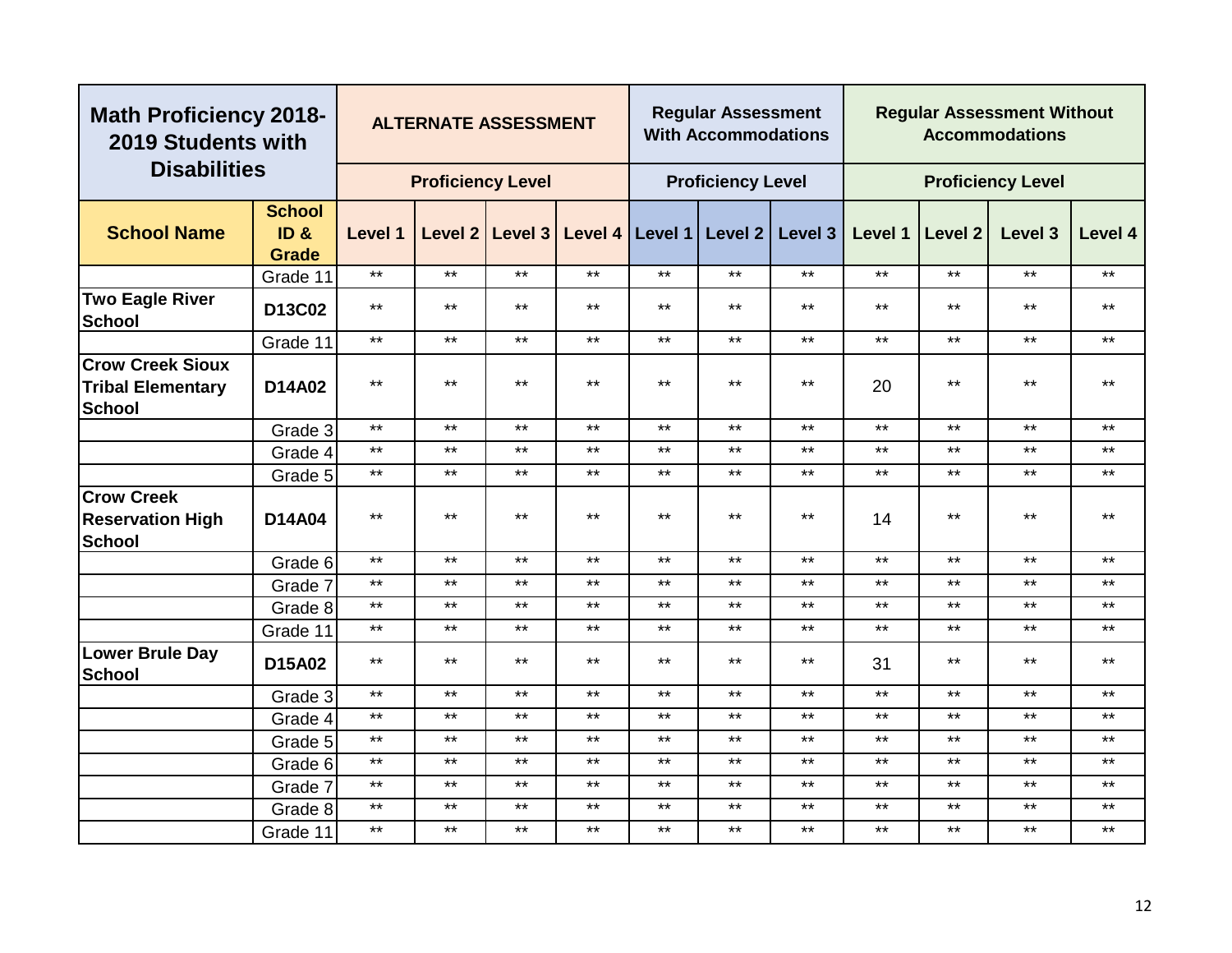| <b>Math Proficiency 2018-</b><br>2019 Students with  |                                                  |         | <b>ALTERNATE ASSESSMENT</b> |              |       |                   | <b>Regular Assessment</b><br><b>With Accommodations</b> |              |         |              | <b>Regular Assessment Without</b><br><b>Accommodations</b> |         |
|------------------------------------------------------|--------------------------------------------------|---------|-----------------------------|--------------|-------|-------------------|---------------------------------------------------------|--------------|---------|--------------|------------------------------------------------------------|---------|
| <b>Disabilities</b>                                  |                                                  |         | <b>Proficiency Level</b>    |              |       |                   | <b>Proficiency Level</b>                                |              |         |              | <b>Proficiency Level</b>                                   |         |
| <b>School Name</b>                                   | <b>School</b><br>ID <sub>8</sub><br><b>Grade</b> | Level 1 | Level 2                     | Level 3      |       | Level 4   Level 1 | Level 2                                                 | Level 3      | Level 1 | Level 2      | Level 3                                                    | Level 4 |
| Haak'u Community<br>Academy                          | D20M02                                           | $***$   | $***$                       | $***$        | $***$ | $***$             | $***$                                                   | $***$        | 16      | $***$        | $***$                                                      | $***$   |
|                                                      | Grade 3                                          | $***$   | $***$                       | $***$        | $***$ | $***$             | $***$                                                   | $***$        | $***$   | $***$        | $***$                                                      | $***$   |
|                                                      | Grade 4                                          | $***$   | $***$                       | $***$        | $***$ | $***$             | $***$                                                   | $***$        | $***$   | $***$        | $***$                                                      | $***$   |
|                                                      | Grade 5                                          | $***$   | $***$                       | $***$        | $***$ | $***$             | $***$                                                   | $***$        | $***$   | $***$        | $***$                                                      | $***$   |
|                                                      | Grade 6                                          | $***$   | $***$                       | $***$        | $***$ | $***$             | $***$                                                   | $***$        | $***$   | $\star\star$ | $\star\star$                                               | $***$   |
|                                                      | Grade 7                                          | $***$   | $***$                       | $***$        | $***$ | $***$             | $***$                                                   | $***$        | $***$   | $***$        | $***$                                                      | $***$   |
|                                                      | Grade 8                                          | $***$   | $***$                       | $***$        | $***$ | $***$             | $***$                                                   | $***$        | $***$   | $***$        | $***$                                                      | $***$   |
| <b>Isleta Elementary</b><br><b>School</b>            | <b>D20M04</b>                                    | $***$   | $***$                       | $***$        | $***$ | $***$             | $***$                                                   | $\star\star$ | 12      | $\star\star$ | $***$                                                      | $***$   |
|                                                      | Grade 3                                          | $***$   | $***$                       | $***$        | $***$ | $***$             | $***$                                                   | $***$        | $***$   | $***$        | $***$                                                      | $***$   |
|                                                      | Grade 4                                          | $***$   | $***$                       | $***$        | $***$ | $***$             | $***$                                                   | $***$        | $***$   | $***$        | $***$                                                      | $***$   |
|                                                      | Grade 5                                          | $***$   | $***$                       | $***$        | $***$ | $***$             | $***$                                                   | $***$        | $***$   | $***$        | $***$                                                      | $***$   |
|                                                      | Grade 6                                          | $***$   | $***$                       | $***$        | $***$ | $***$             | $***$                                                   | $***$        | $***$   | $***$        | $***$                                                      | $***$   |
| <b>Jemez Day School</b>                              | <b>D20M05</b>                                    | $***$   | $***$                       | $***$        | $***$ | $***$             | $***$                                                   | $***$        | $***$   | $***$        | $***$                                                      | $***$   |
|                                                      | Grade 3                                          | $***$   | $***$                       | $***$        | $***$ | $***$             | $***$                                                   | $***$        | $***$   | $***$        | $***$                                                      | $***$   |
|                                                      | Grade 4                                          | $***$   | $***$                       | $***$        | $***$ | $***$             | $***$                                                   | $***$        | $***$   | $***$        | $***$                                                      | $***$   |
|                                                      | Grade 5                                          | $***$   | $***$                       | $***$        | $***$ | $***$             | $***$                                                   | $***$        | $***$   | $***$        | $***$                                                      | $***$   |
|                                                      | Grade 6                                          | $***$   | $***$                       | $***$        | $***$ | $***$             | $***$                                                   | $\star\star$ | $***$   | $\star\star$ | $***$                                                      | **      |
| <b>San Felipe Pueblo</b><br><b>Elementary School</b> | D20M12                                           | $***$   | $***$                       | $***$        | $***$ | $***$             | $***$                                                   | $***$        | 31      | $***$        | $***$                                                      | $***$   |
|                                                      | Grade 3                                          | $***$   | $***$                       | $***$        | $***$ | $***$             | $***$                                                   | $***$        | $***$   | $***$        | $***$                                                      | $***$   |
|                                                      | Grade 4                                          | $***$   | $***$                       | $\star\star$ | $***$ | $***$             | $***$                                                   | $\star\star$ | $***$   | $***$        | $***$                                                      | $***$   |
|                                                      | Grade 5                                          | $***$   | $***$                       | $***$        | $***$ | $***$             | $***$                                                   | $***$        | $***$   | $***$        | $***$                                                      | $***$   |
|                                                      | Grade 6                                          | $***$   | $***$                       | $***$        | $***$ | $***$             | $***$                                                   | $\star\star$ | $***$   | $\star\star$ | $***$                                                      | $***$   |
|                                                      | Grade 7                                          | $***$   | $***$                       | $***$        | $***$ | $***$             | $***$                                                   | $***$        | $***$   | $***$        | $\star\star$                                               | $***$   |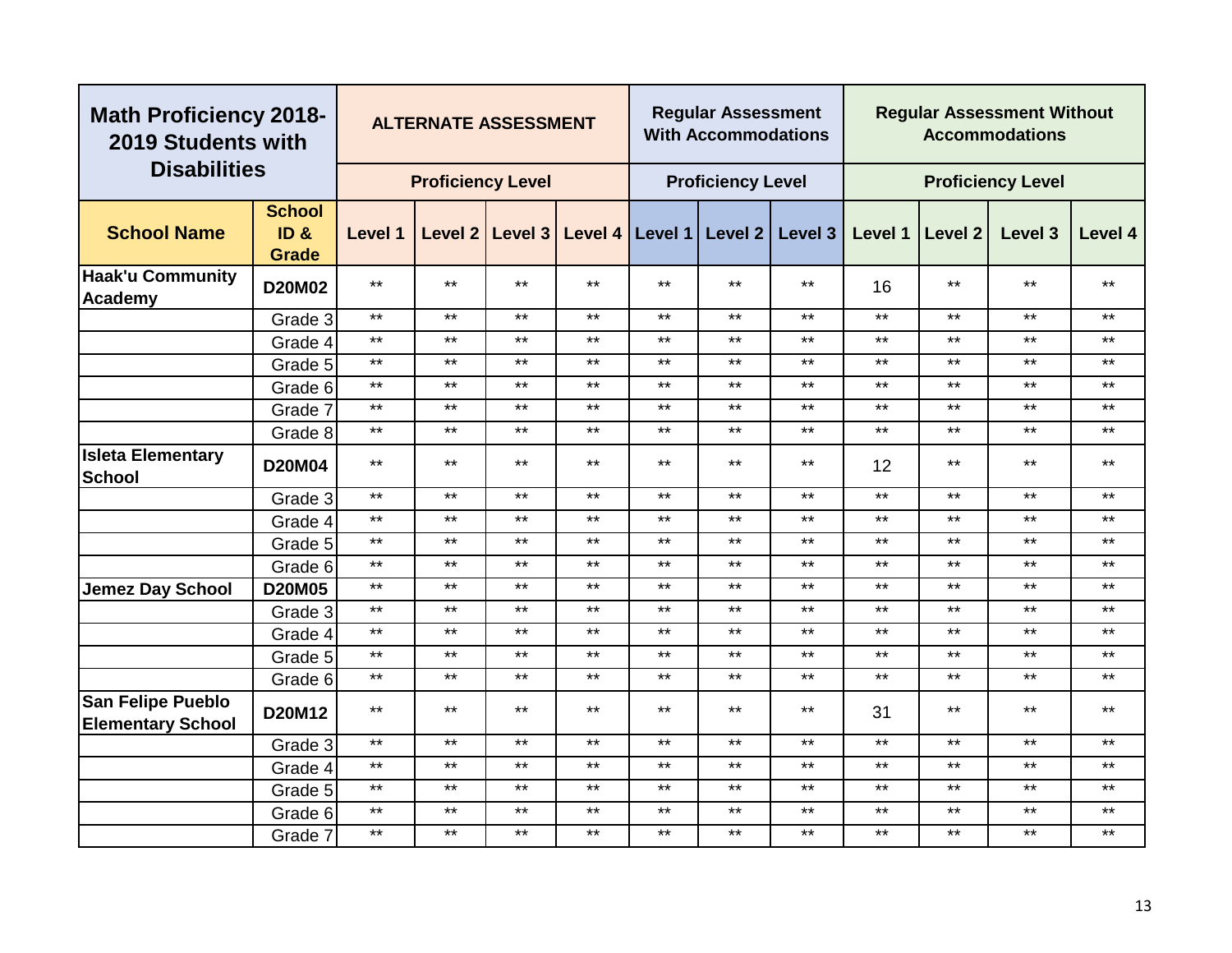| <b>Math Proficiency 2018-</b><br>2019 Students with |                 |              |                          | <b>ALTERNATE ASSESSMENT</b> |       |              | <b>Regular Assessment</b><br><b>With Accommodations</b> |         |         |                | <b>Regular Assessment Without</b><br><b>Accommodations</b> |              |
|-----------------------------------------------------|-----------------|--------------|--------------------------|-----------------------------|-------|--------------|---------------------------------------------------------|---------|---------|----------------|------------------------------------------------------------|--------------|
| <b>Disabilities</b>                                 |                 |              | <b>Proficiency Level</b> |                             |       |              | <b>Proficiency Level</b>                                |         |         |                | <b>Proficiency Level</b>                                   |              |
|                                                     | <b>School</b>   |              |                          |                             |       |              |                                                         |         |         |                |                                                            |              |
| <b>School Name</b>                                  | ID <sub>8</sub> | Level 1      | Level 2                  | Level 3                     |       |              | Level 4   Level 1   Level 2                             | Level 3 | Level 1 | <b>Level 2</b> | Level 3                                                    | Level 4      |
|                                                     | <b>Grade</b>    |              |                          |                             |       |              |                                                         |         |         |                |                                                            |              |
|                                                     | Grade 8         | $***$        | $***$                    | $***$                       | $***$ | $***$        | $***$                                                   | $***$   | $***$   | $***$          | $***$                                                      | $***$        |
| <b>T'siya Day School</b>                            | <b>D20M22</b>   | $***$        | $***$                    | $***$                       | $***$ | $***$        | $***$                                                   | $***$   | $***$   | $***$          | $***$                                                      | $\star\star$ |
|                                                     | Grade 5         | $***$        | $***$                    | $***$                       | $***$ | $***$        | $***$                                                   | $***$   | $***$   | $***$          | $***$                                                      | $***$        |
|                                                     | Grade 6         | $***$        | $***$                    | $***$                       | $***$ | $***$        | $***$                                                   | $***$   | $***$   | $***$          | $***$                                                      | $***$        |
| <b>Pine Hill Schools</b>                            | D20M29          | $***$        | $***$                    | $***$                       | $***$ | $***$        | $***$                                                   | $***$   | 29      | $***$          | $***$                                                      | $***$        |
|                                                     | Grade 3         | $***$        | $***$                    | $***$                       | $***$ | $***$        | $***$                                                   | $***$   | $***$   | $***$          | $***$                                                      | $***$        |
|                                                     | Grade 4         | $***$        | $***$                    | $***$                       | $***$ | $***$        | $***$                                                   | $***$   | $***$   | $***$          | $***$                                                      | $***$        |
|                                                     | Grade 5         | $***$        | $***$                    | $***$                       | $***$ | $***$        | $***$                                                   | $***$   | $***$   | $***$          | $***$                                                      | $***$        |
|                                                     | Grade 7         | $***$        | $***$                    | $***$                       | $***$ | $***$        | $***$                                                   | $***$   | $***$   | $***$          | $***$                                                      | $***$        |
|                                                     | Grade 8         | $***$        | $***$                    | $***$                       | $***$ | $***$        | $***$                                                   | $***$   | $***$   | $***$          | $***$                                                      | $***$        |
|                                                     | Grade 9         | $***$        | $***$                    | $***$                       | $***$ | $***$        | $***$                                                   | $***$   | $***$   | $***$          | $***$                                                      | $***$        |
|                                                     | Grade 11        | $\star\star$ | $***$                    | $***$                       | $***$ | $***$        | $***$                                                   | $***$   | $***$   | $***$          | $\star\star$                                               | $***$        |
| <b>Mescalero Apache</b><br><b>School</b>            | <b>D20M30</b>   | $***$        | $***$                    | $***$                       | $***$ | 18           | $***$                                                   | $***$   | 53      | $***$          | $***$                                                      | $***$        |
|                                                     | Grade 3         | $***$        | $***$                    | $***$                       | $***$ | $***$        | $***$                                                   | $***$   | $***$   | $***$          | $***$                                                      | $***$        |
|                                                     | Grade 4         | $***$        | $***$                    | $***$                       | $***$ | $***$        | $***$                                                   | $***$   | $***$   | $***$          | $***$                                                      | $***$        |
|                                                     | Grade 5         | $***$        | $***$                    | $***$                       | $***$ | $***$        | $***$                                                   | $***$   | $***$   | $***$          | $***$                                                      | $***$        |
|                                                     | Grade 6         | $***$        | $***$                    | $***$                       | $***$ | $***$        | $***$                                                   | $***$   | 11      | $***$          | $***$                                                      | $***$        |
|                                                     | Grade 7         | $***$        | $***$                    | $***$                       | $***$ | $***$        | $***$                                                   | $***$   | $***$   | $***$          | $***$                                                      | $***$        |
|                                                     | Grade 8         | $***$        | $***$                    | $***$                       | $***$ | $***$        | $***$                                                   | $***$   | 11      | $***$          | $***$                                                      | $***$        |
|                                                     | Grade 10        | $***$        | $***$                    | $***$                       | $***$ | $***$        | $***$                                                   | $***$   | $***$   | $***$          | $***$                                                      | $***$        |
|                                                     | Grade 11        | $***$        | $***$                    | $***$                       | $***$ | $***$        | $***$                                                   | $***$   | $***$   | $***$          | $***$                                                      | $***$        |
| <b>Laguna Elementary</b><br><b>School</b>           | D21M02          | $***$        | $***$                    | $***$                       | $***$ | $***$        | **                                                      | $***$   | $***$   | $***$          | $***$                                                      | $***$        |
|                                                     | Grade 3         | $\star\star$ | $***$                    | $***$                       | $***$ | $***$        | $***$                                                   | $***$   | $***$   | $***$          | $***$                                                      | **           |
|                                                     | Grade 4         | $***$        | $***$                    | $***$                       | $***$ | $\star\star$ | $***$                                                   | $***$   | $***$   | $***$          | $***$                                                      | $***$        |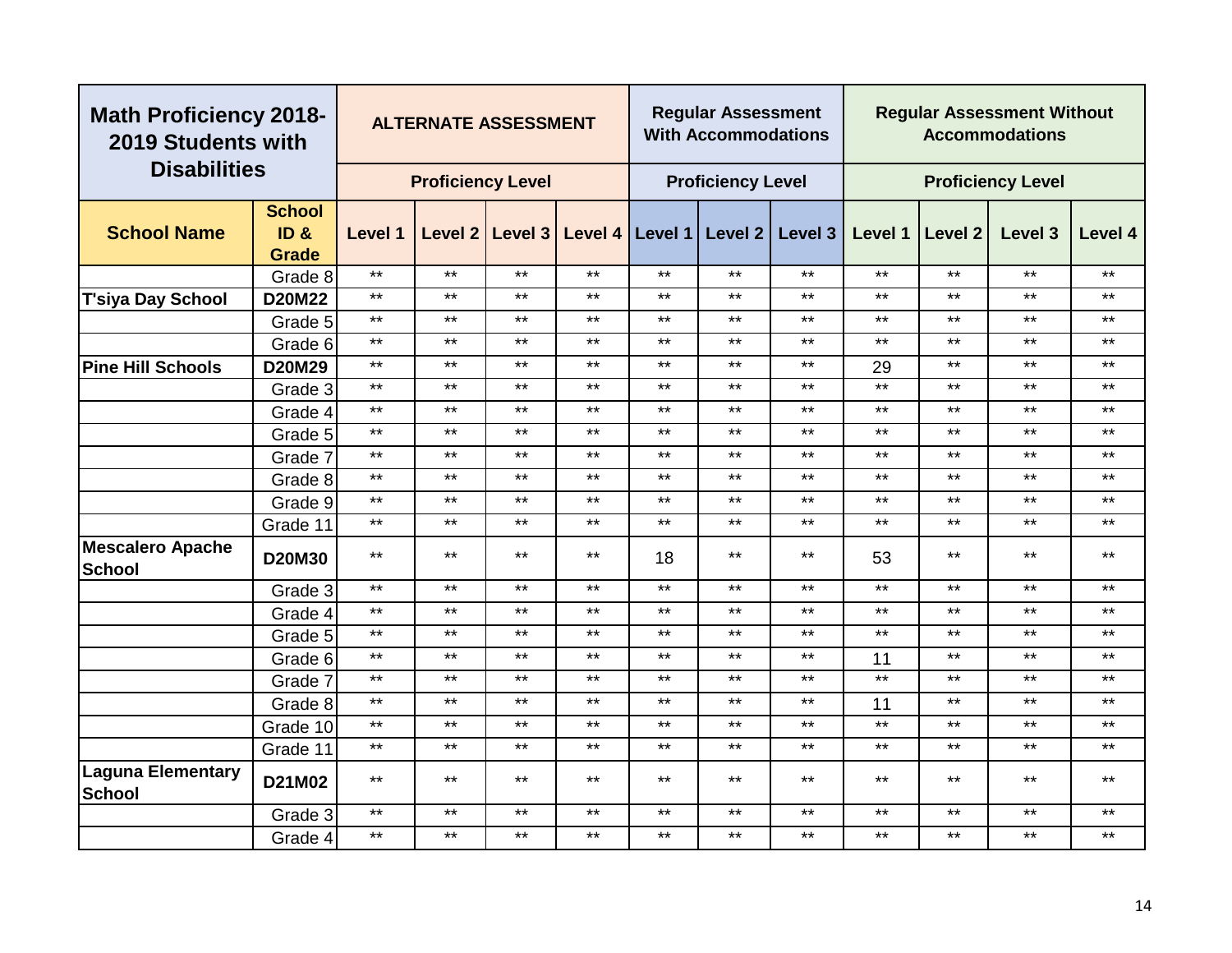| <b>Math Proficiency 2018-</b><br>2019 Students with<br><b>Disabilities</b> |                                       |              | <b>ALTERNATE ASSESSMENT</b> |       |       |              | <b>Regular Assessment</b><br><b>With Accommodations</b> |                                                           |         |              | <b>Regular Assessment Without</b><br><b>Accommodations</b> |              |
|----------------------------------------------------------------------------|---------------------------------------|--------------|-----------------------------|-------|-------|--------------|---------------------------------------------------------|-----------------------------------------------------------|---------|--------------|------------------------------------------------------------|--------------|
|                                                                            |                                       |              | <b>Proficiency Level</b>    |       |       |              | <b>Proficiency Level</b>                                |                                                           |         |              | <b>Proficiency Level</b>                                   |              |
| <b>School Name</b>                                                         | <b>School</b><br>ID &<br><b>Grade</b> | Level 1      |                             |       |       |              |                                                         | Level 2   Level 3   Level 4   Level 1   Level 2   Level 3 | Level 1 | Level 2      | Level 3                                                    | Level 4      |
|                                                                            | Grade 5                               | $***$        | $***$                       | $***$ | $***$ | $***$        | $***$                                                   | $***$                                                     | $***$   | $***$        | $***$                                                      | $***$        |
| <b>Laguna Middle</b><br><b>School</b>                                      | D21M03                                | $***$        | $***$                       | $***$ | $***$ | $***$        | $***$                                                   | $***$                                                     | $***$   | $***$        | $***$                                                      | $***$        |
|                                                                            | Grade 6                               | $***$        | $***$                       | $***$ | $***$ | $***$        | $***$                                                   | $***$                                                     | $***$   | $***$        | $***$                                                      | $***$        |
|                                                                            | Grade 7                               | $\star\star$ | $***$                       | $***$ | $***$ | $***$        | $***$                                                   | $***$                                                     | $***$   | $***$        | $***$                                                      | $***$        |
|                                                                            | Grade 8                               | $\star\star$ | $***$                       | $***$ | $***$ | $***$        | $***$                                                   | $***$                                                     | $***$   | $***$        | $***$                                                      | $***$        |
| San Ildefonso Day<br><b>School</b>                                         | D25M13                                | $\star\star$ | $***$                       | $***$ | $***$ | $\star\star$ | $***$                                                   | $***$                                                     | $***$   | $\star\star$ | $***$                                                      | $\star\star$ |
|                                                                            | Grade 4                               | $***$        | $***$                       | $***$ | $***$ | $***$        | $***$                                                   | $***$                                                     | $***$   | $***$        | $***$                                                      | $***$        |
| <b>Ohkay Owingeh</b><br><b>Community School</b>                            | D25M14                                | $***$        | $***$                       | $***$ | $***$ | $\star\star$ | $***$                                                   | $***$                                                     | $***$   | $\star\star$ | $***$                                                      | $\star\star$ |
|                                                                            | Grade 3                               | $***$        | $***$                       | $***$ | $***$ | $***$        | $***$                                                   | $***$                                                     | $***$   | $\star\star$ | $***$                                                      | $\star\star$ |
|                                                                            | Grade 4                               | $\star\star$ | $***$                       | $***$ | $***$ | $***$        | $***$                                                   | $***$                                                     | $***$   | $***$        | $***$                                                      | $***$        |
|                                                                            | Grade 5                               | $***$        | $***$                       | $***$ | $***$ | $***$        | $***$                                                   | $***$                                                     | $***$   | $***$        | $***$                                                      | $***$        |
|                                                                            | Grade 6                               | $***$        | $***$                       | $***$ | $***$ | $***$        | $***$                                                   | $***$                                                     | $***$   | $***$        | $***$                                                      | $***$        |
| <b>Kha'p'o Community</b><br><b>School</b>                                  | D25M16                                | $***$        | $***$                       | $***$ | $***$ | $***$        | $***$                                                   | $***$                                                     | $***$   | $***$        | $***$                                                      | $***$        |
|                                                                            | Grade 3                               | $***$        | $***$                       | $***$ | $***$ | $***$        | $***$                                                   | $***$                                                     | $***$   | $***$        | $***$                                                      | $***$        |
|                                                                            | Grade 4                               | $***$        | $***$                       | $***$ | $***$ | $***$        | $***$                                                   | $***$                                                     | $***$   | $***$        | $***$                                                      | $***$        |
|                                                                            | Grade 5                               | $***$        | $***$                       | $***$ | $***$ | $\star\star$ | $***$                                                   | $***$                                                     | $***$   | $***$        | $***$                                                      | $***$        |
|                                                                            | Grade 6                               | $***$        | $***$                       | $***$ | $***$ | $***$        | $***$                                                   | $***$                                                     | $***$   | $***$        | $***$                                                      | $***$        |
| <b>Taos Day School</b>                                                     | D25M19                                | $***$        | $***$                       | $***$ | $***$ | $***$        | $***$                                                   | $***$                                                     | $***$   | $***$        | $***$                                                      | $***$        |
|                                                                            | Grade 3                               | $***$        | $***$                       | $***$ | $***$ | $\star\star$ | $***$                                                   | $***$                                                     | $***$   | $***$        | $***$                                                      | $***$        |
|                                                                            | Grade 4                               | $***$        | $***$                       | $***$ | $***$ | $***$        | $***$                                                   | $***$                                                     | $***$   | $***$        | $***$                                                      | $***$        |
|                                                                            | Grade 5                               | $***$        | $***$                       | $***$ | $***$ | $***$        | $***$                                                   | $***$                                                     | $***$   | $***$        | $***$                                                      | $***$        |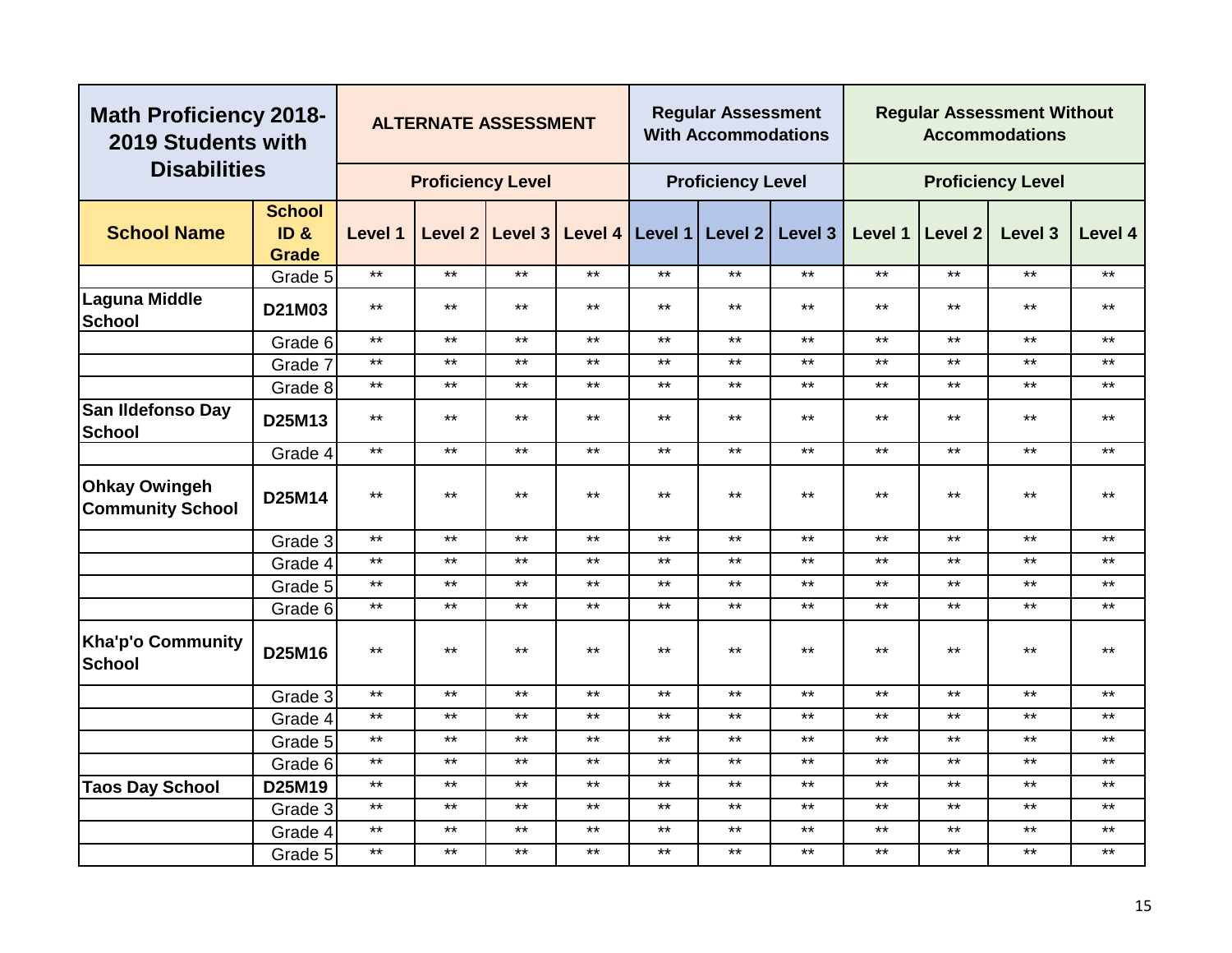| <b>Math Proficiency 2018-</b><br>2019 Students with |                                       |              |                          | <b>ALTERNATE ASSESSMENT</b>             |       |       | <b>Regular Assessment</b><br><b>With Accommodations</b> |              |         |         | <b>Regular Assessment Without</b><br><b>Accommodations</b> |              |
|-----------------------------------------------------|---------------------------------------|--------------|--------------------------|-----------------------------------------|-------|-------|---------------------------------------------------------|--------------|---------|---------|------------------------------------------------------------|--------------|
| <b>Disabilities</b>                                 |                                       |              | <b>Proficiency Level</b> |                                         |       |       | <b>Proficiency Level</b>                                |              |         |         | <b>Proficiency Level</b>                                   |              |
| <b>School Name</b>                                  | <b>School</b><br>ID &<br><b>Grade</b> | Level 1      |                          | Level 2 Level 3 Level 4 Level 1 Level 2 |       |       |                                                         | Level 3      | Level 1 | Level 2 | Level 3                                                    | Level 4      |
|                                                     | Grade 6                               | $\star\star$ | $\star\star$             | $***$                                   | $***$ | $***$ | $***$                                                   | $***$        | $***$   | $***$   | $***$                                                      | $***$        |
|                                                     | Grade 7                               | $***$        | $***$                    | $***$                                   | $***$ | $***$ | $***$                                                   | $***$        | $***$   | $***$   | $***$                                                      | $***$        |
| Te Tsu Geh<br><b>Oweenge Day</b><br>School          | D25M20                                | $***$        | $***$                    | $***$                                   | $***$ | $***$ | $***$                                                   | $***$        | $***$   | $***$   | $***$                                                      | $***$        |
|                                                     | Grade 3                               | $\star\star$ | $***$                    | $***$                                   | $***$ | $***$ | $***$                                                   | $***$        | $***$   | $***$   | $***$                                                      | $***$        |
|                                                     | Grade 4                               | $***$        | $***$                    | $***$                                   | $***$ | $***$ | $***$                                                   | $***$        | $***$   | $***$   | $***$                                                      | $***$        |
|                                                     | Grade 5                               | $***$        | $***$                    | $***$                                   | $***$ | $***$ | $***$                                                   | $***$        | $***$   | $***$   | $***$                                                      | $***$        |
| Santa Fe Indian<br>School                           | D25M32                                | $***$        | $***$                    | $***$                                   | $***$ | 22    | $***$                                                   | $***$        | 23      | $***$   | $***$                                                      | $***$        |
|                                                     | Grade 7                               | $***$        | $***$                    | $***$                                   | $***$ | $***$ | $***$                                                   | $***$        | $***$   | $***$   | $***$                                                      | $***$        |
|                                                     | Grade 8                               | $***$        | $***$                    | $***$                                   | $***$ | 17    | $***$                                                   | $***$        | $***$   | $***$   | $***$                                                      | $***$        |
|                                                     | Grade 10                              | $***$        | $***$                    | $***$                                   | $***$ | $***$ | $***$                                                   | $***$        | $***$   | $***$   | $***$                                                      | $***$        |
|                                                     | Grade 11                              | $\star\star$ | $***$                    | $***$                                   | $***$ | $***$ | $***$                                                   | $\star\star$ | 17      | $***$   | $***$                                                      | $***$        |
| <b>Aneth Community</b><br><b>School</b>             | <b>D32N02</b>                         | $***$        | $***$                    | $***$                                   | $***$ | $***$ | $***$                                                   | $***$        | $***$   | $***$   | $***$                                                      | $***$        |
|                                                     | Grade 3                               | $***$        | $***$                    | $***$                                   | $***$ | $***$ | $***$                                                   | $***$        | $***$   | $***$   | $***$                                                      | $***$        |
|                                                     | Grade 4                               | $***$        | $***$                    | $***$                                   | $***$ | $***$ | $***$                                                   | $***$        | $***$   | $***$   | $***$                                                      | $***$        |
|                                                     | Grade 5                               | $***$        | $***$                    | $***$                                   | $***$ | $***$ | $***$                                                   | $***$        | $***$   | $***$   | $***$                                                      | $***$        |
|                                                     | Grade 6                               | $\star\star$ | $***$                    | $***$                                   | $***$ | $***$ | $***$                                                   | $***$        | $***$   | $***$   | $***$                                                      | $\star\star$ |
| <b>Beclabito Day</b><br>School                      | <b>D32N04</b>                         | $***$        | $***$                    | $***$                                   | $***$ | $***$ | $***$                                                   | $***$        | $***$   | $***$   | $***$                                                      | $***$        |
|                                                     | Grade 3                               | $***$        | $***$                    | $***$                                   | $***$ | $***$ | $***$                                                   | $***$        | $***$   | $***$   | $***$                                                      | $***$        |
|                                                     | Grade 4                               | $***$        | $***$                    | $***$                                   | $***$ | $***$ | $***$                                                   | $***$        | $***$   | $***$   | $***$                                                      | $***$        |
| <b>Cove Day School</b>                              | <b>D32N05</b>                         | $***$        | $***$                    | $***$                                   | $***$ | $***$ | $***$                                                   | $***$        | $***$   | $***$   | $***$                                                      | $***$        |
|                                                     | Grade 3                               | $***$        | $***$                    | $***$                                   | $***$ | $***$ | $***$                                                   | $***$        | $***$   | $***$   | $***$                                                      | $***$        |
|                                                     | Grade 5                               | $***$        | $***$                    | $***$                                   | $***$ | $***$ | $***$                                                   | $***$        | $***$   | $***$   | $***$                                                      | $***$        |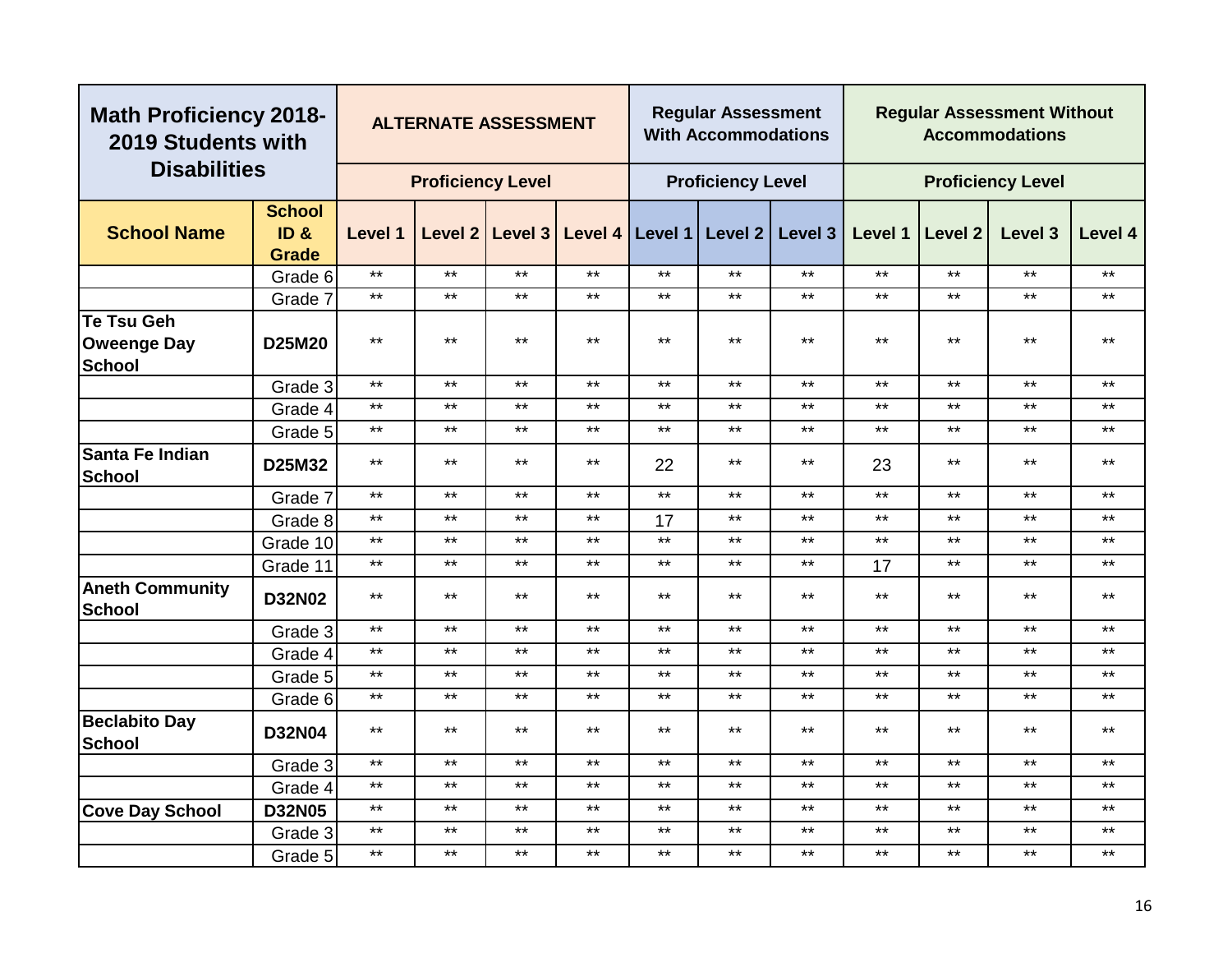| <b>Math Proficiency 2018-</b><br>2019 Students with |                                       |              | <b>ALTERNATE ASSESSMENT</b> |              |                                         |       | <b>Regular Assessment</b><br><b>With Accommodations</b> |         |         |              | <b>Regular Assessment Without</b><br><b>Accommodations</b> |              |
|-----------------------------------------------------|---------------------------------------|--------------|-----------------------------|--------------|-----------------------------------------|-------|---------------------------------------------------------|---------|---------|--------------|------------------------------------------------------------|--------------|
| <b>Disabilities</b>                                 |                                       |              | <b>Proficiency Level</b>    |              |                                         |       | <b>Proficiency Level</b>                                |         |         |              | <b>Proficiency Level</b>                                   |              |
| <b>School Name</b>                                  | <b>School</b><br>ID &<br><b>Grade</b> | Level 1      |                             |              | Level 2 Level 3 Level 4 Level 1 Level 2 |       |                                                         | Level 3 | Level 1 | Level 2      | Level 3                                                    | Level 4      |
|                                                     | Grade 6                               | $***$        | $***$                       | $***$        | $***$                                   | $***$ | $***$                                                   | $***$   | $***$   | $***$        | $***$                                                      | $***$        |
| Nenahnezad<br><b>Community School</b>               | <b>D32N06</b>                         | $\star\star$ | $***$                       | $***$        | $***$                                   | $***$ | $***$                                                   | $***$   | $***$   | $***$        | $***$                                                      | $***$        |
|                                                     | Grade 3                               | $***$        | $***$                       | $***$        | $***$                                   | $***$ | $***$                                                   | $***$   | $***$   | $***$        | $***$                                                      | $***$        |
|                                                     | Grade 4                               | $***$        | $***$                       | $***$        | $***$                                   | $***$ | $***$                                                   | $***$   | $***$   | $***$        | $***$                                                      | $***$        |
|                                                     | Grade 5                               | $\star\star$ | $***$                       | $***$        | $***$                                   | $***$ | $***$                                                   | $***$   | $***$   | $***$        | $***$                                                      | $***$        |
|                                                     | Grade 6                               | $\star\star$ | $***$                       | $***$        | $***$                                   | $***$ | $***$                                                   | $***$   | $***$   | $***$        | $***$                                                      | $***$        |
| <b>Red Rock Day</b><br><b>School</b>                | <b>D32N07</b>                         | $\star\star$ | $***$                       | $***$        | $***$                                   | $***$ | $***$                                                   | $***$   | 15      | $\star\star$ | $***$                                                      | $***$        |
|                                                     | Grade 3                               | $***$        | $***$                       | $***$        | $***$                                   | $***$ | $***$                                                   | $***$   | $***$   | $***$        | $***$                                                      | $***$        |
|                                                     | Grade 4                               | $***$        | $***$                       | $\star\star$ | $***$                                   | $***$ | $***$                                                   | $***$   | $***$   | $\star\star$ | $***$                                                      | $\star\star$ |
|                                                     | Grade 5                               | $***$        | $***$                       | $***$        | $***$                                   | $***$ | $***$                                                   | $***$   | $***$   | $***$        | $***$                                                      | $***$        |
|                                                     | Grade 6                               | $***$        | $***$                       | $***$        | $***$                                   | $***$ | $***$                                                   | $***$   | $***$   | $***$        | $***$                                                      | $***$        |
|                                                     | Grade 7                               | $***$        | $***$                       | $***$        | $***$                                   | $***$ | $***$                                                   | $***$   | $***$   | $***$        | $***$                                                      | $***$        |
|                                                     | Grade 8                               | $\star\star$ | $***$                       | $\star\star$ | $***$                                   | $***$ | $***$                                                   | $***$   | $***$   | $***$        | $***$                                                      | $***$        |
| T'iis Nazbas<br><b>Community School</b>             | D32N10                                | $\star\star$ | $***$                       | $***$        | $***$                                   | $***$ | $***$                                                   | $***$   | 19      | $***$        | $***$                                                      | $***$        |
|                                                     | Grade 3                               | $***$        | $***$                       | $***$        | $***$                                   | $***$ | $***$                                                   | $***$   | $***$   | $***$        | $***$                                                      | $***$        |
|                                                     | Grade 4                               | $***$        | $***$                       | $***$        | $***$                                   | $***$ | $***$                                                   | $***$   | $***$   | $***$        | $***$                                                      | $***$        |
|                                                     | Grade 5                               | $\star\star$ | $***$                       | $***$        | $***$                                   | $***$ | $***$                                                   | $***$   | $***$   | $***$        | $***$                                                      | $***$        |
|                                                     | Grade 6                               | $***$        | $***$                       | $***$        | $***$                                   | $***$ | $***$                                                   | $***$   | $***$   | $***$        | $***$                                                      | $***$        |
|                                                     | Grade 7                               | $***$        | $***$                       | $***$        | $***$                                   | $***$ | $***$                                                   | $***$   | $***$   | $\star\star$ | $***$                                                      | $***$        |
| <b>Tohaali' Community</b><br>School                 | D32N11                                | $\star\star$ | $***$                       | $***$        | $***$                                   | $***$ | $***$                                                   | $***$   | 15      | $***$        | $***$                                                      | $\star\star$ |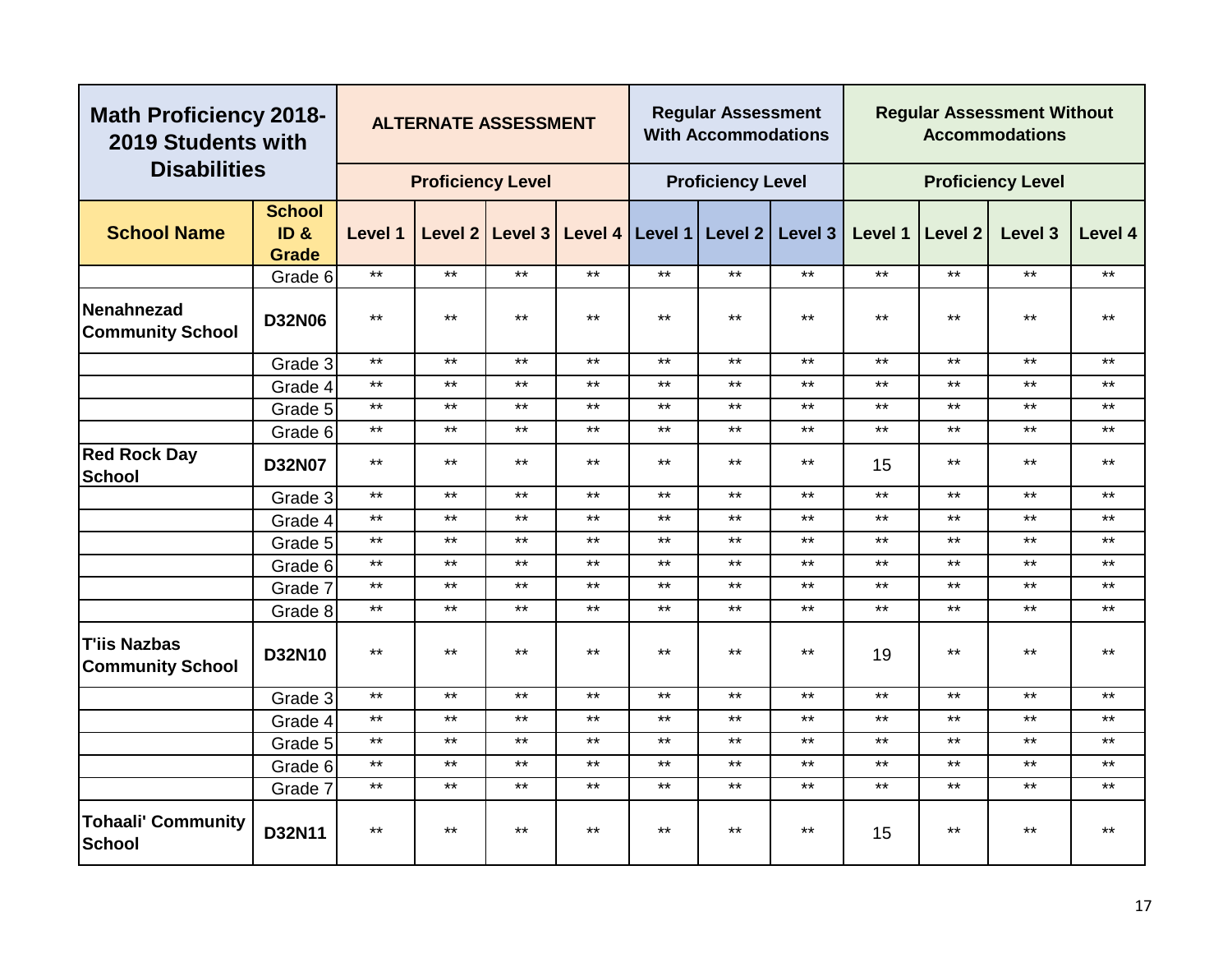| <b>Math Proficiency 2018-</b><br>2019 Students with |                                                  |              | <b>ALTERNATE ASSESSMENT</b> |              |       |              | <b>Regular Assessment</b><br><b>With Accommodations</b> |              |         |              | <b>Regular Assessment Without</b><br><b>Accommodations</b> |              |
|-----------------------------------------------------|--------------------------------------------------|--------------|-----------------------------|--------------|-------|--------------|---------------------------------------------------------|--------------|---------|--------------|------------------------------------------------------------|--------------|
| <b>Disabilities</b>                                 |                                                  |              | <b>Proficiency Level</b>    |              |       |              | <b>Proficiency Level</b>                                |              |         |              | <b>Proficiency Level</b>                                   |              |
| <b>School Name</b>                                  | <b>School</b><br>ID <sub>8</sub><br><b>Grade</b> | Level 1      |                             |              |       |              | Level 2 Level 3 Level 4 Level 1 Level 2                 | Level 3      | Level 1 | Level 2      | Level 3                                                    | Level 4      |
|                                                     | Grade 3                                          | $***$        | $***$                       | $***$        | $***$ | $\star\star$ | $***$                                                   | $***$        | $***$   | $***$        | $***$                                                      | $\star\star$ |
|                                                     | Grade 4                                          | $***$        | $***$                       | $***$        | $***$ | $***$        | $***$                                                   | $***$        | $***$   | $***$        | $***$                                                      | $***$        |
|                                                     | Grade 5                                          | $***$        | $***$                       | $***$        | $***$ | $***$        | $***$                                                   | $***$        | $***$   | $***$        | $***$                                                      | $***$        |
|                                                     | Grade 6                                          | $***$        | $***$                       | $\star\star$ | $***$ | $***$        | $***$                                                   | $***$        | $***$   | $\star\star$ | $\star\star$                                               | $***$        |
|                                                     | Grade 7                                          | $***$        | $***$                       | $***$        | $***$ | $***$        | $***$                                                   | $***$        | $***$   | $***$        | $***$                                                      | $***$        |
|                                                     | Grade 8                                          | $***$        | $***$                       | $\star\star$ | $***$ | $***$        | $***$                                                   | $***$        | $***$   | $***$        | $***$                                                      | $***$        |
| <b>Shiprock Northwest</b><br><b>High School</b>     | D32N15                                           | $***$        | $***$                       | $***$        | $***$ | $***$        | $***$                                                   | $***$        | 14      | $***$        | $\star\star$                                               | $***$        |
|                                                     | Grade 7                                          | $\star\star$ | $***$                       | $***$        | $***$ | $***$        | $***$                                                   | $***$        | $***$   | $***$        | $***$                                                      | $***$        |
|                                                     | Grade 8                                          | $***$        | $***$                       | $***$        | $***$ | $***$        | $***$                                                   | $***$        | $***$   | $***$        | $***$                                                      | $***$        |
|                                                     | Grade 10                                         | $***$        | $***$                       | $***$        | $***$ | $***$        | $***$                                                   | $***$        | $***$   | $***$        | $***$                                                      | $***$        |
|                                                     | Grade 11                                         | $\star\star$ | $***$                       | $***$        | $***$ | $***$        | $***$                                                   | $***$        | $***$   | $***$        | $***$                                                      | $***$        |
| Atsa' Biyaazh<br><b>Community School</b>            | D32N17                                           | $***$        | $***$                       | $***$        | $***$ | $***$        | $***$                                                   | $***$        | $***$   | $***$        | $***$                                                      | $***$        |
|                                                     | Grade 3                                          | $***$        | $***$                       | $***$        | $***$ | $\star\star$ | $***$                                                   | $\star\star$ | $***$   | $***$        | $***$                                                      | $***$        |
|                                                     | Grade 4                                          | $***$        | $\star\star$                | $***$        | $***$ | $***$        | $***$                                                   | $***$        | $***$   | $***$        | $\star\star$                                               | $***$        |
|                                                     | Grade 5                                          | $\star\star$ | $***$                       | $***$        | $***$ | $***$        | $***$                                                   | $***$        | $***$   | $***$        | $***$                                                      | $***$        |
|                                                     | Grade 6                                          | $\star\star$ | $***$                       | $***$        | $***$ | $***$        | $***$                                                   | $***$        | $***$   | $***$        | $***$                                                      | $***$        |
| <b>Chilchinbeto</b><br><b>Community School</b>      | <b>D33N02</b>                                    | $***$        | $***$                       | $***$        | $***$ | $***$        | $***$                                                   | $***$        | 16      | $***$        | $***$                                                      | $***$        |
|                                                     | Grade 3                                          | $***$        | $***$                       | $***$        | $***$ | $***$        | $***$                                                   | $***$        | $***$   | $***$        | $***$                                                      | $***$        |
|                                                     | Grade 4                                          | $***$        | $***$                       | $***$        | $***$ | $\star\star$ | $***$                                                   | $***$        | $***$   | $***$        | $***$                                                      | $***$        |
|                                                     | Grade 5                                          | $\star\star$ | $***$                       | $***$        | $***$ | $\star\star$ | $***$                                                   | $***$        | $***$   | $***$        | $***$                                                      | $***$        |
|                                                     | Grade 6                                          | $***$        | $***$                       | $***$        | $***$ | $***$        | $***$                                                   | $***$        | $***$   | $***$        | $\star\star$                                               | $***$        |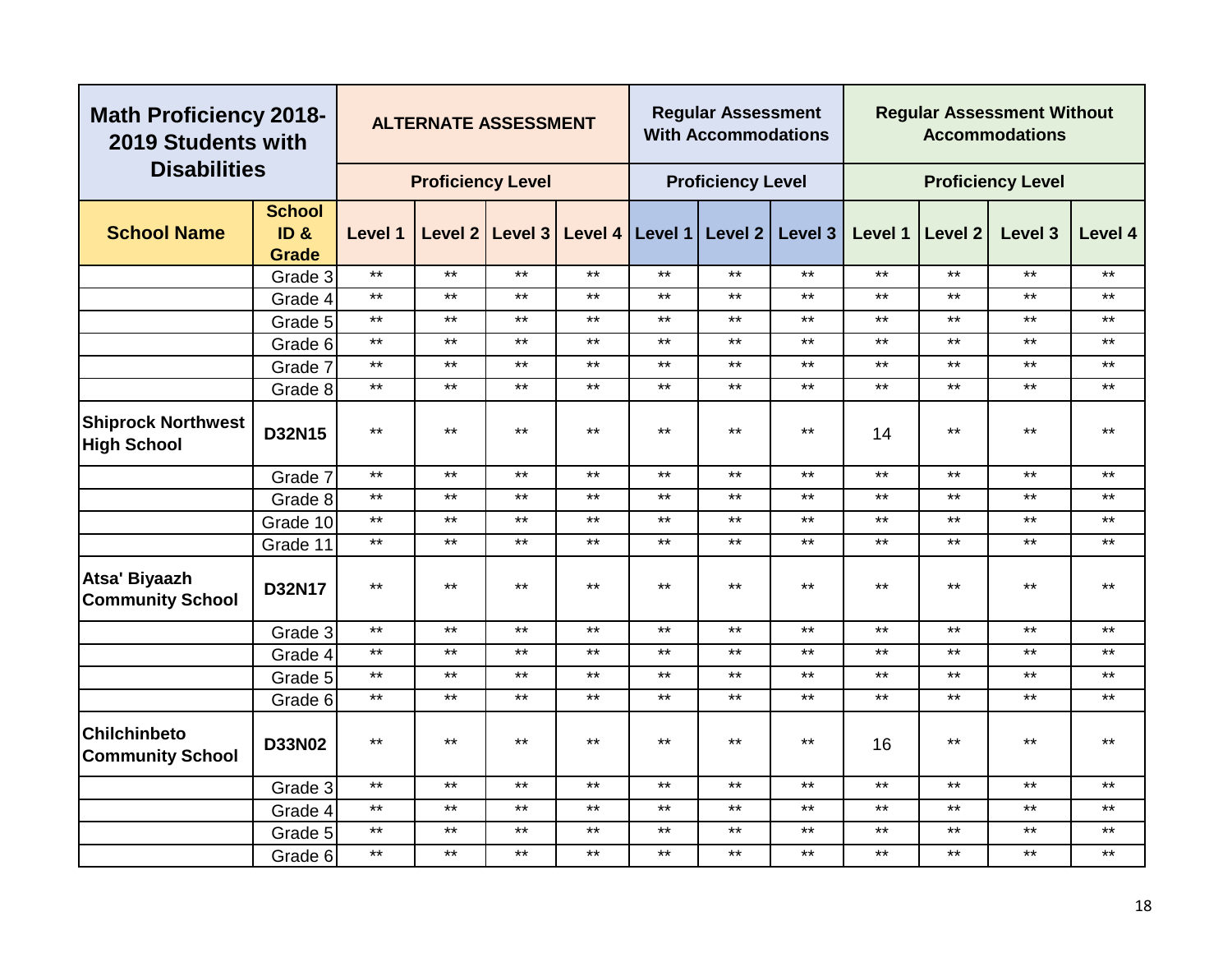| <b>Math Proficiency 2018-</b><br>2019 Students with |                                                      |              | <b>ALTERNATE ASSESSMENT</b> |              |                 |              | <b>Regular Assessment</b><br><b>With Accommodations</b> |         |         |              | <b>Regular Assessment Without</b><br><b>Accommodations</b> |         |
|-----------------------------------------------------|------------------------------------------------------|--------------|-----------------------------|--------------|-----------------|--------------|---------------------------------------------------------|---------|---------|--------------|------------------------------------------------------------|---------|
| <b>Disabilities</b>                                 |                                                      |              | <b>Proficiency Level</b>    |              |                 |              | <b>Proficiency Level</b>                                |         |         |              | <b>Proficiency Level</b>                                   |         |
| <b>School Name</b>                                  | <b>School</b><br>ID <sub>&amp;</sub><br><b>Grade</b> | Level 1      | Level 2                     | Level 3      | Level 4 Level 1 |              | Level 2                                                 | Level 3 | Level 1 | Level 2      | Level 3                                                    | Level 4 |
|                                                     | Grade 7                                              | $***$        | $***$                       | $***$        | $***$           | $***$        | $***$                                                   | $***$   | $***$   | $***$        | $***$                                                      | $***$   |
|                                                     | Grade 8                                              | $***$        | $***$                       | $***$        | $***$           | $***$        | $***$                                                   | $***$   | $***$   | $***$        | $***$                                                      | $***$   |
| <b>Dennehotso</b><br><b>Boarding School</b>         | <b>D33N04</b>                                        | $***$        | $***$                       | $***$        | $***$           | $***$        | $***$                                                   | $***$   | 12      | $***$        | $***$                                                      | $***$   |
|                                                     | Grade 3                                              | $***$        | $***$                       | $***$        | $***$           | $***$        | $***$                                                   | $***$   | $***$   | $***$        | $***$                                                      | $***$   |
|                                                     | Grade 4                                              | $***$        | $***$                       | $***$        | $\star\star$    | $***$        | $***$                                                   | $***$   | $***$   | $***$        | $***$                                                      | $***$   |
|                                                     | Grade 5                                              | $***$        | $***$                       | $***$        | $***$           | $***$        | $***$                                                   | $***$   | $***$   | $***$        | $***$                                                      | $***$   |
|                                                     | Grade 6                                              | $***$        | $***$                       | $***$        | $***$           | $***$        | $***$                                                   | $***$   | $***$   | $***$        | $***$                                                      | $***$   |
|                                                     | Grade 7                                              | $***$        | $***$                       | $***$        | $***$           | $***$        | $***$                                                   | $***$   | $***$   | $***$        | $***$                                                      | $***$   |
|                                                     | Grade 8                                              | $***$        | $***$                       | $***$        | $***$           | $***$        | $***$                                                   | $***$   | $***$   | $***$        | $***$                                                      | $***$   |
| <b>Kaibeto Boarding</b><br><b>School</b>            | <b>D33N07</b>                                        | $***$        | $***$                       | $***$        | $***$           | $***$        | $***$                                                   | $***$   | 21      | $***$        | $***$                                                      | $***$   |
|                                                     | Grade 3                                              | $***$        | $***$                       | $\star\star$ | $***$           | $***$        | $***$                                                   | $***$   | $***$   | $***$        | $***$                                                      | $***$   |
|                                                     | Grade 4                                              | $***$        | $***$                       | $***$        | $***$           | $***$        | $***$                                                   | $***$   | $***$   | $***$        | $***$                                                      | $***$   |
|                                                     | Grade 5                                              | $***$        | $***$                       | $***$        | $***$           | $***$        | $***$                                                   | $***$   | $***$   | $***$        | $***$                                                      | $***$   |
|                                                     | Grade 6                                              | $***$        | $***$                       | $***$        | $***$           | $***$        | $***$                                                   | $***$   | $***$   | $***$        | $***$                                                      | $***$   |
|                                                     | Grade 7                                              | $***$        | $***$                       | $***$        | $***$           | $***$        | $***$                                                   | $***$   | $***$   | $***$        | $***$                                                      | $***$   |
|                                                     | Grade 8                                              | $***$        | $***$                       | $***$        | $***$           | $***$        | $***$                                                   | $***$   | $***$   | $***$        | $***$                                                      | $***$   |
| <b>Kayenta Community</b><br><b>School</b>           | <b>D33N08</b>                                        | $***$        | $***$                       | $\star\star$ | $\star\star$    | $\star\star$ | $***$                                                   | $***$   | 26      | $***$        | $***$                                                      | $***$   |
|                                                     | Grade 3                                              | $***$        | $***$                       | $***$        | $\star\star$    | $***$        | $***$                                                   | $***$   | $***$   | $***$        | $***$                                                      | $***$   |
|                                                     | Grade 4                                              | $***$        | $***$                       | $***$        | $***$           | $***$        | $***$                                                   | $***$   | $***$   | $***$        | $***$                                                      | $***$   |
|                                                     | Grade 5                                              | $\star\star$ | $***$                       | $***$        | $***$           | $***$        | $***$                                                   | $***$   | $***$   | $\star\star$ | $***$                                                      | $***$   |
|                                                     | Grade 6                                              | $***$        | $***$                       | $***$        | $***$           | $***$        | $***$                                                   | $***$   | $***$   | $***$        | $***$                                                      | $***$   |
|                                                     | Grade 7                                              | $***$        | $***$                       | $***$        | $***$           | $***$        | $***$                                                   | $***$   | $***$   | $***$        | $***$                                                      | $***$   |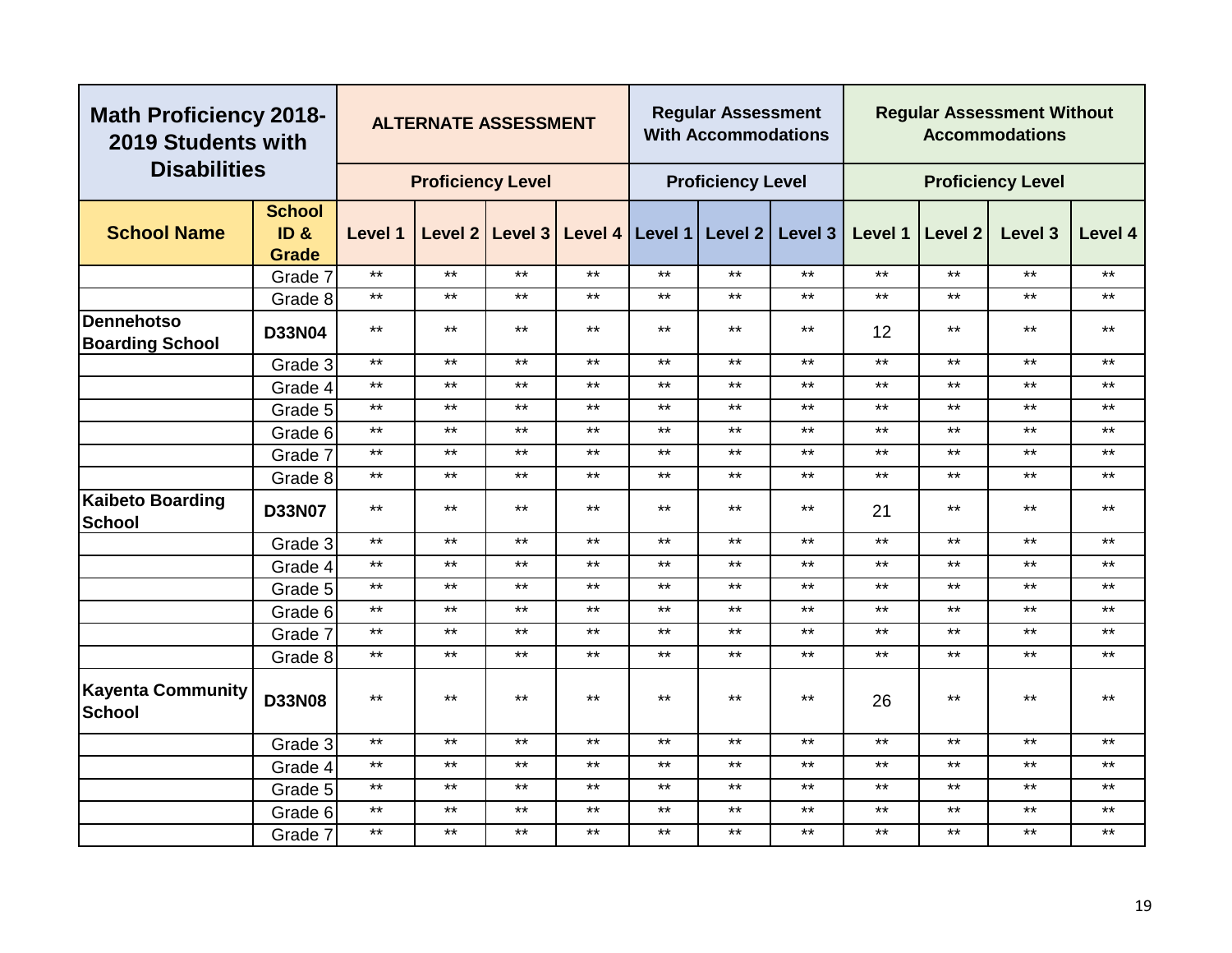|                                        | <b>Math Proficiency 2018-</b><br>2019 Students with<br><b>Disabilities</b> |         | <b>ALTERNATE ASSESSMENT</b> |                 |       |                   | <b>Regular Assessment</b><br><b>With Accommodations</b> |              |         |              | <b>Regular Assessment Without</b><br><b>Accommodations</b> |         |
|----------------------------------------|----------------------------------------------------------------------------|---------|-----------------------------|-----------------|-------|-------------------|---------------------------------------------------------|--------------|---------|--------------|------------------------------------------------------------|---------|
|                                        |                                                                            |         | <b>Proficiency Level</b>    |                 |       |                   | <b>Proficiency Level</b>                                |              |         |              | <b>Proficiency Level</b>                                   |         |
|                                        | <b>School</b>                                                              |         |                             |                 |       |                   |                                                         |              |         |              |                                                            |         |
| <b>School Name</b>                     | ID <sub>&amp;</sub>                                                        | Level 1 |                             | Level 2 Level 3 |       | Level 4   Level 1 | Level 2                                                 | Level 3      | Level 1 | Level 2      | Level 3                                                    | Level 4 |
|                                        | <b>Grade</b>                                                               |         |                             |                 |       |                   |                                                         |              |         |              |                                                            |         |
|                                        | Grade 8                                                                    | $***$   | $***$                       | $***$           | $***$ | $***$             | $***$                                                   | $***$        | $***$   | $\star\star$ | $***$                                                      | $***$   |
| <b>Leupp Schools, Inc</b>              | <b>D33N09</b>                                                              | $***$   | $***$                       | $***$           | $***$ | $***$             | $***$                                                   | $***$        | 14      | $\star\star$ | $***$                                                      | $***$   |
|                                        | Grade 3                                                                    | $***$   | $***$                       | $***$           | $***$ | $***$             | $***$                                                   | $***$        | $***$   | $\star\star$ | $***$                                                      | $***$   |
|                                        | Grade 5                                                                    | $***$   | $***$                       | $***$           | $***$ | $***$             | $***$                                                   | $***$        | $***$   | $\star\star$ | $***$                                                      | $***$   |
|                                        | Grade 6                                                                    | $***$   | $***$                       | $***$           | $***$ | $***$             | $***$                                                   | $***$        | $***$   | $***$        | $***$                                                      | $***$   |
|                                        | Grade 8                                                                    | $***$   | $***$                       | $***$           | $***$ | $***$             | $***$                                                   | $***$        | $***$   | $***$        | $***$                                                      | $***$   |
|                                        | Grade 9                                                                    | $***$   | $***$                       | $***$           | $***$ | $***$             | $***$                                                   | $***$        | $***$   | $***$        | $***$                                                      | $***$   |
|                                        | Grade 10                                                                   | $***$   | $***$                       | $***$           | $***$ | $***$             | $***$                                                   | $***$        | $***$   | $***$        | $\star\star$                                               | $***$   |
|                                        | Grade 11                                                                   | $***$   | $***$                       | $***$           | $***$ | $***$             | $***$                                                   | $***$        | $***$   | $***$        | $***$                                                      | $***$   |
| Naatsis'aan<br><b>Community School</b> | D33N11                                                                     | $***$   | $***$                       | $***$           | $***$ | $***$             | $***$                                                   | $***$        | 11      | $***$        | $\star\star$                                               | $***$   |
|                                        | Grade 3                                                                    | $***$   | $***$                       | $***$           | $***$ | $***$             | $***$                                                   | $***$        | $***$   | $\star\star$ | $***$                                                      | $***$   |
|                                        | Grade 4                                                                    | $***$   | $***$                       | $***$           | $***$ | $***$             | $***$                                                   | $***$        | $***$   | $***$        | $***$                                                      | $***$   |
|                                        | Grade 5                                                                    | $***$   | $***$                       | $***$           | $***$ | $***$             | $***$                                                   | $***$        | $***$   | $***$        | $***$                                                      | $***$   |
|                                        | Grade 6                                                                    | $***$   | $***$                       | $\star\star$    | $***$ | $***$             | $***$                                                   | $***$        | $***$   | $***$        | $***$                                                      | $***$   |
|                                        | Grade 7                                                                    | $***$   | $***$                       | $***$           | $***$ | $***$             | $***$                                                   | $***$        | $***$   | $***$        | $***$                                                      | $***$   |
|                                        | Grade 8                                                                    | $***$   | $***$                       | $***$           | $***$ | $***$             | $***$                                                   | $***$        | $***$   | $***$        | $***$                                                      | $***$   |
| <b>Tonalea Day School</b>              | D33N13                                                                     | $***$   | $***$                       | $***$           | $***$ | $***$             | $***$                                                   | $***$        | 21      | $***$        | $***$                                                      | $***$   |
|                                        | Grade 3                                                                    | $***$   | $***$                       | $***$           | $***$ | $***$             | $***$                                                   | $***$        | $***$   | $***$        | $***$                                                      | $***$   |
|                                        | Grade 4                                                                    | $***$   | $***$                       | $***$           | $***$ | $***$             | $***$                                                   | $***$        | $***$   | $***$        | $***$                                                      | $***$   |
|                                        | Grade 5                                                                    | $***$   | $***$                       | $***$           | $***$ | $***$             | $***$                                                   | $***$        | $***$   | $***$        | $***$                                                      | $***$   |
|                                        | Grade 6                                                                    | $***$   | $***$                       | $***$           | $***$ | $***$             | $***$                                                   | $***$        | $***$   | $***$        | $***$                                                      | $***$   |
|                                        | Grade 7                                                                    | $***$   | $***$                       | $***$           | $***$ | $***$             | $***$                                                   | $\star\star$ | $***$   | $\star\star$ | $***$                                                      | $***$   |
|                                        | Grade 8                                                                    | $***$   | $***$                       | $***$           | $***$ | $***$             | $***$                                                   | $***$        | $***$   | $***$        | $***$                                                      | $***$   |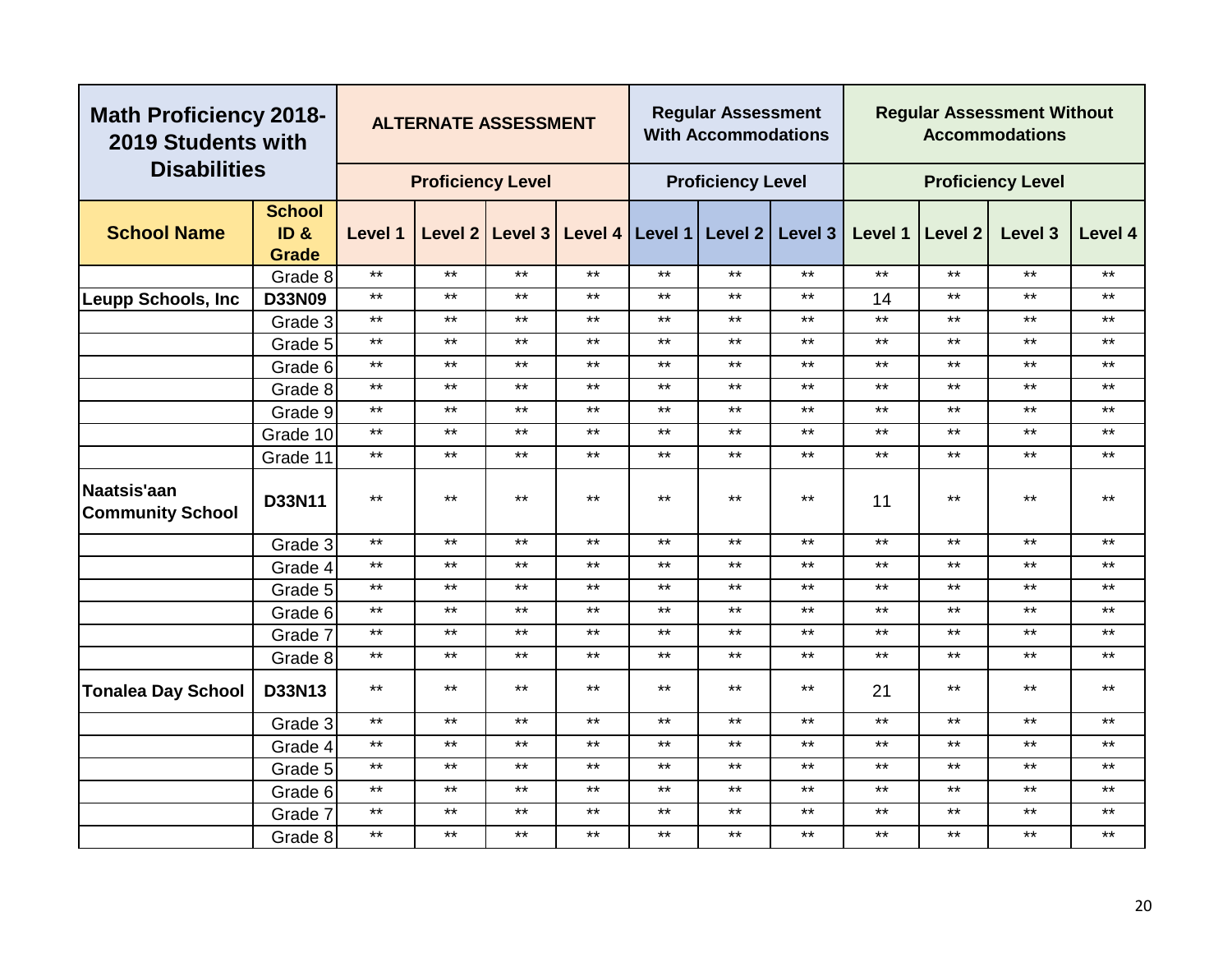| <b>Math Proficiency 2018-</b><br>2019 Students with |                               |              | <b>ALTERNATE ASSESSMENT</b> |         |       |                         | <b>Regular Assessment</b><br><b>With Accommodations</b> |         |         |                | <b>Regular Assessment Without</b><br><b>Accommodations</b> |              |
|-----------------------------------------------------|-------------------------------|--------------|-----------------------------|---------|-------|-------------------------|---------------------------------------------------------|---------|---------|----------------|------------------------------------------------------------|--------------|
| <b>Disabilities</b>                                 |                               |              | <b>Proficiency Level</b>    |         |       |                         | <b>Proficiency Level</b>                                |         |         |                | <b>Proficiency Level</b>                                   |              |
| <b>School Name</b>                                  | <b>School</b><br>ID&<br>Grade | Level 1      | Level 2                     | Level 3 |       | Level 4 Level 1 Level 2 |                                                         | Level 3 | Level 1 | <b>Level 2</b> | Level 3                                                    | Level 4      |
| <b>Rocky Ridge</b><br><b>Boarding School</b>        | D33N15                        | $***$        | $***$                       | $***$   | $***$ | $***$                   | $***$                                                   | $***$   | 16      | $***$          | $***$                                                      | **           |
|                                                     | Grade 3                       | $\star\star$ | $***$                       | $***$   | $***$ | $***$                   | $***$                                                   | $***$   | $***$   | $***$          | $***$                                                      | $***$        |
|                                                     | Grade 4                       | $***$        | $***$                       | $***$   | $***$ | $***$                   | $***$                                                   | $***$   | $***$   | $***$          | $***$                                                      | $***$        |
|                                                     | Grade 5                       | $***$        | $***$                       | $***$   | $***$ | $***$                   | $***$                                                   | $***$   | $***$   | $***$          | $***$                                                      | $***$        |
|                                                     | Grade 6                       | $***$        | $***$                       | $***$   | $***$ | $***$                   | $***$                                                   | $***$   | $***$   | $***$          | $***$                                                      | $***$        |
|                                                     | Grade 7                       | $***$        | $***$                       | $***$   | $***$ | $***$                   | $***$                                                   | $***$   | $***$   | $***$          | $***$                                                      | $***$        |
|                                                     | Grade 8                       | $***$        | $***$                       | $***$   | $***$ | $***$                   | $***$                                                   | $***$   | $***$   | $***$          | $***$                                                      | $***$        |
| <b>Shonto Preparatory</b><br><b>School</b>          | D33N16                        | $***$        | $***$                       | $***$   | $***$ | $***$                   | $***$                                                   | $***$   | 15      | $***$          | $***$                                                      | $***$        |
|                                                     | Grade 3                       | $***$        | $***$                       | $***$   | $***$ | $***$                   | $***$                                                   | $***$   | $***$   | $***$          | $***$                                                      | $***$        |
|                                                     | Grade 4                       | $***$        | $***$                       | $***$   | $***$ | $***$                   | $***$                                                   | $***$   | $***$   | $***$          | $\star\star$                                               | $***$        |
|                                                     | Grade 5                       | $***$        | $***$                       | $***$   | $***$ | $***$                   | $***$                                                   | $***$   | $***$   | $***$          | $***$                                                      | $***$        |
|                                                     | Grade 6                       | $***$        | $***$                       | $***$   | $***$ | $***$                   | $***$                                                   | $***$   | $***$   | $***$          | $***$                                                      | $\star\star$ |
|                                                     | Grade 7                       | $***$        | $***$                       | $***$   | $***$ | $***$                   | $***$                                                   | $***$   | $***$   | $***$          | $***$                                                      | $\star\star$ |
|                                                     | Grade 8                       | $***$        | $***$                       | $***$   | $***$ | $***$                   | $***$                                                   | $***$   | $***$   | $***$          | $***$                                                      | $***$        |
| <b>Tuba City Boarding</b><br>School                 | D33N19                        | $***$        | $***$                       | $***$   | $***$ | $***$                   | $***$                                                   | $***$   | 149     | 19             | $***$                                                      | $***$        |
|                                                     | Grade 3                       | $***$        | $***$                       | $***$   | $***$ | $***$                   | $***$                                                   | $***$   | 25      | $***$          | $***$                                                      | $***$        |
|                                                     | Grade 4                       | $***$        | $***$                       | $***$   | $***$ | $***$                   | $***$                                                   | $***$   | 34      | $***$          | $***$                                                      | $***$        |
|                                                     | Grade 5                       | $***$        | $***$                       | $***$   | $***$ | $***$                   | $***$                                                   | $***$   | 28      | $***$          | $***$                                                      | $***$        |
|                                                     | Grade 6                       | $***$        | $***$                       | $***$   | $***$ | $***$                   | $***$                                                   | $***$   | 25      | $***$          | $***$                                                      | $***$        |
|                                                     | Grade 7                       | $***$        | $***$                       | $***$   | $***$ | $***$                   | $***$                                                   | $***$   | 23      | $***$          | $***$                                                      | $***$        |
|                                                     | Grade 8                       | $***$        | $***$                       | $***$   | $***$ | $***$                   | $***$                                                   | $***$   | 14      | $***$          | $***$                                                      | $***$        |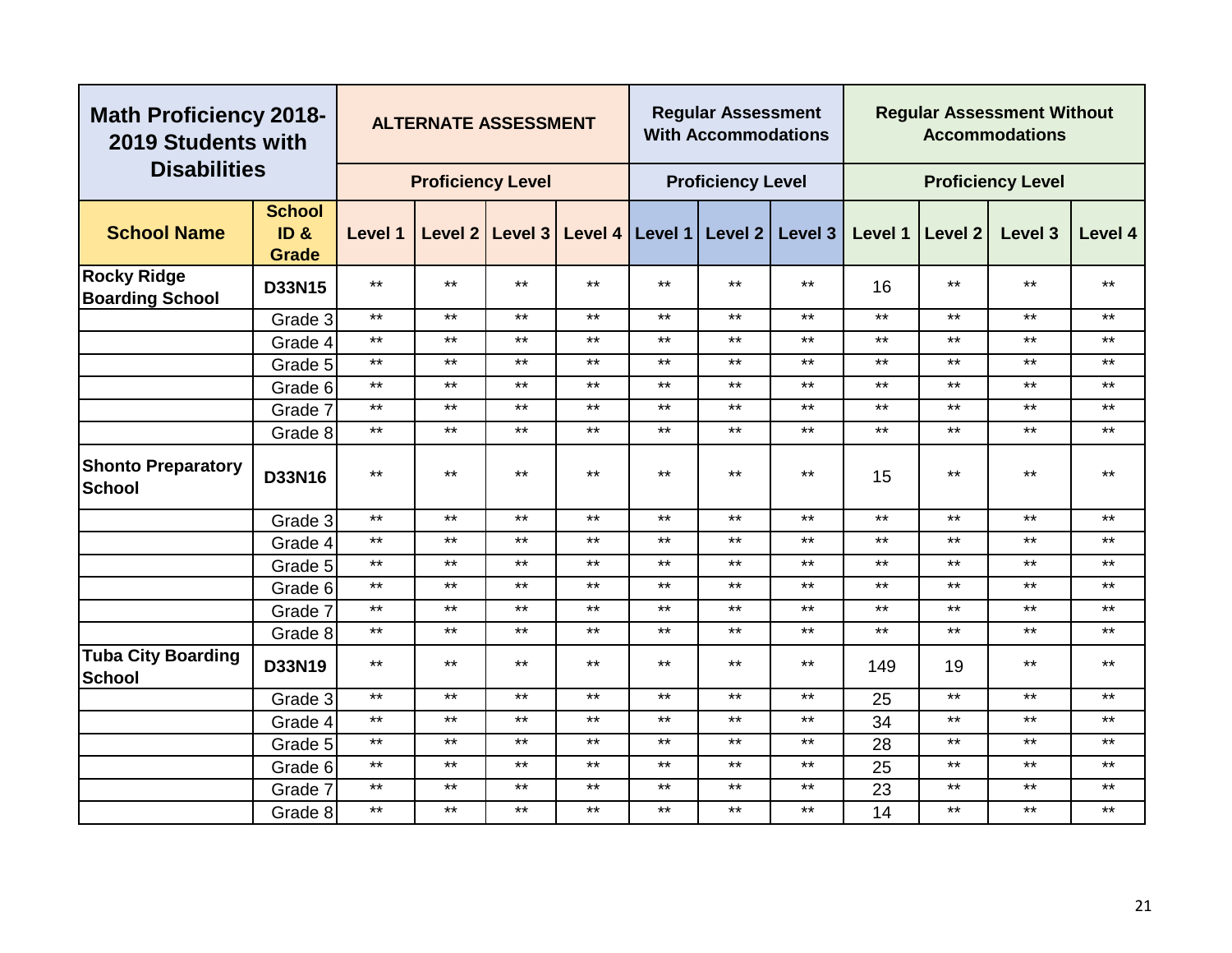| <b>Math Proficiency 2018-</b><br>2019 Students with |                                                      |                | <b>ALTERNATE ASSESSMENT</b> |              |         |         | <b>Regular Assessment</b><br><b>With Accommodations</b> |         |         |         | <b>Regular Assessment Without</b><br><b>Accommodations</b> |         |
|-----------------------------------------------------|------------------------------------------------------|----------------|-----------------------------|--------------|---------|---------|---------------------------------------------------------|---------|---------|---------|------------------------------------------------------------|---------|
| <b>Disabilities</b>                                 |                                                      |                | <b>Proficiency Level</b>    |              |         |         | <b>Proficiency Level</b>                                |         |         |         | <b>Proficiency Level</b>                                   |         |
| <b>School Name</b>                                  | <b>School</b><br>ID <sub>&amp;</sub><br><b>Grade</b> | <b>Level 1</b> | Level 2                     | Level 3      | Level 4 | Level 1 | Level <sub>2</sub>                                      | Level 3 | Level 1 | Level 2 | Level 3                                                    | Level 4 |
| <b>Greyhills Academy</b><br><b>High School</b>      | <b>D33N22</b>                                        | $***$          | $***$                       | $***$        | $***$   | $***$   | $***$                                                   | $***$   | 11      | $***$   | $***$                                                      | $***$   |
|                                                     | Grade 10                                             | $\star\star$   | $***$                       | $***$        | $***$   | $***$   | $\star\star$                                            | $***$   | $***$   | $***$   | $***$                                                      | $***$   |
|                                                     | Grade 11                                             | $***$          | $***$                       | $\star\star$ | $***$   | $***$   | $***$                                                   | $***$   | $***$   | $***$   | $***$                                                      | $***$   |
| <b>Little Singer</b><br><b>Community School</b>     | D33N24                                               | $***$          | $***$                       | $***$        | $***$   | $***$   | $***$                                                   | $***$   | 13      | $***$   | $***$                                                      | $***$   |
|                                                     | Grade 3                                              | $***$          | $***$                       | $***$        | $***$   | $***$   | $***$                                                   | $***$   | $***$   | $***$   | $***$                                                      | $***$   |
|                                                     | Grade 4                                              | $***$          | $***$                       | $***$        | $***$   | $***$   | $***$                                                   | $***$   | $***$   | $***$   | $***$                                                      | $***$   |
|                                                     | Grade 5                                              | $***$          | $***$                       | $***$        | $***$   | $***$   | $***$                                                   | $***$   | $***$   | $***$   | $***$                                                      | $***$   |
|                                                     | Grade 6                                              | $\star\star$   | $***$                       | $***$        | $***$   | $***$   | $***$                                                   | $***$   | $***$   | $***$   | $***$                                                      | $***$   |
| Baca-Dlo' Ayazhi<br><b>Community School</b>         | <b>D34N02</b>                                        | $***$          | $***$                       | $***$        | $***$   | $***$   | $***$                                                   | $***$   | 26      | $***$   | $***$                                                      | $***$   |
|                                                     | Grade 3                                              | $***$          | $***$                       | $***$        | $***$   | $***$   | $***$                                                   | $***$   | $***$   | $***$   | $***$                                                      | $***$   |
|                                                     | Grade 4                                              | $***$          | $***$                       | $***$        | $***$   | $***$   | $***$                                                   | $***$   | $***$   | $***$   | $***$                                                      | $***$   |
|                                                     | Grade 5                                              | $***$          | $***$                       | $***$        | $***$   | $***$   | $***$                                                   | $***$   | $***$   | $***$   | $***$                                                      | $***$   |
|                                                     | Grade 6                                              | $***$          | $***$                       | $***$        | $***$   | $***$   | $***$                                                   | $***$   | $***$   | $***$   | $***$                                                      | $***$   |
| <b>Dibe Yazhi Habitiin</b><br><b>Olta' Inc</b>      | <b>D34N03</b>                                        | $***$          | $***$                       | $***$        | $***$   | $***$   | $***$                                                   | $***$   | $***$   | $***$   | $***$                                                      | $***$   |
|                                                     | Grade 3                                              | $\star\star$   | $***$                       | $***$        | $***$   | $***$   | $***$                                                   | $***$   | $***$   | $***$   | $***$                                                      | $***$   |
|                                                     | Grade 4                                              | $***$          | $***$                       | $***$        | $***$   | $***$   | $***$                                                   | $***$   | $***$   | $***$   | $***$                                                      | $***$   |
|                                                     | Grade 6                                              | $***$          | $***$                       | $***$        | $***$   | $***$   | $***$                                                   | $***$   | $***$   | $***$   | $***$                                                      | $***$   |
|                                                     | Grade 7                                              | $***$          | $***$                       | $***$        | $***$   | $***$   | $***$                                                   | $***$   | $***$   | $***$   | $***$                                                      | $***$   |
|                                                     | Grade 8                                              | $***$          | $***$                       | $***$        | $***$   | $***$   | $***$                                                   | $***$   | $***$   | $***$   | $***$                                                      | $***$   |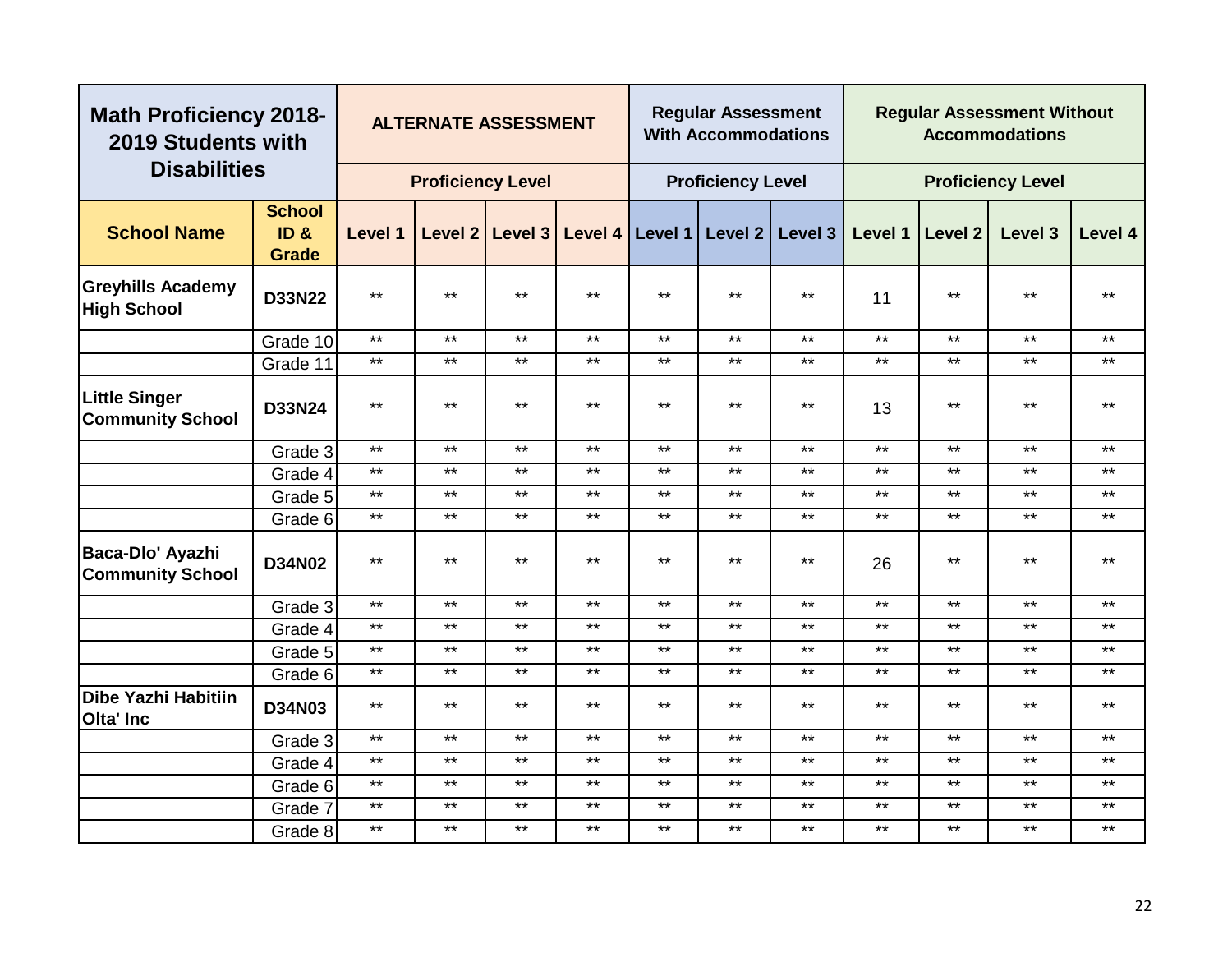| <b>Math Proficiency 2018-</b><br>2019 Students with |                                                      |              | <b>ALTERNATE ASSESSMENT</b> |              |       |              | <b>Regular Assessment</b><br><b>With Accommodations</b> |         |         |         | <b>Regular Assessment Without</b><br><b>Accommodations</b> |         |
|-----------------------------------------------------|------------------------------------------------------|--------------|-----------------------------|--------------|-------|--------------|---------------------------------------------------------|---------|---------|---------|------------------------------------------------------------|---------|
| <b>Disabilities</b>                                 |                                                      |              | <b>Proficiency Level</b>    |              |       |              | <b>Proficiency Level</b>                                |         |         |         | <b>Proficiency Level</b>                                   |         |
| <b>School Name</b>                                  | <b>School</b><br>ID <sub>&amp;</sub><br><b>Grade</b> | Level 1      |                             |              |       |              | Level 2 Level 3 Level 4 Level 1 Level 2                 | Level 3 | Level 1 | Level 2 | Level 3                                                    | Level 4 |
| <b>Bread Springs Day</b><br>School                  | <b>D34N04</b>                                        | $***$        | $***$                       | $***$        | $***$ | $***$        | $***$                                                   | $***$   | $***$   | $***$   | $\star\star$                                               | $***$   |
|                                                     | Grade 3                                              | $***$        | $***$                       | $***$        | $***$ | $***$        | $***$                                                   | $***$   | $***$   | $***$   | $***$                                                      | $***$   |
| Chi Chil'tah<br><b>Community School</b>             | <b>D34N05</b>                                        | $***$        | $***$                       | $***$        | $***$ | $***$        | $***$                                                   | $***$   | $***$   | $***$   | $\star\star$                                               | $***$   |
|                                                     | Grade 3                                              | $***$        | $\star\star$                | $***$        | $***$ | $***$        | $***$                                                   | $***$   | $***$   | $***$   | $***$                                                      | $***$   |
|                                                     | Grade 7                                              | $***$        | $***$                       | $***$        | $***$ | $***$        | $***$                                                   | $***$   | $***$   | $***$   | $***$                                                      | $***$   |
|                                                     | Grade 8                                              | $\star\star$ | $***$                       | $***$        | $***$ | $***$        | $***$                                                   | $***$   | $***$   | $***$   | $***$                                                      | $***$   |
| <b>Lake Valley Navajo</b><br><b>School</b>          | D34N10                                               | $***$        | $***$                       | $***$        | $***$ | $***$        | $***$                                                   | $***$   | $***$   | $***$   | $***$                                                      | $***$   |
|                                                     | Grade 3                                              | $\star\star$ | $\star\star$                | $***$        | $***$ | $\star\star$ | $***$                                                   | $***$   | $***$   | $***$   | $***$                                                      | $***$   |
|                                                     | Grade 4                                              | $***$        | $***$                       | $***$        | $***$ | $***$        | $***$                                                   | $***$   | $***$   | $***$   | $***$                                                      | $***$   |
|                                                     | Grade 5                                              | $***$        | $***$                       | $***$        | $***$ | $***$        | $***$                                                   | $***$   | $***$   | $***$   | $***$                                                      | $***$   |
|                                                     | Grade 8                                              | $***$        | $***$                       | $***$        | $***$ | $***$        | $***$                                                   | $***$   | $***$   | $***$   | $***$                                                      | $***$   |
| <b>Mariano Lake</b><br><b>Community School</b>      | D34N12                                               | $***$        | $***$                       | $***$        | $***$ | $***$        | $***$                                                   | $***$   | $***$   | $***$   | $\star\star$                                               | $***$   |
|                                                     | Grade 3                                              | $***$        | $***$                       | $***$        | $***$ | $***$        | $***$                                                   | $***$   | $***$   | $***$   | $***$                                                      | $***$   |
|                                                     | Grade 4                                              | $***$        | $***$                       | $***$        | $***$ | $***$        | $***$                                                   | $***$   | $***$   | $***$   | $***$                                                      | $***$   |
|                                                     | Grade 5                                              | $\star\star$ | $***$                       | $***$        | $***$ | $***$        | $***$                                                   | $***$   | $***$   | $***$   | $***$                                                      | $***$   |
|                                                     | Grade 6                                              | $\star\star$ | $***$                       | $***$        | $***$ | $***$        | $***$                                                   | $***$   | $***$   | $***$   | $***$                                                      | $***$   |
| Ojo Encino Day<br><b>School</b>                     | D34N13                                               | $\star\star$ | $***$                       | $\star\star$ | $***$ | $\star\star$ | $***$                                                   | $***$   | 13      | $***$   | $***$                                                      | $***$   |
|                                                     | Grade 3                                              | $***$        | $***$                       | $***$        | $***$ | $***$        | $***$                                                   | $***$   | $***$   | $***$   | $***$                                                      | $***$   |
|                                                     | Grade 4                                              | $***$        | $***$                       | $***$        | $***$ | $\star\star$ | $***$                                                   | $***$   | $***$   | $***$   | $***$                                                      | $***$   |
|                                                     | Grade 5                                              | $***$        | $***$                       | $**$         | $***$ | $***$        | $***$                                                   | $***$   | $***$   | $***$   | $***$                                                      | $***$   |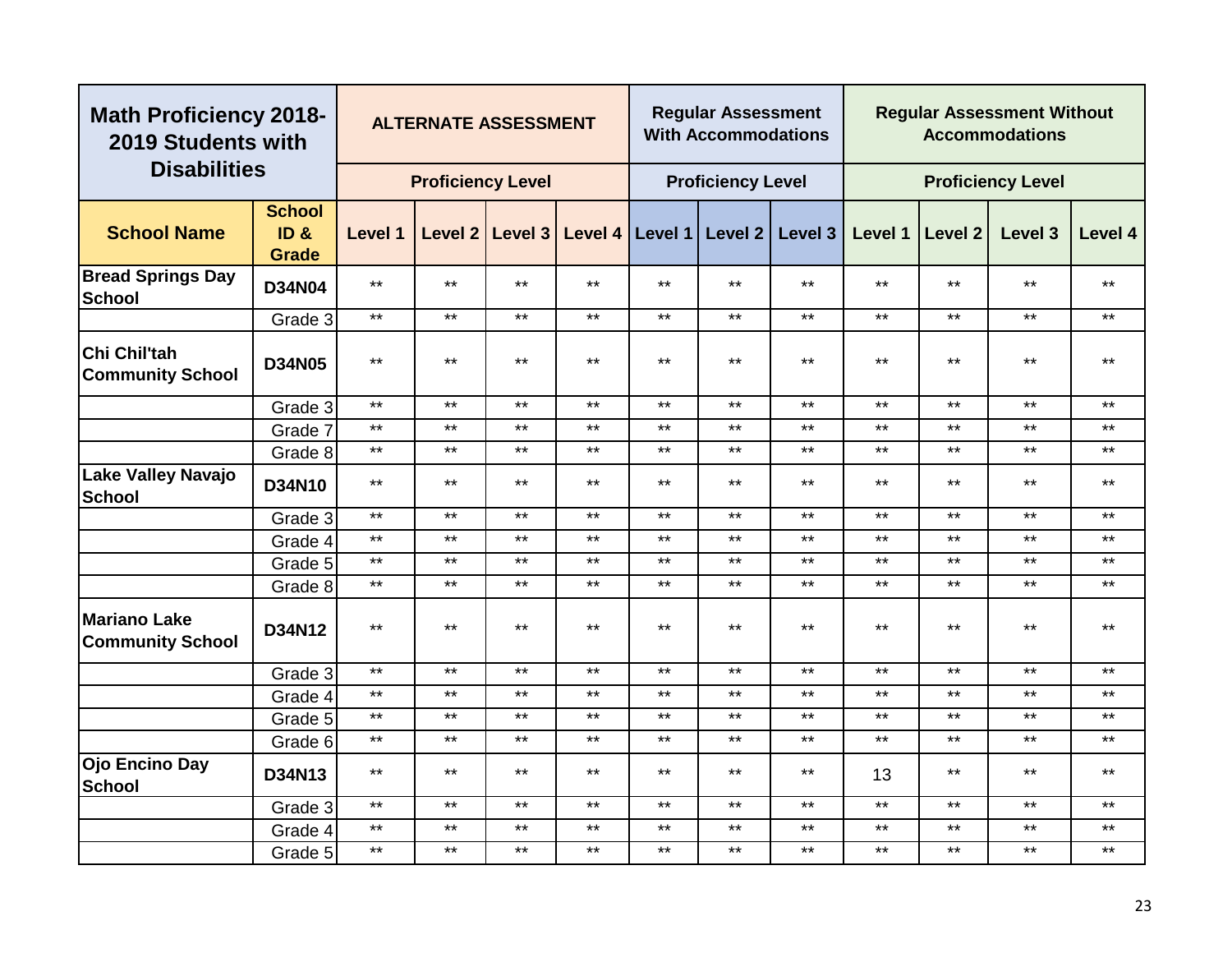| <b>Math Proficiency 2018-</b><br>2019 Students with |                                       |              | <b>ALTERNATE ASSESSMENT</b> |       |                                         |       | <b>Regular Assessment</b><br><b>With Accommodations</b> |         |         |                | <b>Regular Assessment Without</b><br><b>Accommodations</b> |              |
|-----------------------------------------------------|---------------------------------------|--------------|-----------------------------|-------|-----------------------------------------|-------|---------------------------------------------------------|---------|---------|----------------|------------------------------------------------------------|--------------|
| <b>Disabilities</b>                                 |                                       |              | <b>Proficiency Level</b>    |       |                                         |       | <b>Proficiency Level</b>                                |         |         |                | <b>Proficiency Level</b>                                   |              |
| <b>School Name</b>                                  | <b>School</b><br>ID &<br><b>Grade</b> | Level 1      |                             |       | Level 2 Level 3 Level 4 Level 1 Level 2 |       |                                                         | Level 3 | Level 1 | <b>Level 2</b> | Level 3                                                    | Level 4      |
|                                                     | Grade 6                               | $***$        | $***$                       | $***$ | $***$                                   | $***$ | $***$                                                   | $***$   | $***$   | $***$          | $***$                                                      | $\star\star$ |
|                                                     | Grade 7                               | $***$        | $***$                       | $***$ | $***$                                   | $***$ | $***$                                                   | $***$   | $***$   | $***$          | $***$                                                      | $***$        |
|                                                     | Grade 8                               | $***$        | $***$                       | $***$ | $***$                                   | $***$ | $***$                                                   | $***$   | $***$   | $***$          | $***$                                                      | $***$        |
| <b>Pueblo Pintado</b><br><b>Community School</b>    | D34N15                                | $***$        | $***$                       | $***$ | $***$                                   | $***$ | $***$                                                   | $***$   | $***$   | $***$          | $***$                                                      | $***$        |
|                                                     | Grade 4                               | $\star\star$ | $***$                       | $***$ | $***$                                   | $***$ | $\star\star$                                            | $***$   | $***$   | $***$          | $***$                                                      | $***$        |
|                                                     | Grade 5                               | $***$        | $***$                       | $***$ | $***$                                   | $***$ | $***$                                                   | $***$   | $***$   | $***$          | $***$                                                      | $***$        |
|                                                     | Grade 6                               | $***$        | $***$                       | $***$ | $***$                                   | $***$ | $***$                                                   | $***$   | $***$   | $***$          | $***$                                                      | $***$        |
|                                                     | Grade 8                               | $***$        | $***$                       | $***$ | $***$                                   | $***$ | $***$                                                   | $***$   | $***$   | $***$          | $***$                                                      | $***$        |
| Tse'ii'ahi'<br><b>Community School</b>              | D34N16                                | $***$        | $***$                       | $***$ | $***$                                   | $***$ | $***$                                                   | $***$   | $***$   | $***$          | $***$                                                      | $\star\star$ |
|                                                     | Grade 3                               | $***$        | $***$                       | $***$ | $***$                                   | $***$ | $***$                                                   | $***$   | $***$   | $***$          | $***$                                                      | $***$        |
|                                                     | Grade 4                               | $\star\star$ | $***$                       | $***$ | $***$                                   | $***$ | $***$                                                   | $***$   | $***$   | $***$          | $***$                                                      | $***$        |
| Na' Neelzhiin Ji<br>Olta'                           | D34N18                                | $***$        | $***$                       | $***$ | $***$                                   | $***$ | $***$                                                   | $***$   | 12      | $***$          | $***$                                                      | $***$        |
|                                                     | Grade 3                               | $***$        | $***$                       | $***$ | $***$                                   | $***$ | $***$                                                   | $***$   | $***$   | $***$          | $***$                                                      | $***$        |
|                                                     | Grade 4                               | $***$        | $***$                       | $***$ | $***$                                   | $***$ | $***$                                                   | $***$   | $***$   | $***$          | $***$                                                      | $***$        |
|                                                     | Grade 5                               | $***$        | $***$                       | $***$ | $***$                                   | $***$ | $***$                                                   | $***$   | $***$   | $***$          | $***$                                                      | $***$        |
|                                                     | Grade 6                               | $***$        | $***$                       | $***$ | $***$                                   | $***$ | $***$                                                   | $***$   | $***$   | $***$          | $***$                                                      | $***$        |
|                                                     | Grade 7                               | $***$        | $***$                       | $***$ | $***$                                   | $***$ | $***$                                                   | $***$   | $***$   | $***$          | $***$                                                      | $***$        |
| <b>Wingate Elementary</b><br><b>School</b>          | <b>D34N20</b>                         | $***$        | $***$                       | $***$ | $***$                                   | $***$ | $***$                                                   | $***$   | 49      | $***$          | $***$                                                      | $***$        |
|                                                     | Grade 3                               | $***$        | $***$                       | $***$ | $***$                                   | $***$ | $***$                                                   | $***$   | $***$   | $***$          | $***$                                                      | $***$        |
|                                                     | Grade 4                               | $***$        | $***$                       | $***$ | $***$                                   | $***$ | $***$                                                   | $***$   | $***$   | $***$          | $***$                                                      | $***$        |
|                                                     | Grade 5                               | $***$        | $***$                       | $***$ | $***$                                   | $***$ | $***$                                                   | $***$   | $***$   | $***$          | $***$                                                      | $***$        |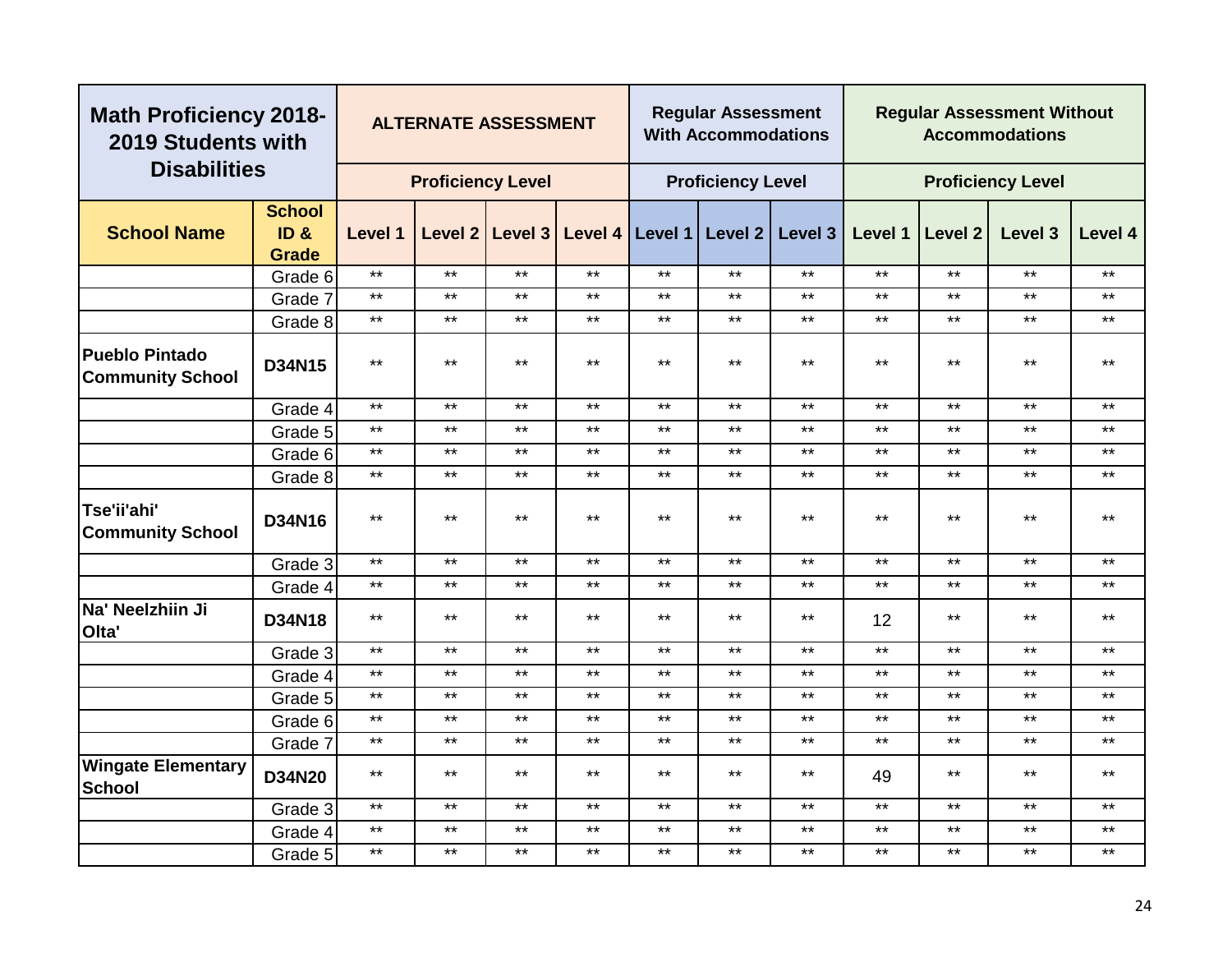|                                                 | <b>Math Proficiency 2018-</b><br>2019 Students with<br><b>Disabilities</b> |              | <b>ALTERNATE ASSESSMENT</b> |                 |       |                   | <b>Regular Assessment</b><br><b>With Accommodations</b> |                    |         |                | <b>Regular Assessment Without</b><br><b>Accommodations</b> |              |
|-------------------------------------------------|----------------------------------------------------------------------------|--------------|-----------------------------|-----------------|-------|-------------------|---------------------------------------------------------|--------------------|---------|----------------|------------------------------------------------------------|--------------|
|                                                 |                                                                            |              | <b>Proficiency Level</b>    |                 |       |                   | <b>Proficiency Level</b>                                |                    |         |                | <b>Proficiency Level</b>                                   |              |
| <b>School Name</b>                              | <b>School</b><br>ID <sub>8</sub><br><b>Grade</b>                           | Level 1      |                             | Level 2 Level 3 |       | Level 4   Level 1 | Level 2                                                 | Level <sub>3</sub> | Level 1 | <b>Level 2</b> | Level 3                                                    | Level 4      |
|                                                 | Grade 6                                                                    | $***$        | $***$                       | $***$           | $***$ | $***$             | $***$                                                   | $***$              | $***$   | $***$          | $***$                                                      | $***$        |
|                                                 | Grade 7                                                                    | $***$        | $***$                       | $***$           | $***$ | $***$             | $***$                                                   | $***$              | 13      | $***$          | $***$                                                      | $***$        |
|                                                 | Grade 8                                                                    | $***$        | $***$                       | $***$           | $***$ | $***$             | $***$                                                   | $***$              | 11      | $***$          | $***$                                                      | $***$        |
| <b>Wingate High</b><br><b>School</b>            | <b>D34N21</b>                                                              | $***$        | $***$                       | $***$           | $***$ | $***$             | $***$                                                   | $***$              | 53      | $***$          | $***$                                                      | $***$        |
|                                                 | Grade 9                                                                    | $***$        | $***$                       | $***$           | $***$ | $***$             | $***$                                                   | $***$              | 18      | $***$          | $***$                                                      | $***$        |
|                                                 | Grade 10                                                                   | $***$        | $***$                       | $***$           | $***$ | $***$             | $***$                                                   | $***$              | 21      | $***$          | $***$                                                      | $***$        |
|                                                 | Grade 11                                                                   | $***$        | $***$                       | $***$           | $***$ | $***$             | $***$                                                   | $***$              | 14      | $***$          | $***$                                                      | $***$        |
| T'iis Ts'ozi Bi'Olta'                           | D34N23                                                                     | $***$        | $***$                       | $***$           | $***$ | $***$             | $***$                                                   | $***$              | 26      | $***$          | $***$                                                      | $***$        |
|                                                 | Grade 3                                                                    | $***$        | $***$                       | $***$           | $***$ | $***$             | $***$                                                   | $***$              | $***$   | $***$          | $***$                                                      | $***$        |
|                                                 | Grade 4                                                                    | $***$        | $***$                       | $***$           | $***$ | $***$             | $***$                                                   | $***$              | $***$   | $***$          | $***$                                                      | $***$        |
|                                                 | Grade 5                                                                    | $***$        | $***$                       | $***$           | $***$ | $***$             | $***$                                                   | $***$              | $***$   | $***$          | $***$                                                      | $***$        |
|                                                 | Grade 6                                                                    | $***$        | $***$                       | $***$           | $***$ | $***$             | $***$                                                   | $***$              | $***$   | $***$          | $***$                                                      | $***$        |
|                                                 | Grade 7                                                                    | $***$        | $***$                       | $***$           | $***$ | $***$             | $***$                                                   | $***$              | $***$   | $***$          | $***$                                                      | $***$        |
|                                                 | Grade 8                                                                    | $\star\star$ | $***$                       | $***$           | $***$ | $***$             | $***$                                                   | $***$              | $***$   | $***$          | $***$                                                      | $***$        |
| Dzilth-Na-O-Dith-Hle<br><b>Community School</b> | D34N24                                                                     | $***$        | $***$                       | $\star\star$    | $***$ | $***$             | $***$                                                   | $***$              | 13      | $***$          | $\star\star$                                               | $***$        |
|                                                 | Grade 3                                                                    | $***$        | $***$                       | $***$           | $***$ | $***$             | $***$                                                   | $***$              | $***$   | $***$          | $***$                                                      | $***$        |
|                                                 | Grade 4                                                                    | $***$        | $***$                       | $***$           | $***$ | $***$             | $***$                                                   | $***$              | $***$   | $***$          | $***$                                                      | $***$        |
|                                                 | Grade 5                                                                    | $***$        | $***$                       | $***$           | $***$ | $***$             | $***$                                                   | $***$              | $***$   | $***$          | $***$                                                      | $\star\star$ |
|                                                 | Grade 6                                                                    | $***$        | $***$                       | $***$           | $***$ | $***$             | $***$                                                   | $***$              | $***$   | $***$          | $***$                                                      | $***$        |
|                                                 | Grade 7                                                                    | $***$        | $***$                       | $***$           | $***$ | $***$             | $***$                                                   | $***$              | $***$   | $***$          | $***$                                                      | $***$        |
|                                                 | Grade 8                                                                    | $***$        | $***$                       | $***$           | $***$ | $***$             | $***$                                                   | $***$              | $***$   | $***$          | $***$                                                      | $***$        |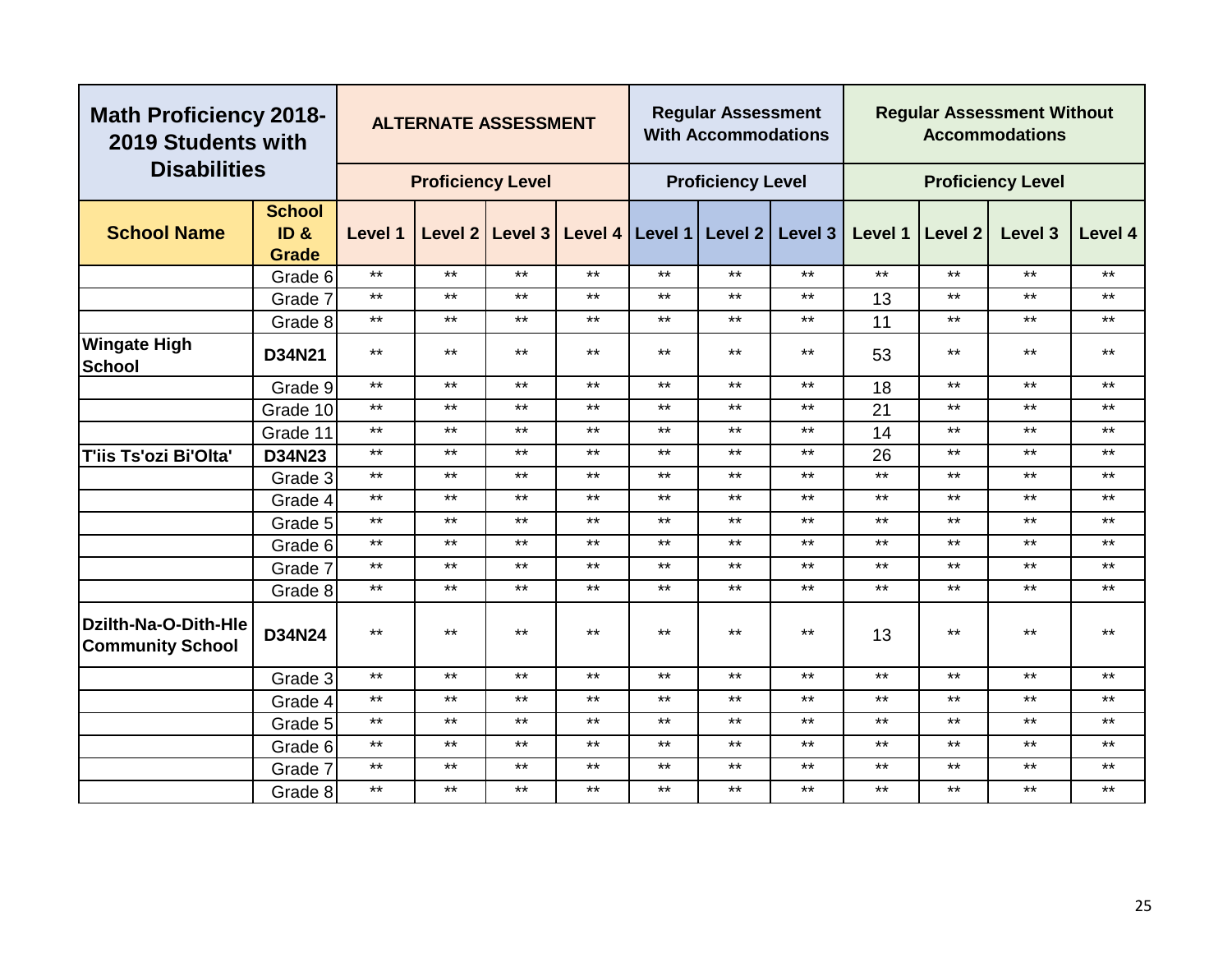| <b>Math Proficiency 2018-</b><br>2019 Students with |                                       |              | <b>ALTERNATE ASSESSMENT</b> |                   |         |              | <b>Regular Assessment</b><br><b>With Accommodations</b> |         |         |                    | <b>Regular Assessment Without</b><br><b>Accommodations</b> |         |
|-----------------------------------------------------|---------------------------------------|--------------|-----------------------------|-------------------|---------|--------------|---------------------------------------------------------|---------|---------|--------------------|------------------------------------------------------------|---------|
| <b>Disabilities</b>                                 |                                       |              | <b>Proficiency Level</b>    |                   |         |              | <b>Proficiency Level</b>                                |         |         |                    | <b>Proficiency Level</b>                                   |         |
| <b>School Name</b>                                  | <b>School</b><br>ID &<br><b>Grade</b> | Level 1      |                             | Level 2   Level 3 | Level 4 | Level 1      | Level 2                                                 | Level 3 | Level 1 | Level <sub>2</sub> | Level 3                                                    | Level 4 |
| <b>Tohajiilee</b><br><b>Community School</b>        | D34N25                                | $***$        | $***$                       | $***$             | $***$   | $***$        | $***$                                                   | $***$   | 31      | $***$              | $***$                                                      | $***$   |
|                                                     | Grade 3                               | $***$        | $***$                       | $***$             | $***$   | $***$        | $***$                                                   | $***$   | $***$   | $***$              | $***$                                                      | $***$   |
|                                                     | Grade 4                               | $***$        | $***$                       | $***$             | $***$   | $***$        | $***$                                                   | $***$   | $***$   | $***$              | $***$                                                      | $***$   |
|                                                     | Grade 5                               | $\star\star$ | $***$                       | $***$             | $***$   | $***$        | $***$                                                   | $***$   | $***$   | $***$              | $***$                                                      | $***$   |
|                                                     | Grade 6                               | $***$        | $***$                       | $***$             | $***$   | $***$        | $***$                                                   | $***$   | $***$   | $***$              | $***$                                                      | $***$   |
|                                                     | Grade 7                               | $***$        | $***$                       | $***$             | $***$   | $***$        | $***$                                                   | $***$   | $***$   | $***$              | $***$                                                      | $***$   |
|                                                     | Grade 8                               | $***$        | $***$                       | $***$             | $***$   | $***$        | $***$                                                   | $***$   | $***$   | $***$              | $***$                                                      | $***$   |
|                                                     | Grade 9                               | $***$        | $***$                       | $***$             | $***$   | $***$        | $***$                                                   | $***$   | $***$   | $***$              | $***$                                                      | $***$   |
|                                                     | Grade 10                              | $***$        | $***$                       | $***$             | $***$   | $***$        | $***$                                                   | $***$   | $***$   | $***$              | $***$                                                      | $***$   |
|                                                     | Grade 11                              | $***$        | $***$                       | $***$             | $***$   | $***$        | $***$                                                   | $***$   | $***$   | $***$              | $***$                                                      | $***$   |
| <b>Alamo Navajo</b><br><b>Community School</b>      | D34N27                                | $***$        | $***$                       | $***$             | $***$   | $***$        | $***$                                                   | $***$   | 32      | $***$              | $***$                                                      | $***$   |
|                                                     | Grade 3                               | $***$        | $***$                       | $***$             | $***$   | $***$        | $***$                                                   | $***$   | $***$   | $***$              | $***$                                                      | $***$   |
|                                                     | Grade 4                               | $***$        | $***$                       | $***$             | $***$   | $***$        | $***$                                                   | $***$   | $***$   | $\star\star$       | $***$                                                      | $***$   |
|                                                     | Grade 5                               | $***$        | $***$                       | $***$             | $***$   | $***$        | $***$                                                   | $***$   | $***$   | $***$              | $***$                                                      | $***$   |
|                                                     | Grade 6                               | $***$        | $***$                       | $***$             | $***$   | $***$        | $\star\star$                                            | $***$   | $***$   | $***$              | $***$                                                      | $***$   |
|                                                     | Grade 7                               | $***$        | $***$                       | $***$             | $***$   | $***$        | $***$                                                   | $***$   | $***$   | $***$              | $***$                                                      | $***$   |
|                                                     | Grade 8                               | $***$        | $***$                       | $***$             | $***$   | $***$        | $***$                                                   | $***$   | $***$   | $***$              | $***$                                                      | $***$   |
|                                                     | Grade 11                              | $\star\star$ | $***$                       | $***$             | $***$   | $\star\star$ | $***$                                                   | $***$   | $***$   | $***$              | $***$                                                      | $***$   |
| <b>Cottonwood Day</b><br><b>School</b>              | <b>D35N04</b>                         | $***$        | $***$                       | $***$             | $***$   | $***$        | $***$                                                   | $***$   | 11      | $***$              | $***$                                                      | $***$   |
|                                                     | Grade 3                               | $***$        | $***$                       | $***$             | $***$   | $***$        | $***$                                                   | $***$   | $***$   | $***$              | $***$                                                      | $***$   |
|                                                     | Grade 7                               | $***$        | $***$                       | $***$             | $***$   | $***$        | $***$                                                   | $***$   | $***$   | $***$              | $***$                                                      | $***$   |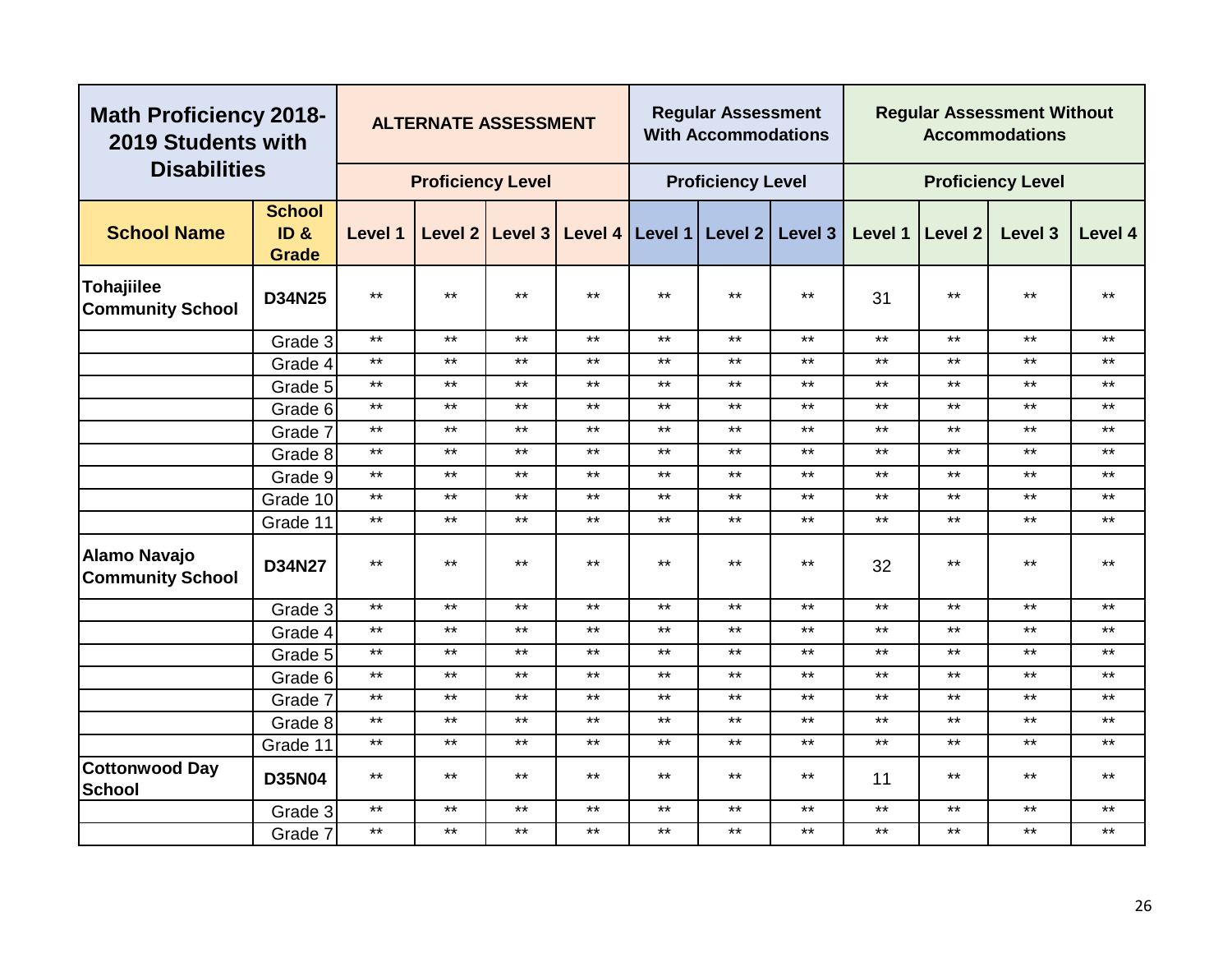|                                              | <b>Math Proficiency 2018-</b><br>2019 Students with<br><b>Disabilities</b> |              | <b>ALTERNATE ASSESSMENT</b> |              |              |       | <b>Regular Assessment</b><br><b>With Accommodations</b> |                                                 |              |              | <b>Regular Assessment Without</b><br><b>Accommodations</b> |              |
|----------------------------------------------|----------------------------------------------------------------------------|--------------|-----------------------------|--------------|--------------|-------|---------------------------------------------------------|-------------------------------------------------|--------------|--------------|------------------------------------------------------------|--------------|
|                                              |                                                                            |              | <b>Proficiency Level</b>    |              |              |       | <b>Proficiency Level</b>                                |                                                 |              |              | <b>Proficiency Level</b>                                   |              |
|                                              | <b>School</b>                                                              |              |                             |              |              |       |                                                         |                                                 |              |              |                                                            |              |
| <b>School Name</b>                           | ID &<br><b>Grade</b>                                                       | Level 1      |                             |              |              |       |                                                         | Level 2 Level 3 Level 4 Level 1 Level 2 Level 3 | Level 1      | Level 2      | Level 3                                                    | Level 4      |
|                                              | Grade 8                                                                    | $***$        | $***$                       | $***$        | $***$        | $***$ | $***$                                                   | $***$                                           | $***$        | $***$        | $***$                                                      | $***$        |
| Jeehdeez'a<br><b>Elementary School</b>       | <b>D35N06</b>                                                              | $***$        | $***$                       | $***$        | $***$        | $***$ | $***$                                                   | $***$                                           | $***$        | $***$        | $***$                                                      | $***$        |
|                                              | Grade 3                                                                    | $***$        | $***$                       | $***$        | $***$        | $***$ | $***$                                                   | $***$                                           | $***$        | $***$        | $***$                                                      | $***$        |
|                                              | Grade 4                                                                    | $\star\star$ | $***$                       | $***$        | $***$        | $***$ | $***$                                                   | $***$                                           | $***$        | $***$        | $***$                                                      | $***$        |
|                                              | Grade 5                                                                    | $***$        | $***$                       | $***$        | $***$        | $***$ | $***$                                                   | $***$                                           | $***$        | $***$        | $***$                                                      | $***$        |
| Lukachukai<br><b>Community School</b>        | <b>D35N07</b>                                                              | $***$        | $***$                       | $\star\star$ | $\star\star$ | $***$ | $\star\star$                                            | $***$                                           | 22           | $***$        | $***$                                                      | $\star\star$ |
|                                              | Grade 3                                                                    | $\star\star$ | $***$                       | $***$        | $***$        | $***$ | $***$                                                   | $***$                                           | $\star\star$ | $\star\star$ | $***$                                                      | $***$        |
|                                              | Grade 4                                                                    | $***$        | $***$                       | $***$        | $***$        | $***$ | $***$                                                   | $***$                                           | $***$        | $***$        | $***$                                                      | $***$        |
|                                              | Grade 5                                                                    | $***$        | $\star\star$                | $***$        | $\star\star$ | $***$ | $\star\star$                                            | $***$                                           | $***$        | $***$        | $***$                                                      | $***$        |
|                                              | Grade 6                                                                    | $\star\star$ | $\star\star$                | $***$        | $\star\star$ | $***$ | $\star\star$                                            | $***$                                           | $\star\star$ | $\star\star$ | $***$                                                      | $***$        |
|                                              | Grade 7                                                                    | $***$        | $***$                       | $***$        | $***$        | $***$ | $***$                                                   | $***$                                           | $***$        | $***$        | $***$                                                      | $***$        |
|                                              | Grade 8                                                                    | $***$        | $***$                       | $***$        | $***$        | $***$ | $***$                                                   | $***$                                           | $***$        | $***$        | $***$                                                      | $***$        |
| <b>Nazlini Community</b><br><b>School</b>    | <b>D35N09</b>                                                              | $***$        | $***$                       | $***$        | $***$        | $***$ | $***$                                                   | $***$                                           | $***$        | $***$        | $***$                                                      | $***$        |
|                                              | Grade 3                                                                    | $***$        | $***$                       | $***$        | $***$        | $***$ | $***$                                                   | $***$                                           | $***$        | $***$        | $***$                                                      | $***$        |
|                                              | Grade 5                                                                    | $***$        | $***$                       | $\star\star$ | $***$        | $***$ | $***$                                                   | $***$                                           | $***$        | $***$        | $***$                                                      | $\star\star$ |
|                                              | Grade 6                                                                    | $\star\star$ | $***$                       | $***$        | $***$        | $***$ | $***$                                                   | $\star\star$                                    | $***$        | $***$        | $***$                                                      | $\star\star$ |
| <b>Rock Point</b><br><b>Community School</b> | D35N11                                                                     | $***$        | $***$                       | $\star\star$ | $\star\star$ | 20    | $\star\star$                                            | $***$                                           | 31           | $***$        | $***$                                                      | $\star\star$ |
|                                              | Grade 3                                                                    | $***$        | $***$                       | $***$        | $***$        | $***$ | $\star\star$                                            | $***$                                           | $***$        | $***$        | $***$                                                      | $***$        |
|                                              | Grade 4                                                                    | $***$        | $***$                       | $***$        | $\star\star$ | $***$ | $\star\star$                                            | $***$                                           | $***$        | $***$        | $***$                                                      | $\star\star$ |
|                                              | Grade 5                                                                    | $***$        | $***$                       | $***$        | $***$        | $***$ | $***$                                                   | $***$                                           | $***$        | $***$        | $***$                                                      | $***$        |
|                                              | Grade 6                                                                    | $***$        | $***$                       | $***$        | $\star\star$ | $***$ | $***$                                                   | $***$                                           | $***$        | $***$        | $***$                                                      | $\star\star$ |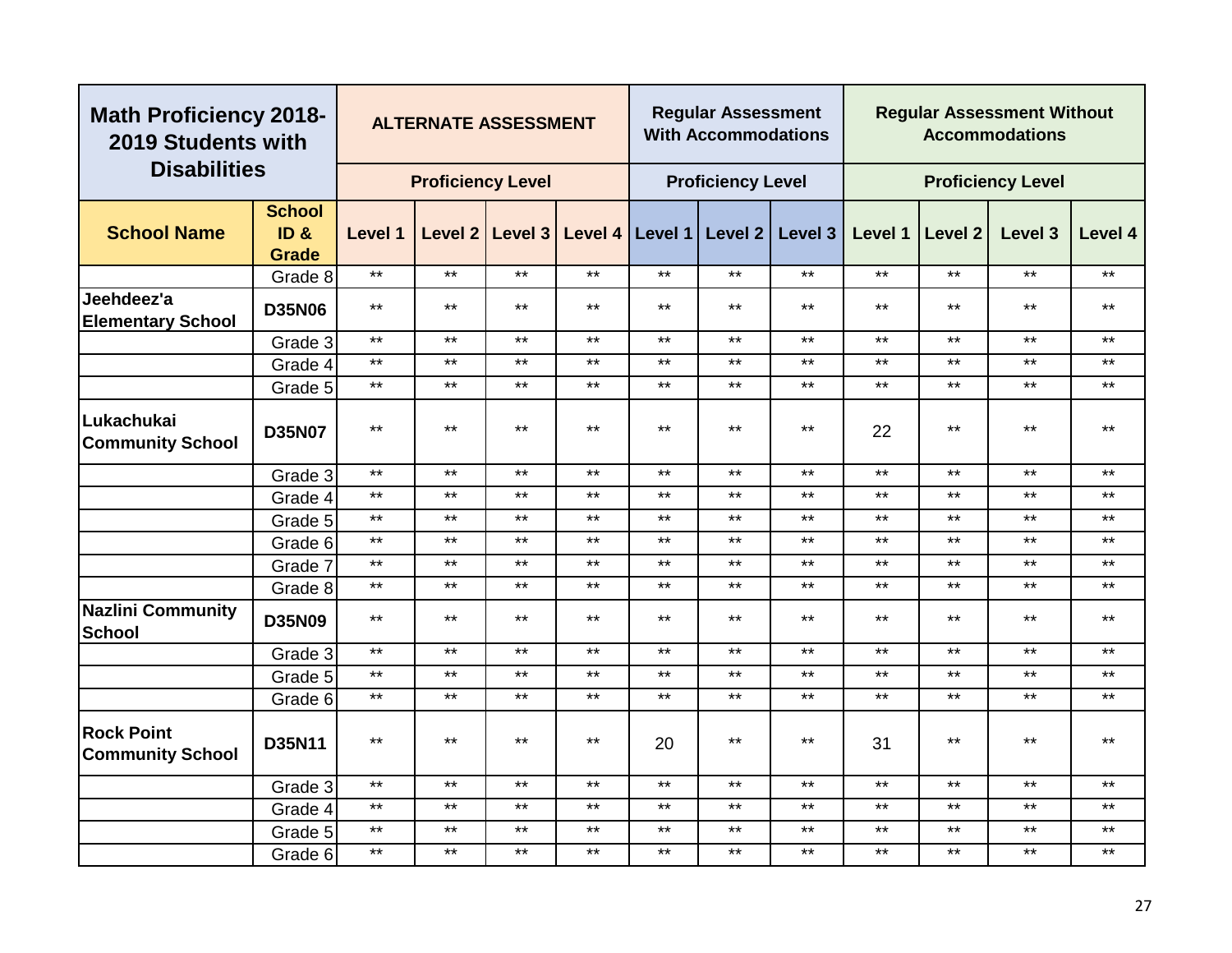| <b>Math Proficiency 2018-</b><br>2019 Students with |                                                      |                | <b>ALTERNATE ASSESSMENT</b> |              |              |         | <b>Regular Assessment</b><br><b>With Accommodations</b> |              |         |         | <b>Regular Assessment Without</b><br><b>Accommodations</b> |         |
|-----------------------------------------------------|------------------------------------------------------|----------------|-----------------------------|--------------|--------------|---------|---------------------------------------------------------|--------------|---------|---------|------------------------------------------------------------|---------|
| <b>Disabilities</b>                                 |                                                      |                | <b>Proficiency Level</b>    |              |              |         | <b>Proficiency Level</b>                                |              |         |         | <b>Proficiency Level</b>                                   |         |
| <b>School Name</b>                                  | <b>School</b><br>ID <sub>&amp;</sub><br><b>Grade</b> | <b>Level 1</b> | Level 2                     | Level 3      | Level 4      | Level 1 | Level 2                                                 | Level 3      | Level 1 | Level 2 | Level 3                                                    | Level 4 |
|                                                     | Grade 7                                              | $***$          | $***$                       | $***$        | $***$        | $***$   | $***$                                                   | $***$        | $***$   | $***$   | $***$                                                      | $***$   |
|                                                     | Grade 8                                              | $\star\star$   | $***$                       | $***$        | $***$        | $***$   | $\star\star$                                            | $***$        | $***$   | $***$   | $***$                                                      | $***$   |
|                                                     | Grade 9                                              | $***$          | $***$                       | $***$        | $***$        | $***$   | $***$                                                   | $***$        | $***$   | $***$   | $***$                                                      | $***$   |
|                                                     | Grade 10                                             | $***$          | $***$                       | $***$        | $***$        | $***$   | $***$                                                   | $***$        | $***$   | $***$   | $***$                                                      | $***$   |
|                                                     | Grade 11                                             | $***$          | $***$                       | $***$        | $***$        | $***$   | $***$                                                   | $***$        | $***$   | $***$   | $***$                                                      | $***$   |
| <b>Rough Rock</b><br><b>Community School</b>        | D35N12                                               | $***$          | $***$                       | $***$        | $***$        | $***$   | $***$                                                   | $***$        | 13      | $***$   | $***$                                                      | $***$   |
|                                                     | Grade 3                                              | $***$          | $***$                       | $***$        | $***$        | $***$   | $***$                                                   | $***$        | $***$   | $***$   | $***$                                                      | $***$   |
|                                                     | Grade 5                                              | $***$          | $***$                       | $***$        | $***$        | $***$   | $***$                                                   | $***$        | $***$   | $***$   | $***$                                                      | $***$   |
|                                                     | Grade 6                                              | $***$          | $***$                       | $***$        | $***$        | $***$   | $***$                                                   | $***$        | $***$   | $***$   | $***$                                                      | $***$   |
|                                                     | Grade 7                                              | $***$          | $***$                       | $***$        | $***$        | $***$   | $***$                                                   | $***$        | $***$   | $***$   | $***$                                                      | $***$   |
|                                                     | Grade 8                                              | $***$          | $***$                       | $***$        | $***$        | $***$   | $***$                                                   | $***$        | $***$   | $***$   | $***$                                                      | $***$   |
|                                                     | Grade 9                                              | $***$          | $***$                       | $\star\star$ | $***$        | $***$   | $***$                                                   | $***$        | $***$   | $***$   | $***$                                                      | $***$   |
|                                                     | Grade 11                                             | $***$          | $***$                       | $***$        | $***$        | $***$   | $***$                                                   | $***$        | $***$   | $***$   | $***$                                                      | $***$   |
| <b>Many Farms</b><br><b>Community School</b>        | <b>D35N20</b>                                        | $***$          | $***$                       | $***$        | $***$        | $***$   | $***$                                                   | $***$        | 22      | $***$   | $***$                                                      | $***$   |
|                                                     | Grade 3                                              | $***$          | $***$                       | $***$        | $***$        | $***$   | $***$                                                   | $***$        | $***$   | $***$   | $***$                                                      | $***$   |
|                                                     | Grade 4                                              | $***$          | $***$                       | $***$        | $***$        | $***$   | $***$                                                   | $***$        | $***$   | $***$   | $***$                                                      | $***$   |
|                                                     | Grade 5                                              | $***$          | $***$                       | $\star\star$ | $\star\star$ | $***$   | $***$                                                   | $\star\star$ | $***$   | $***$   | $***$                                                      | $***$   |
|                                                     | Grade 6                                              | $***$          | $***$                       | $***$        | $***$        | $***$   | $***$                                                   | $***$        | $***$   | $***$   | $***$                                                      | $***$   |
|                                                     | Grade 7                                              | $***$          | $***$                       | $***$        | $***$        | $***$   | $***$                                                   | $***$        | $***$   | $***$   | $***$                                                      | $***$   |
|                                                     | Grade 8                                              | $***$          | $***$                       | $***$        | $***$        | $***$   | $***$                                                   | $***$        | $***$   | $***$   | $***$                                                      | $***$   |
| <b>Many Farms High</b><br><b>School</b>             | D35N21                                               | $***$          | $***$                       | $***$        | $***$        | $***$   | $***$                                                   | $***$        | $***$   | $***$   | $***$                                                      | $***$   |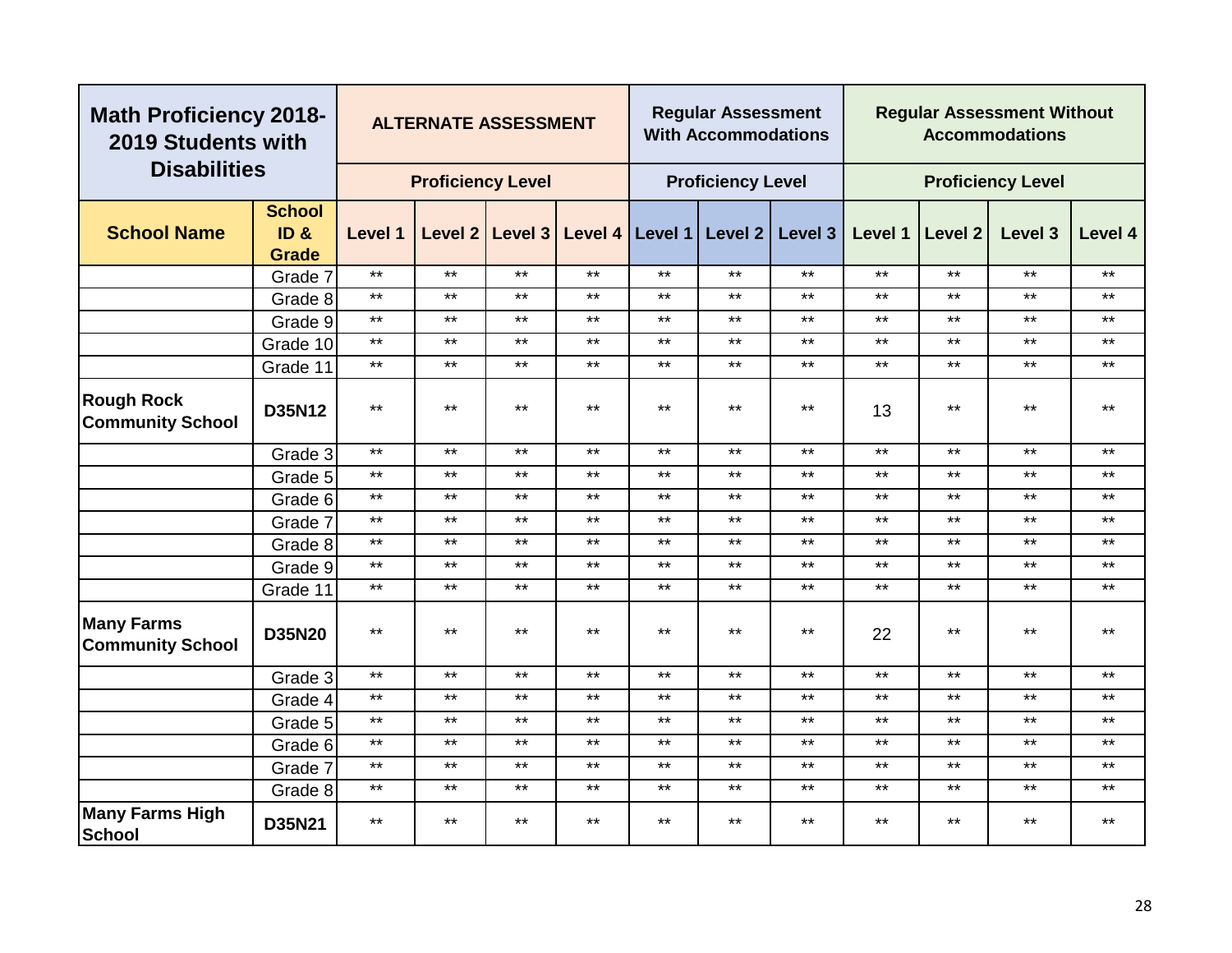| <b>Math Proficiency 2018-</b><br>2019 Students with<br><b>Disabilities</b> |                                      |              | <b>ALTERNATE ASSESSMENT</b> |              |                                                 |       | <b>Regular Assessment</b><br><b>With Accommodations</b> |         |         |                | <b>Regular Assessment Without</b><br><b>Accommodations</b> |              |
|----------------------------------------------------------------------------|--------------------------------------|--------------|-----------------------------|--------------|-------------------------------------------------|-------|---------------------------------------------------------|---------|---------|----------------|------------------------------------------------------------|--------------|
|                                                                            |                                      |              | <b>Proficiency Level</b>    |              |                                                 |       | <b>Proficiency Level</b>                                |         |         |                | <b>Proficiency Level</b>                                   |              |
| <b>School Name</b>                                                         | <b>School</b><br>ID&<br><b>Grade</b> | Level 1      |                             |              | Level 2   Level 3   Level 4   Level 1   Level 2 |       |                                                         | Level 3 | Level 1 | <b>Level 2</b> | Level 3                                                    | Level 4      |
|                                                                            | Grade 11                             | $\star\star$ | $***$                       | $***$        | $***$                                           | $***$ | $***$                                                   | $***$   | $***$   | $***$          | $***$                                                      | $***$        |
| <b>Black Mesa</b><br><b>Community School</b>                               | D35N23                               | $\star\star$ | $***$                       | $***$        | $***$                                           | $***$ | $***$                                                   | $***$   | $***$   | $***$          | $***$                                                      | $***$        |
|                                                                            | Grade 3                              | $***$        | $***$                       | $***$        | $***$                                           | $***$ | $***$                                                   | $***$   | $***$   | $***$          | $***$                                                      | $***$        |
|                                                                            | Grade 4                              | $\star\star$ | $***$                       | $***$        | $***$                                           | $***$ | $\star\star$                                            | $***$   | $***$   | $***$          | $***$                                                      | $***$        |
|                                                                            | Grade 7                              | $***$        | $***$                       | $***$        | $***$                                           | $***$ | $***$                                                   | $***$   | $***$   | $***$          | $***$                                                      | $***$        |
| Ch'ooshgai<br><b>Community School</b>                                      | <b>D36N03</b>                        | $***$        | $***$                       | $***$        | $***$                                           | $***$ | $***$                                                   | $***$   | 25      | $***$          | $***$                                                      | $***$        |
|                                                                            | Grade 3                              | $***$        | $***$                       | $***$        | $***$                                           | $***$ | $\star\star$                                            | $***$   | $***$   | $***$          | $***$                                                      | $***$        |
|                                                                            | Grade 4                              | $***$        | $***$                       | $***$        | $***$                                           | $***$ | $***$                                                   | $***$   | $***$   | $***$          | $***$                                                      | $***$        |
|                                                                            | Grade 5                              | $***$        | $***$                       | $***$        | $***$                                           | $***$ | $***$                                                   | $***$   | $***$   | $***$          | $***$                                                      | $***$        |
|                                                                            | Grade 6                              | $***$        | $***$                       | $***$        | $***$                                           | $***$ | $***$                                                   | $***$   | $***$   | $***$          | $***$                                                      | $***$        |
|                                                                            | Grade 7                              | $\star\star$ | $***$                       | $***$        | $***$                                           | $***$ | $***$                                                   | $***$   | $***$   | $***$          | $***$                                                      | $***$        |
|                                                                            | Grade 8                              | $***$        | $***$                       | $***$        | $***$                                           | $***$ | $***$                                                   | $***$   | $***$   | $***$          | $***$                                                      | $***$        |
| <b>Crystal Boarding</b><br><b>School</b>                                   | <b>D36N05</b>                        | $***$        | $***$                       | $***$        | $***$                                           | $***$ | $***$                                                   | $***$   | $***$   | $***$          | $***$                                                      | $***$        |
|                                                                            | Grade 3                              | $***$        | $***$                       | $***$        | $***$                                           | $***$ | $***$                                                   | $***$   | $***$   | $***$          | $***$                                                      | $***$        |
|                                                                            | Grade 4                              | $***$        | $***$                       | $***$        | $***$                                           | $***$ | $***$                                                   | $***$   | $***$   | $***$          | $***$                                                      | $***$        |
|                                                                            | Grade 5                              | $\star\star$ | $***$                       | $\star\star$ | $***$                                           | $***$ | $***$                                                   | $***$   | $***$   | $***$          | $***$                                                      | $***$        |
|                                                                            | Grade 6                              | $\star\star$ | $***$                       | $***$        | $***$                                           | $***$ | $***$                                                   | $***$   | $***$   | $***$          | $***$                                                      | $***$        |
| <b>Dilcon Community</b><br><b>School</b>                                   | <b>D36N06</b>                        | $***$        | $***$                       | $\star\star$ | $***$                                           | $***$ | $\star\star$                                            | $***$   | $***$   | $\star\star$   | $***$                                                      | $\star\star$ |
|                                                                            | Grade 3                              | $***$        | $***$                       | $***$        | $***$                                           | $***$ | $***$                                                   | $***$   | $***$   | $***$          | $***$                                                      | $***$        |
|                                                                            | Grade 4                              | $***$        | $***$                       | $***$        | $***$                                           | $***$ | $***$                                                   | $***$   | $***$   | $***$          | $***$                                                      | $***$        |
|                                                                            | Grade 5                              | $***$        | $***$                       | $***$        | $***$                                           | $***$ | $***$                                                   | $***$   | $***$   | $***$          | $***$                                                      | $***$        |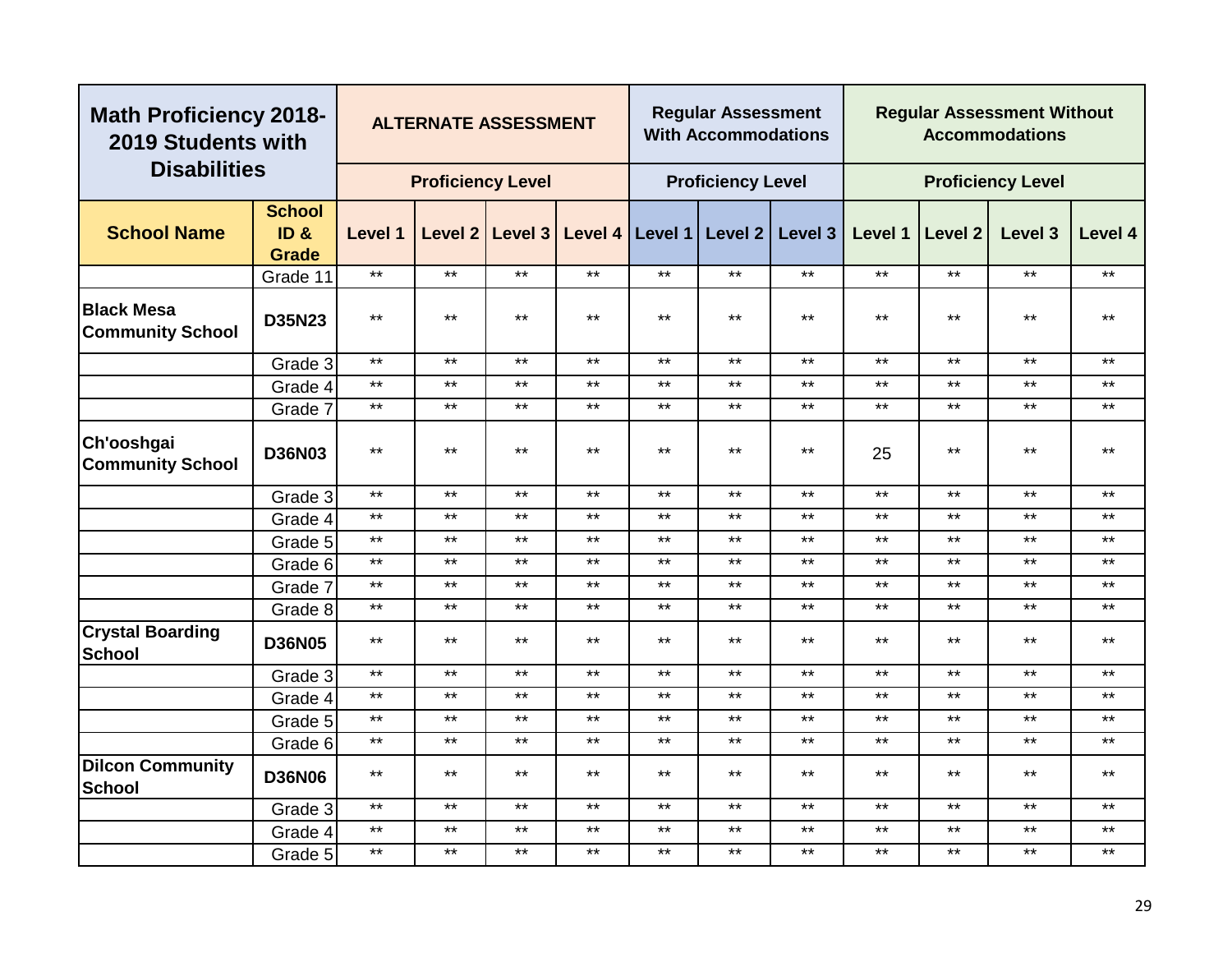| <b>Math Proficiency 2018-</b><br>2019 Students with     |                                |                | <b>ALTERNATE ASSESSMENT</b> |                   |       |              | <b>Regular Assessment</b><br><b>With Accommodations</b> |              |         |                | <b>Regular Assessment Without</b><br><b>Accommodations</b> |         |
|---------------------------------------------------------|--------------------------------|----------------|-----------------------------|-------------------|-------|--------------|---------------------------------------------------------|--------------|---------|----------------|------------------------------------------------------------|---------|
| <b>Disabilities</b>                                     |                                |                | <b>Proficiency Level</b>    |                   |       |              | <b>Proficiency Level</b>                                |              |         |                | <b>Proficiency Level</b>                                   |         |
| <b>School Name</b>                                      | <b>School</b><br>ID &<br>Grade | <b>Level 1</b> |                             | Level 2   Level 3 |       |              | Level 4   Level 1   Level 2                             | Level 3      | Level 1 | <b>Level 2</b> | Level 3                                                    | Level 4 |
|                                                         | Grade 6                        | $***$          | $***$                       | $***$             | $***$ | $***$        | $***$                                                   | $***$        | $***$   | $***$          | $***$                                                      | $***$   |
|                                                         | Grade 7                        | $***$          | $***$                       | $***$             | $***$ | $***$        | $***$                                                   | $***$        | $***$   | $***$          | $***$                                                      | $***$   |
|                                                         | Grade 8                        | $\star\star$   | $***$                       | $***$             | $***$ | $***$        | $\star\star$                                            | $***$        | $***$   | $***$          | $***$                                                      | $***$   |
| Greasewood<br><b>Springs Community</b><br><b>School</b> | <b>D36N08</b>                  | $***$          | $***$                       | $***$             | $***$ | $***$        | $***$                                                   | $\star\star$ | 22      | $***$          | $***$                                                      | $***$   |
|                                                         | Grade 3                        | $\star\star$   | $***$                       | $***$             | $***$ | $\star\star$ | $***$                                                   | $***$        | $***$   | $***$          | $***$                                                      | $***$   |
|                                                         | Grade 4                        | $***$          | $***$                       | $***$             | $***$ | $***$        | $***$                                                   | $***$        | $***$   | $***$          | $***$                                                      | $***$   |
|                                                         | Grade 5                        | $***$          | $***$                       | $***$             | $***$ | $***$        | $***$                                                   | $***$        | $***$   | $***$          | $***$                                                      | $***$   |
|                                                         | Grade 6                        | $***$          | $***$                       | $***$             | $***$ | $***$        | $***$                                                   | $***$        | $***$   | $***$          | $***$                                                      | $***$   |
|                                                         | Grade 7                        | $***$          | $***$                       | $***$             | $***$ | $***$        | $***$                                                   | $***$        | $***$   | $***$          | $***$                                                      | $***$   |
|                                                         | Grade 8                        | $***$          | $***$                       | $***$             | $***$ | $***$        | $***$                                                   | $***$        | $***$   | $***$          | $***$                                                      | $***$   |
| <b>Hunters Point</b><br><b>Boarding School</b>          | D36N11                         | $***$          | $***$                       | $***$             | $***$ | $***$        | $***$                                                   | $***$        | $***$   | $***$          | $***$                                                      | $***$   |
|                                                         | Grade 3                        | $***$          | $***$                       | $***$             | $***$ | $***$        | $***$                                                   | $***$        | $***$   | $***$          | $***$                                                      | $***$   |
|                                                         | Grade 4                        | $***$          | $***$                       | $\star\star$      | $***$ | $***$        | $***$                                                   | $***$        | $***$   | $***$          | $***$                                                      | $***$   |
|                                                         | Grade 5                        | $***$          | $***$                       | $***$             | $***$ | $***$        | $***$                                                   | $***$        | $***$   | $***$          | $***$                                                      | $***$   |
| Kin Dah Lichi'i Olta'                                   | <b>D36N14</b>                  | $***$          | $***$                       | $***$             | $***$ | $***$        | $***$                                                   | $***$        | $***$   | $***$          | $***$                                                      | $***$   |
|                                                         | Grade 3                        | $***$          | $***$                       | $***$             | $***$ | $***$        | $***$                                                   | $***$        | $***$   | $***$          | $***$                                                      | $***$   |
|                                                         | Grade 4                        | $***$          | $***$                       | $***$             | $***$ | $***$        | $***$                                                   | $***$        | $***$   | $***$          | $***$                                                      | $***$   |
|                                                         | Grade 6                        | $***$          | $***$                       | $***$             | $***$ | $***$        | $***$                                                   | $***$        | $***$   | $***$          | $***$                                                      | $***$   |
| <b>Pine Springs Day</b><br><b>School</b>                | <b>D36N18</b>                  | $***$          | $***$                       | $***$             | $***$ | $\star\star$ | $\star\star$                                            | $\star\star$ | $***$   | $***$          | $***$                                                      | $***$   |
|                                                         | Grade 3                        | $***$          | $***$                       | $***$             | $***$ | $***$        | $***$                                                   | $***$        | $***$   | $***$          | $***$                                                      | $***$   |
|                                                         | Grade 4                        | $***$          | $***$                       | $***$             | $***$ | $***$        | $\star\star$                                            | $***$        | $***$   | $***$          | $***$                                                      | $***$   |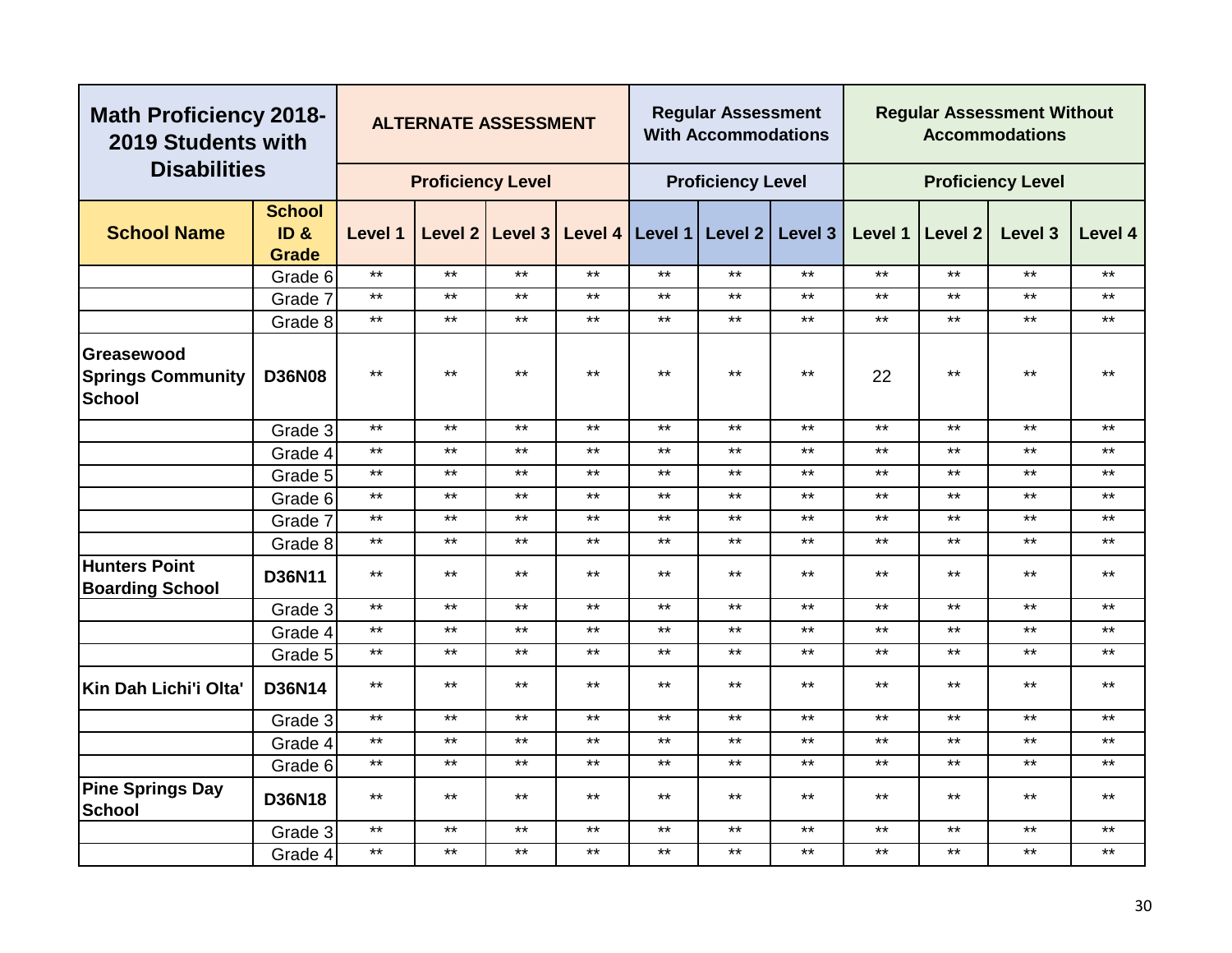|                                              | <b>Math Proficiency 2018-</b><br>2019 Students with<br><b>Disabilities</b> |              | <b>ALTERNATE ASSESSMENT</b> |                 |       |                   | <b>Regular Assessment</b><br><b>With Accommodations</b> |         |         |              | <b>Regular Assessment Without</b><br><b>Accommodations</b> |         |
|----------------------------------------------|----------------------------------------------------------------------------|--------------|-----------------------------|-----------------|-------|-------------------|---------------------------------------------------------|---------|---------|--------------|------------------------------------------------------------|---------|
|                                              |                                                                            |              | <b>Proficiency Level</b>    |                 |       |                   | <b>Proficiency Level</b>                                |         |         |              | <b>Proficiency Level</b>                                   |         |
| <b>School Name</b>                           | <b>School</b><br>ID <sub>&amp;</sub><br>Grade                              | Level 1      |                             | Level 2 Level 3 |       | Level 4   Level 1 | Level 2                                                 | Level 3 | Level 1 | Level 2      | Level 3                                                    | Level 4 |
| Seba Dalkai<br><b>Boarding School</b>        | D36N19                                                                     | $***$        | $***$                       | $***$           | $***$ | $***$             | $***$                                                   | $***$   | $***$   | $***$        | $***$                                                      | $***$   |
|                                              | Grade 3                                                                    | $***$        | $***$                       | $***$           | $***$ | $***$             | $***$                                                   | $***$   | $***$   | $***$        | $***$                                                      | $***$   |
|                                              | Grade 4                                                                    | $***$        | $***$                       | $\star\star$    | $***$ | $\star\star$      | $***$                                                   | $***$   | $***$   | $\star\star$ | $***$                                                      | $***$   |
|                                              | Grade 5                                                                    | $***$        | $***$                       | $***$           | $***$ | $***$             | $***$                                                   | $***$   | $***$   | $***$        | $***$                                                      | $***$   |
|                                              | Grade 6                                                                    | $***$        | $***$                       | $***$           | $***$ | $***$             | $***$                                                   | $***$   | $***$   | $***$        | $***$                                                      | $***$   |
|                                              | Grade 7                                                                    | $***$        | $***$                       | $***$           | $***$ | $***$             | $***$                                                   | $***$   | $***$   | $***$        | $***$                                                      | $***$   |
|                                              | Grade 8                                                                    | $***$        | $***$                       | $***$           | $***$ | $***$             | $***$                                                   | $***$   | $***$   | $***$        | $***$                                                      | $***$   |
| <b>Wide Ruins</b><br><b>Community School</b> | <b>D36N24</b>                                                              | $***$        | $***$                       | $\star\star$    | $***$ | $***$             | $***$                                                   | $***$   | $***$   | $\star\star$ | $***$                                                      | $***$   |
|                                              | Grade 4                                                                    | $\star\star$ | $***$                       | $***$           | $***$ | $***$             | $***$                                                   | $***$   | $***$   | $***$        | $***$                                                      | $***$   |
|                                              | Grade 5                                                                    | $***$        | $***$                       | $***$           | $***$ | $***$             | $***$                                                   | $***$   | $***$   | $***$        | $***$                                                      | $***$   |
| Chitimacha Tribal<br><b>School</b>           | <b>D50S09</b>                                                              | $***$        | $***$                       | $***$           | $***$ | $***$             | $***$                                                   | $***$   | $***$   | $***$        | $***$                                                      | $***$   |
|                                              | Grade 3                                                                    | $***$        | $***$                       | $***$           | $***$ | $***$             | $***$                                                   | $***$   | $***$   | $***$        | $***$                                                      | $***$   |
|                                              | Grade 4                                                                    | $***$        | $***$                       | $***$           | $***$ | $***$             | $***$                                                   | $***$   | $***$   | $***$        | $***$                                                      | $***$   |
|                                              | Grade 6                                                                    | $***$        | $***$                       | $***$           | $***$ | $***$             | $***$                                                   | $***$   | $***$   | $***$        | $***$                                                      | $***$   |
|                                              | Grade 8                                                                    | $***$        | $***$                       | $***$           | $***$ | $***$             | $***$                                                   | $***$   | $***$   | $***$        | $***$                                                      | $***$   |
| Meskwaki<br><b>Settlement School</b>         | D51F02                                                                     | $***$        | $***$                       | $***$           | $***$ | $***$             | $***$                                                   | $***$   | $***$   | 33           | $***$                                                      | $***$   |
|                                              | Grade 3                                                                    | $***$        | $***$                       | $***$           | $***$ | $***$             | $***$                                                   | $***$   | $***$   | $***$        | $***$                                                      | $***$   |
|                                              | Grade 4                                                                    | $***$        | $***$                       | $***$           | $***$ | $***$             | $***$                                                   | $***$   | $***$   | $***$        | $***$                                                      | $***$   |
|                                              | Grade 5                                                                    | $***$        | $***$                       | $***$           | $***$ | $***$             | $***$                                                   | $***$   | $***$   | $\star\star$ | $***$                                                      | $***$   |
|                                              | Grade 6                                                                    | $***$        | $***$                       | $***$           | $***$ | $***$             | $***$                                                   | $***$   | $***$   | $***$        | $***$                                                      | $***$   |
|                                              | Grade 7                                                                    | $***$        | $***$                       | $***$           | $***$ | $***$             | $***$                                                   | $***$   | $***$   | $***$        | $\star\star$                                               | $***$   |
|                                              | Grade 8                                                                    | $***$        | $***$                       | $\star\star$    | $***$ | $***$             | $***$                                                   | $***$   | $***$   | $***$        | $***$                                                      | $***$   |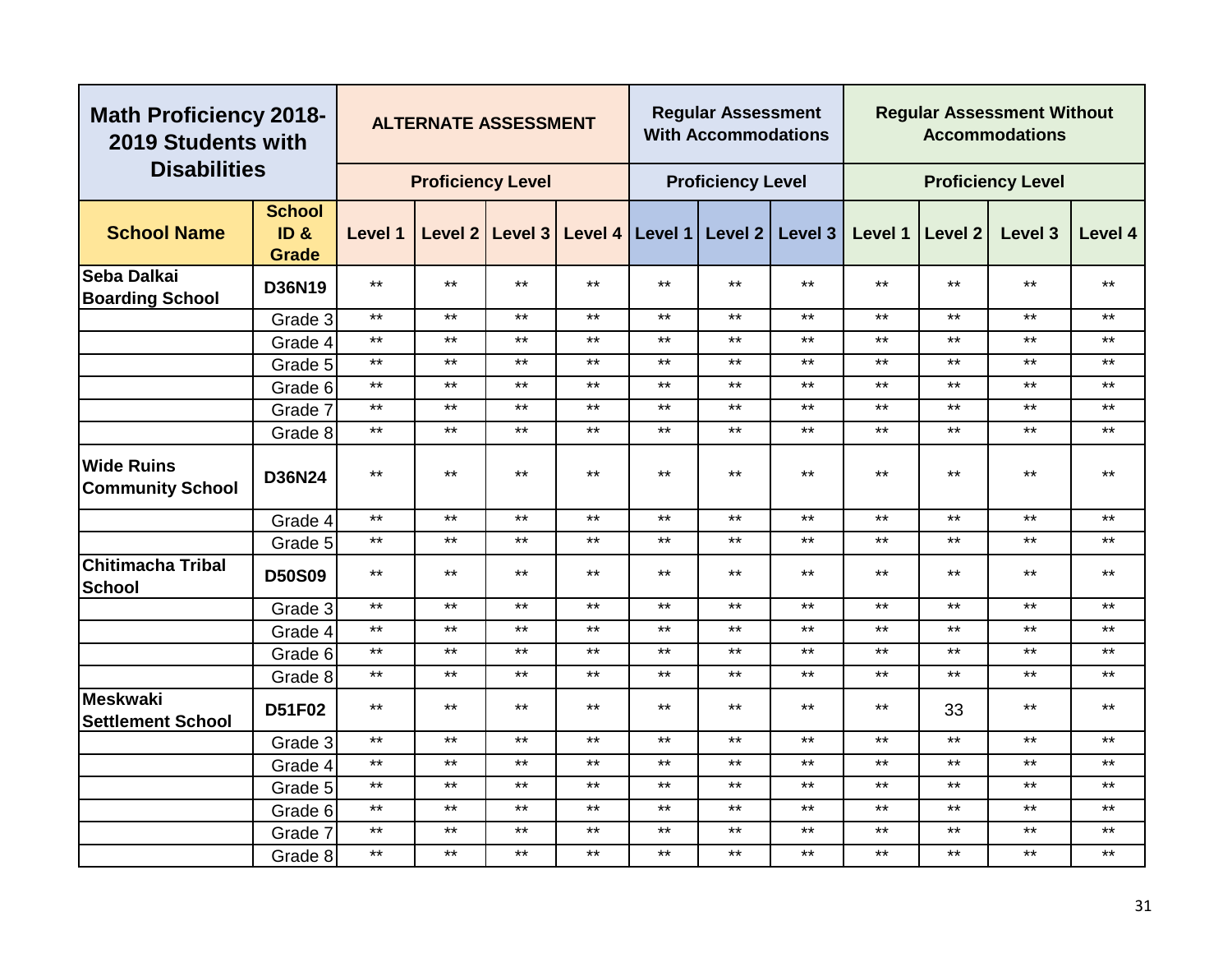| <b>Math Proficiency 2018-</b><br>2019 Students with |                       |              | <b>ALTERNATE ASSESSMENT</b> |              |         |         | <b>Regular Assessment</b><br><b>With Accommodations</b> |                    |              |         | <b>Regular Assessment Without</b><br><b>Accommodations</b> |              |
|-----------------------------------------------------|-----------------------|--------------|-----------------------------|--------------|---------|---------|---------------------------------------------------------|--------------------|--------------|---------|------------------------------------------------------------|--------------|
| <b>Disabilities</b>                                 |                       |              | <b>Proficiency Level</b>    |              |         |         | <b>Proficiency Level</b>                                |                    |              |         | <b>Proficiency Level</b>                                   |              |
| <b>School Name</b>                                  | <b>School</b><br>ID & | Level 1      | Level 2                     | Level 3      | Level 4 | Level 1 | Level 2                                                 | Level <sub>3</sub> | Level 1      | Level 2 | Level <sub>3</sub>                                         | Level 4      |
|                                                     | <b>Grade</b>          |              |                             |              |         |         |                                                         |                    |              |         |                                                            |              |
|                                                     | Grade 9               | $***$        | $***$                       | $***$        | $***$   | $***$   | $***$                                                   | $***$              | $***$        | $***$   | $***$                                                      | $\star\star$ |
|                                                     | Grade 10              | $***$        | $***$                       | $***$        | $***$   | $***$   | $***$                                                   | $***$              | $***$        | $***$   | $***$                                                      | $***$        |
|                                                     | Grade 11              | $***$        | $***$                       | $***$        | $***$   | $***$   | $***$                                                   | $***$              | $***$        | $***$   | $***$                                                      | $***$        |
| Dishchii'bikoh<br><b>Community School</b>           | D52H11                | $***$        | $***$                       | $***$        | $***$   | $***$   | $***$                                                   | $***$              | 77           | $***$   | $***$                                                      | $***$        |
|                                                     | Grade 3               | $\star\star$ | $***$                       | $\star\star$ | $***$   | $***$   | $***$                                                   | $***$              | $\star\star$ | $***$   | $***$                                                      | $***$        |
|                                                     | Grade 4               | $\star\star$ | $***$                       | $***$        | $***$   | $***$   | $***$                                                   | $***$              | $***$        | $***$   | $***$                                                      | $***$        |
|                                                     | Grade 5               | $***$        | $***$                       | $***$        | $***$   | $***$   | $***$                                                   | $***$              | $***$        | $***$   | $***$                                                      | $***$        |
|                                                     | Grade 6               | $***$        | $***$                       | $***$        | $***$   | $***$   | $***$                                                   | $***$              | 12           | $***$   | $***$                                                      | $***$        |
|                                                     | Grade 7               | $\star\star$ | $***$                       | $\star\star$ | $***$   | $***$   | $\star\star$                                            | $***$              | 12           | $***$   | $***$                                                      | $\star\star$ |
|                                                     | Grade 8               | $***$        | $***$                       | $***$        | $***$   | $***$   | $***$                                                   | $***$              | $***$        | $***$   | $***$                                                      | $***$        |
|                                                     | Grade 9               | $***$        | $***$                       | $***$        | $***$   | $***$   | $***$                                                   | $***$              | 12           | $***$   | $***$                                                      | $***$        |
|                                                     | Grade 10              | $***$        | $***$                       | $***$        | $***$   | $***$   | $***$                                                   | $***$              | $***$        | $***$   | $***$                                                      | $***$        |
|                                                     | Grade 11              | $\star\star$ | $***$                       | $***$        | $***$   | $***$   | $***$                                                   | $***$              | $***$        | $***$   | $***$                                                      | $***$        |
|                                                     | Grade 12              | $\star\star$ | $***$                       | $\star\star$ | $***$   | $***$   | $***$                                                   | $***$              | $***$        | $***$   | $***$                                                      | $\star\star$ |
| <b>John F Kennedy</b><br><b>Day School</b>          | D52H12                | $***$        | $***$                       | $***$        | $***$   | $***$   | $***$                                                   | $***$              | 24           | $***$   | $***$                                                      | $***$        |
|                                                     | Grade 3               | $***$        | $***$                       | $***$        | $***$   | $***$   | $***$                                                   | $***$              | $***$        | $***$   | $***$                                                      | $***$        |
|                                                     | Grade 4               | $***$        | $***$                       | $***$        | $***$   | $***$   | $***$                                                   | $***$              | $***$        | $***$   | $***$                                                      | $***$        |
|                                                     | Grade 5               | $***$        | $***$                       | $\star\star$ | $***$   | $***$   | $\star\star$                                            | $***$              | $***$        | $***$   | $***$                                                      | $\star\star$ |
|                                                     | Grade 6               | $***$        | $***$                       | $***$        | $***$   | $***$   | $***$                                                   | $***$              | $***$        | $***$   | $***$                                                      | $***$        |
|                                                     | Grade 7               | $***$        | $***$                       | $***$        | $***$   | $***$   | $***$                                                   | $***$              | $***$        | $***$   | $***$                                                      | $***$        |
|                                                     | Grade 8               | $***$        | $***$                       | $***$        | $***$   | $***$   | $***$                                                   | $***$              | $***$        | $***$   | $***$                                                      | $***$        |
| <b>Theodore Roosevelt</b><br><b>School</b>          | D52H21                | $***$        | $***$                       | $***$        | $***$   | $***$   | $***$                                                   | $***$              | 15           | $***$   | $***$                                                      | $***$        |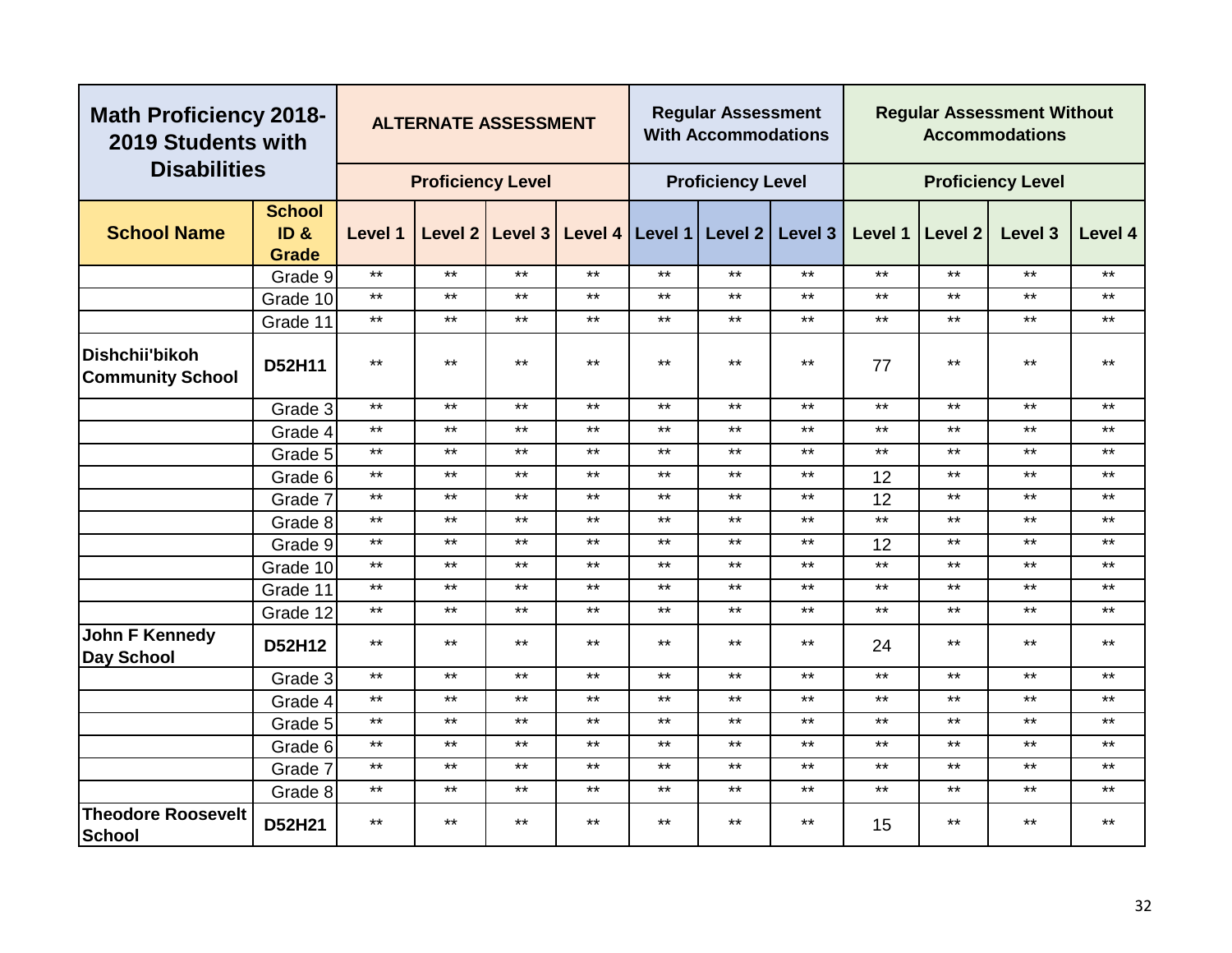| <b>Math Proficiency 2018-</b><br>2019 Students with |                     |              | <b>ALTERNATE ASSESSMENT</b> |              |         |         | <b>Regular Assessment</b><br><b>With Accommodations</b> |              |         |                    | <b>Regular Assessment Without</b><br><b>Accommodations</b> |         |
|-----------------------------------------------------|---------------------|--------------|-----------------------------|--------------|---------|---------|---------------------------------------------------------|--------------|---------|--------------------|------------------------------------------------------------|---------|
| <b>Disabilities</b>                                 |                     |              | <b>Proficiency Level</b>    |              |         |         | <b>Proficiency Level</b>                                |              |         |                    | <b>Proficiency Level</b>                                   |         |
|                                                     | <b>School</b>       |              |                             |              |         |         |                                                         |              |         |                    |                                                            |         |
| <b>School Name</b>                                  | ID <sub>&amp;</sub> | Level 1      | Level 2                     | Level 3      | Level 4 | Level 1 | Level 2                                                 | Level 3      | Level 1 | Level <sub>2</sub> | Level 3                                                    | Level 4 |
|                                                     | <b>Grade</b>        | $***$        | $***$                       | $***$        | $***$   | $***$   | $***$                                                   | $***$        | $***$   | $***$              | $***$                                                      | $***$   |
|                                                     | Grade 6             | $***$        | $***$                       | $***$        | $***$   | $***$   | $***$                                                   | $***$        | $***$   | $***$              | $***$                                                      | $***$   |
|                                                     | Grade 7             |              |                             |              |         |         |                                                         |              |         |                    |                                                            |         |
|                                                     | Grade 8             | $***$        | $***$                       | $***$        | $***$   | $***$   | $***$                                                   | $***$        | $***$   | $***$              | $***$                                                      | $***$   |
| <b>Cherokee Central</b><br><b>High School</b>       | <b>D52S03</b>       | $***$        | $***$                       | $***$        | $***$   | $***$   | $***$                                                   | $***$        | 54      | $***$              | $***$                                                      | $***$   |
|                                                     | Grade 7             | $***$        | $***$                       | $***$        | $***$   | $***$   | $***$                                                   | $***$        | 18      | $***$              | $***$                                                      | $***$   |
|                                                     | Grade 8             | $***$        | $***$                       | $***$        | $***$   | $***$   | $***$                                                   | $***$        | 15      | $***$              | $***$                                                      | $***$   |
|                                                     | Grade 9             | $***$        | $***$                       | $***$        | $***$   | $***$   | $***$                                                   | $***$        | 16      | $\star\star$       | $***$                                                      | $***$   |
|                                                     | Grade 10            | $***$        | $***$                       | $\star\star$ | $***$   | $***$   | $***$                                                   | $\star\star$ | $***$   | $\star\star$       | $***$                                                      | $***$   |
| <b>Cherokee Central</b><br><b>Elementary School</b> | D52S04              | $***$        | $***$                       | $***$        | $***$   | 13      | $***$                                                   | $***$        | 79      | $***$              | $***$                                                      | $***$   |
|                                                     | Grade 3             | $***$        | $***$                       | $***$        | $***$   | $***$   | $***$                                                   | $***$        | 20      | $***$              | $***$                                                      | $***$   |
|                                                     | Grade 4             | $\star\star$ | $***$                       | $***$        | $***$   | $***$   | $***$                                                   | $***$        | 18      | $***$              | $***$                                                      | $***$   |
|                                                     | Grade 5             | $***$        | $***$                       | $\star\star$ | $***$   | $***$   | $***$                                                   | $***$        | 20      | $***$              | $***$                                                      | $***$   |
|                                                     | Grade 6             | $***$        | $***$                       | $***$        | $***$   | $***$   | $***$                                                   | $\star\star$ | 21      | $***$              | $***$                                                      | $***$   |
| <b>Bug-O-Nay-Ge-Shig</b><br><b>School</b>           | D53F13              | $***$        | $***$                       | $***$        | $***$   | $***$   | $***$                                                   | $***$        | 19      | $***$              | $***$                                                      | $***$   |
|                                                     | Grade 3             | $***$        | $***$                       | $***$        | $***$   | $***$   | $***$                                                   | $***$        | $***$   | $***$              | $***$                                                      | $***$   |
|                                                     | Grade 4             | $***$        | $***$                       | $***$        | $***$   | $***$   | $***$                                                   | $***$        | $***$   | $***$              | $***$                                                      | $***$   |
|                                                     | Grade 5             | $***$        | $***$                       | $***$        | $***$   | $***$   | $***$                                                   | $***$        | $***$   | $***$              | $***$                                                      | $***$   |
|                                                     | Grade 6             | $***$        | $***$                       | $***$        | $***$   | $***$   | $***$                                                   | $***$        | $***$   | $***$              | $***$                                                      | $***$   |
|                                                     | Grade 7             | $***$        | $***$                       | $***$        | $***$   | $***$   | $***$                                                   | $\star\star$ | $***$   | $\star\star$       | $***$                                                      | $***$   |
|                                                     | Grade 8             | $***$        | $***$                       | $***$        | $***$   | $***$   | $***$                                                   | $***$        | $***$   | $\star\star$       | $***$                                                      | $***$   |
|                                                     | Grade 11            | $***$        | $***$                       | $***$        | $***$   | $***$   | $***$                                                   | $***$        | $***$   | $***$              | $***$                                                      | $***$   |
| Fond du Lac Ojibwe<br><b>School</b>                 | D53F15              | $***$        | $***$                       | $***$        | $***$   | $***$   | $***$                                                   | $***$        | 11      | $***$              | $***$                                                      | $***$   |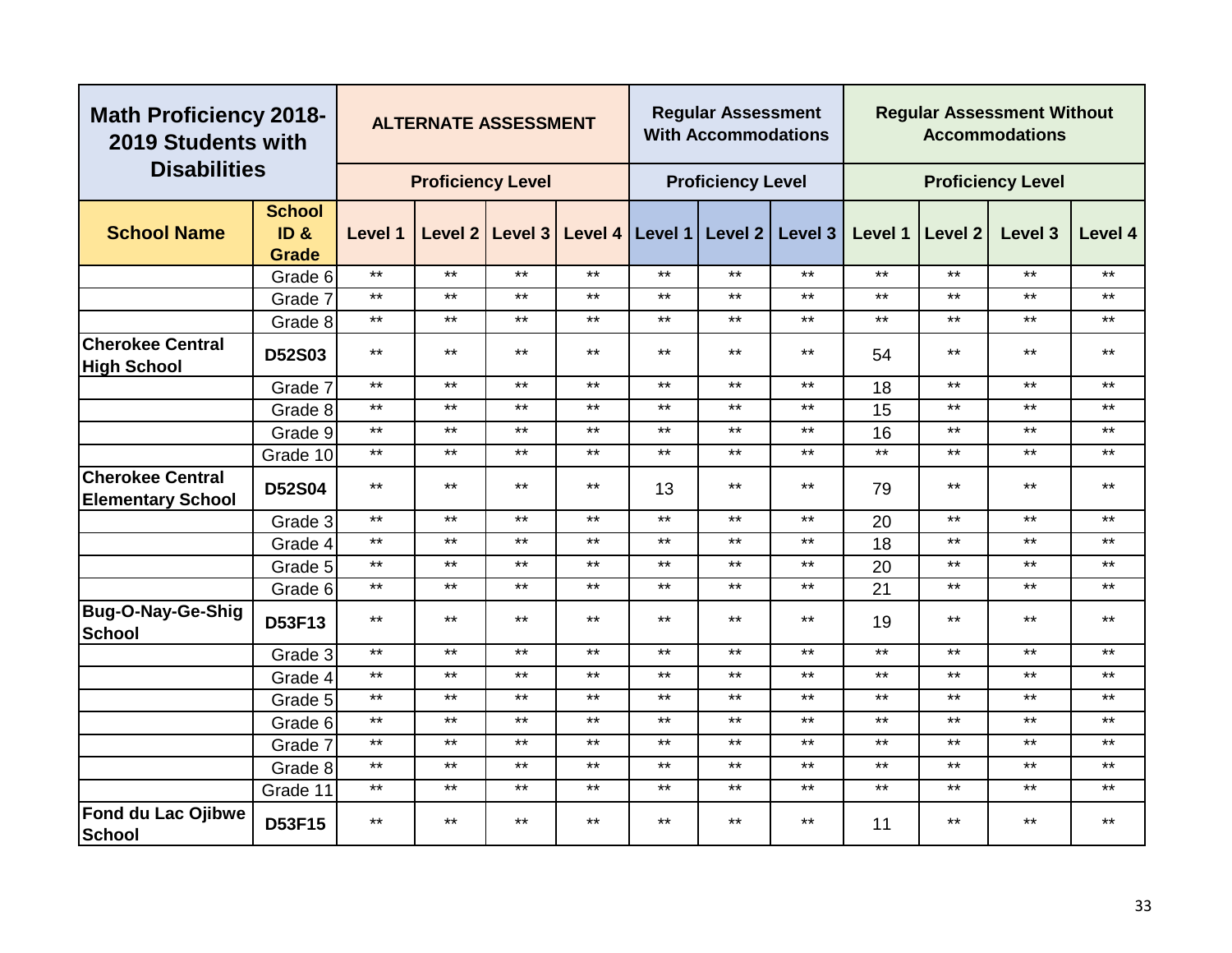| <b>Math Proficiency 2018-</b><br>2019 Students with |                                      |              | <b>ALTERNATE ASSESSMENT</b> |       |       |              | <b>Regular Assessment</b><br><b>With Accommodations</b> |                                                 |         |              | <b>Regular Assessment Without</b><br><b>Accommodations</b> |              |
|-----------------------------------------------------|--------------------------------------|--------------|-----------------------------|-------|-------|--------------|---------------------------------------------------------|-------------------------------------------------|---------|--------------|------------------------------------------------------------|--------------|
| <b>Disabilities</b>                                 |                                      |              | <b>Proficiency Level</b>    |       |       |              | <b>Proficiency Level</b>                                |                                                 |         |              | <b>Proficiency Level</b>                                   |              |
| <b>School Name</b>                                  | <b>School</b><br>ID <sub>&amp;</sub> | Level 1      |                             |       |       |              |                                                         | Level 2 Level 3 Level 4 Level 1 Level 2 Level 3 | Level 1 | Level 2      | Level 3                                                    | Level 4      |
|                                                     | <b>Grade</b><br>Grade 3              | $***$        | $***$                       | $***$ | $***$ | $***$        | $***$                                                   | $***$                                           | $***$   | $***$        | $***$                                                      | $***$        |
|                                                     | Grade 4                              | $\star\star$ | $***$                       | $***$ | $***$ | $***$        | $***$                                                   | $***$                                           | $***$   | $***$        | $***$                                                      | $***$        |
|                                                     | Grade 5                              | $***$        | $***$                       | $***$ | $***$ | $***$        | $***$                                                   | $***$                                           | $***$   | $***$        | $***$                                                      | $***$        |
|                                                     | Grade 6                              | $***$        | $***$                       | $***$ | $***$ | $***$        | $***$                                                   | $***$                                           | $***$   | $***$        | $***$                                                      | $***$        |
|                                                     | Grade 8                              | $***$        | $***$                       | $***$ | $***$ | $***$        | $***$                                                   | $***$                                           | $***$   | $***$        | $***$                                                      | $***$        |
|                                                     | Grade 11                             | $***$        | $***$                       | $***$ | $***$ | $***$        | $***$                                                   | $***$                                           | $***$   | $***$        | $***$                                                      | $***$        |
| <b>Ahfachkee School</b>                             | D53S02                               | $***$        | $***$                       | $***$ | $***$ | $***$        | $***$                                                   | $***$                                           | 17      | $***$        | $***$                                                      | $***$        |
|                                                     | Grade 3                              | $***$        | $***$                       | $***$ | $***$ | $***$        | $***$                                                   | $***$                                           | $***$   | $***$        | $***$                                                      | $***$        |
|                                                     | Grade 4                              | $***$        | $***$                       | $***$ | $***$ | $***$        | $***$                                                   | $***$                                           | $***$   | $***$        | $***$                                                      | $\star\star$ |
|                                                     | Grade 5                              | $\star\star$ | $***$                       | $***$ | $***$ | $\star\star$ | $***$                                                   | $***$                                           | $***$   | $***$        | $***$                                                      | $***$        |
|                                                     | Grade 6                              | $\star\star$ | $***$                       | $***$ | $***$ | $***$        | $***$                                                   | $***$                                           | $***$   | $\star\star$ | $***$                                                      | $***$        |
|                                                     | Grade 7                              | $***$        | $***$                       | $***$ | $***$ | $***$        | $***$                                                   | $***$                                           | $***$   | $***$        | $***$                                                      | $***$        |
|                                                     | Grade 9                              | $***$        | $***$                       | $***$ | $***$ | $***$        | $***$                                                   | $***$                                           | $***$   | $***$        | $***$                                                      | $***$        |
| <b>Santa Rosa Ranch</b><br><b>School</b>            | D54H11                               | $***$        | $***$                       | $***$ | $***$ | $***$        | $***$                                                   | $***$                                           | 11      | $***$        | $***$                                                      | $***$        |
|                                                     | Grade 4                              | $\star\star$ | $***$                       | $***$ | $***$ | $\star\star$ | $***$                                                   | $***$                                           | $***$   | $\star\star$ | $***$                                                      | $\star\star$ |
|                                                     | Grade 5                              | $***$        | $***$                       | $***$ | $***$ | $***$        | $***$                                                   | $***$                                           | $***$   | $***$        | $***$                                                      | $***$        |
|                                                     | Grade 6                              | $***$        | $***$                       | $***$ | $***$ | $***$        | $***$                                                   | $***$                                           | $***$   | $***$        | $***$                                                      | $***$        |
|                                                     | Grade 7                              | $***$        | $***$                       | $***$ | $***$ | $***$        | $***$                                                   | $***$                                           | $***$   | $***$        | $***$                                                      | $***$        |
|                                                     | Grade 8                              | $***$        | $***$                       | $***$ | $***$ | $***$        | $***$                                                   | $***$                                           | $***$   | $***$        | $***$                                                      | $***$        |
| Santa Rosa Day<br><b>School</b>                     | D54H21                               | $***$        | $***$                       | $***$ | $***$ | $***$        | $***$                                                   | $***$                                           | 15      | $***$        | $\star\star$                                               | $***$        |
|                                                     | Grade 3                              | $***$        | $***$                       | $***$ | $***$ | $***$        | $***$                                                   | $***$                                           | $***$   | $***$        | $***$                                                      | $***$        |
|                                                     | Grade 4                              | $***$        | $***$                       | $***$ | $***$ | $***$        | $***$                                                   | $***$                                           | $***$   | $***$        | $***$                                                      | $\star\star$ |
|                                                     | Grade 5                              | $***$        | $***$                       | $***$ | $***$ | $***$        | $***$                                                   | $***$                                           | $***$   | $\star\star$ | $***$                                                      | $\star\star$ |
|                                                     | Grade 6                              | $***$        | $***$                       | $***$ | $***$ | $***$        | $***$                                                   | $***$                                           | $***$   | $***$        | $***$                                                      | $***$        |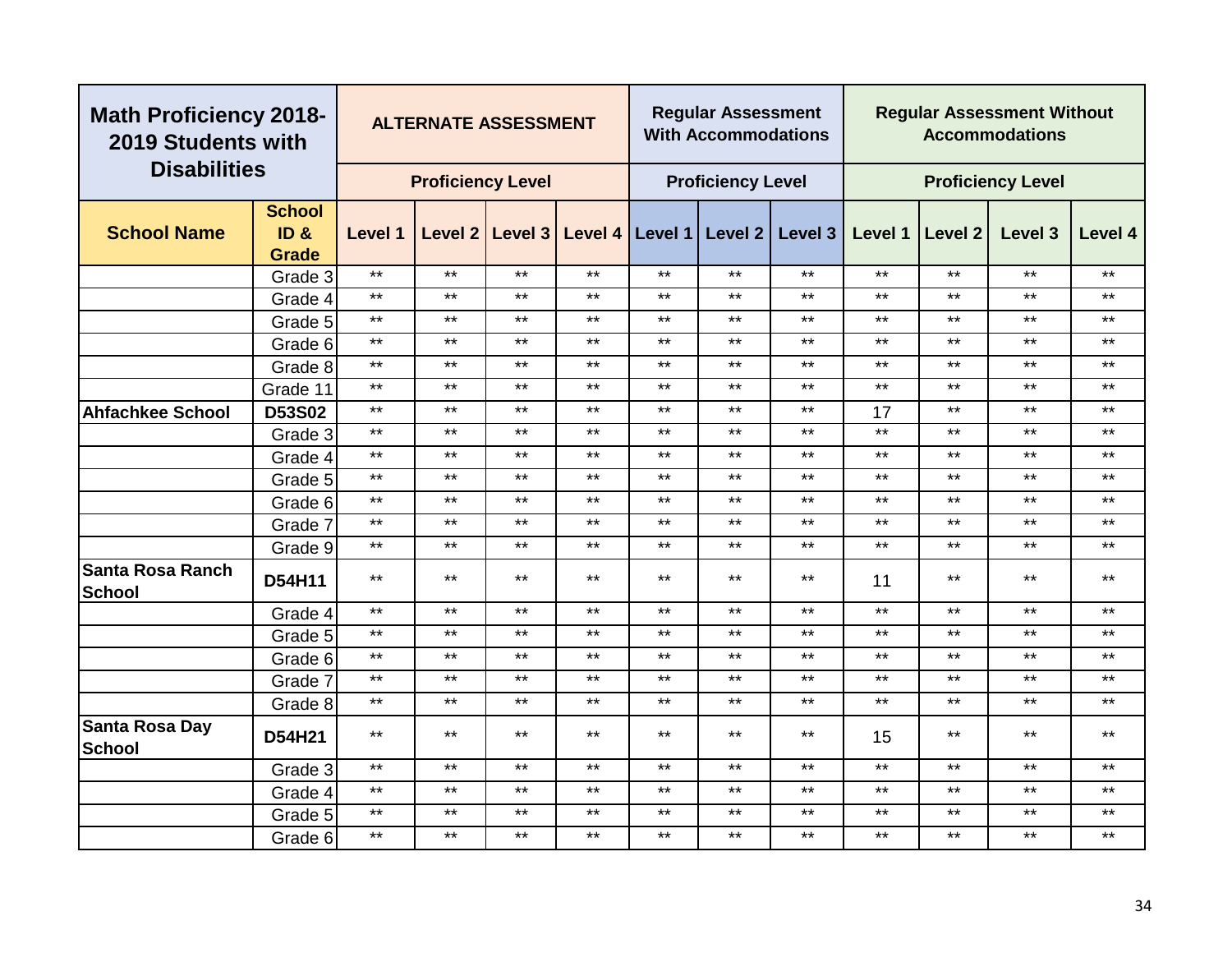|                                      | <b>Math Proficiency 2018-</b><br>2019 Students with<br><b>Disabilities</b> |         | <b>ALTERNATE ASSESSMENT</b> |                 |       |                   | <b>Regular Assessment</b><br><b>With Accommodations</b> |         |         |              | <b>Regular Assessment Without</b><br><b>Accommodations</b> |         |
|--------------------------------------|----------------------------------------------------------------------------|---------|-----------------------------|-----------------|-------|-------------------|---------------------------------------------------------|---------|---------|--------------|------------------------------------------------------------|---------|
|                                      |                                                                            |         | <b>Proficiency Level</b>    |                 |       |                   | <b>Proficiency Level</b>                                |         |         |              | <b>Proficiency Level</b>                                   |         |
|                                      | <b>School</b>                                                              |         |                             |                 |       |                   |                                                         |         |         |              |                                                            |         |
| <b>School Name</b>                   | ID <sub>&amp;</sub>                                                        | Level 1 |                             | Level 2 Level 3 |       | Level 4   Level 1 | Level 2                                                 | Level 3 | Level 1 | Level 2      | Level 3                                                    | Level 4 |
|                                      | <b>Grade</b>                                                               |         |                             |                 |       |                   |                                                         |         |         |              |                                                            |         |
|                                      | Grade 7                                                                    | $***$   | $***$                       | $***$           | $***$ | $***$             | $***$                                                   | $***$   | $***$   | $\star\star$ | $***$                                                      | $***$   |
|                                      | Grade 8                                                                    | $***$   | $***$                       | $***$           | $***$ | $***$             | $***$                                                   | $***$   | $***$   | $***$        | $***$                                                      | $***$   |
| <b>San Simon School</b>              | D54H22                                                                     | $***$   | $***$                       | $***$           | $***$ | $***$             | $***$                                                   | $***$   | 30      | $***$        | $***$                                                      | $***$   |
|                                      | Grade 3                                                                    | $***$   | $***$                       | $***$           | $***$ | $***$             | $***$                                                   | $***$   | $***$   | $***$        | $***$                                                      | $***$   |
|                                      | Grade 4                                                                    | $***$   | $***$                       | $***$           | $***$ | $***$             | $***$                                                   | $***$   | $***$   | $***$        | $***$                                                      | $***$   |
|                                      | Grade 5                                                                    | $***$   | $***$                       | $***$           | $***$ | $***$             | $***$                                                   | $***$   | $***$   | $***$        | $***$                                                      | $***$   |
|                                      | Grade 6                                                                    | $***$   | $***$                       | $***$           | $***$ | $***$             | $***$                                                   | $***$   | $***$   | $***$        | $***$                                                      | $***$   |
|                                      | Grade 7                                                                    | $***$   | $***$                       | $***$           | $***$ | $***$             | $***$                                                   | $***$   | $***$   | $***$        | $***$                                                      | $***$   |
|                                      | Grade 8                                                                    | $***$   | $***$                       | $***$           | $***$ | $***$             | $***$                                                   | $***$   | $***$   | $***$        | $\star\star$                                               | $***$   |
| Tohono O'odham<br><b>High School</b> | <b>D54H25</b>                                                              | $***$   | $***$                       | $***$           | $***$ | $***$             | $***$                                                   | $***$   | $***$   | $***$        | $***$                                                      | $***$   |
|                                      | Grade 9                                                                    | $***$   | $***$                       | $\star\star$    | $***$ | $***$             | $***$                                                   | $***$   | $***$   | $***$        | $***$                                                      | $***$   |
|                                      | Grade 10                                                                   | $***$   | $***$                       | $***$           | $***$ | $***$             | $***$                                                   | $***$   | $***$   | $***$        | $\star\star$                                               | $***$   |
|                                      | Grade 11                                                                   | $***$   | $***$                       | $***$           | $***$ | $***$             | $***$                                                   | $***$   | $***$   | $***$        | $***$                                                      | $***$   |
|                                      | Grade 12                                                                   | $***$   | $***$                       | $***$           | $***$ | $***$             | $***$                                                   | $***$   | $***$   | $***$        | $\star\star$                                               | $***$   |
| <b>Noli Indian School</b>            | D54J02                                                                     | $***$   | $***$                       | $***$           | $***$ | $***$             | $***$                                                   | $***$   | 13      | $***$        | $***$                                                      | $***$   |
|                                      | Grade 6                                                                    | $***$   | $***$                       | $\star\star$    | $***$ | $***$             | $***$                                                   | $***$   | $***$   | $***$        | $***$                                                      | $***$   |
|                                      | Grade 7                                                                    | $***$   | $***$                       | $***$           | $***$ | $***$             | $***$                                                   | $***$   | $***$   | $***$        | $***$                                                      | $***$   |
|                                      | Grade 8                                                                    | $***$   | $***$                       | $***$           | $***$ | $***$             | $***$                                                   | $***$   | $***$   | $***$        | $***$                                                      | $***$   |
|                                      | Grade 11                                                                   | $***$   | $***$                       | $***$           | $***$ | $***$             | $***$                                                   | $***$   | $***$   | $***$        | $***$                                                      | $***$   |
| Miccosukee Indian<br><b>School</b>   | <b>D54S02</b>                                                              | $***$   | $***$                       | $***$           | $***$ | $***$             | $***$                                                   | $***$   | $***$   | $***$        | $\star\star$                                               | $***$   |
|                                      | Grade 3                                                                    | $***$   | $***$                       | $***$           | $***$ | $***$             | $***$                                                   | $***$   | $***$   | $***$        | $\star\star$                                               | $***$   |
|                                      | Grade 4                                                                    | $***$   | $***$                       | $***$           | $***$ | $***$             | $***$                                                   | $***$   | $***$   | $***$        | $\star\star$                                               | $***$   |
|                                      | Grade 5                                                                    | $***$   | $***$                       | $***$           | $***$ | $***$             | $***$                                                   | $***$   | $***$   | $***$        | $***$                                                      | $***$   |
|                                      | Grade 6                                                                    | $***$   | $***$                       | $***$           | $***$ | $***$             | $***$                                                   | $***$   | $***$   | $***$        | $***$                                                      | $***$   |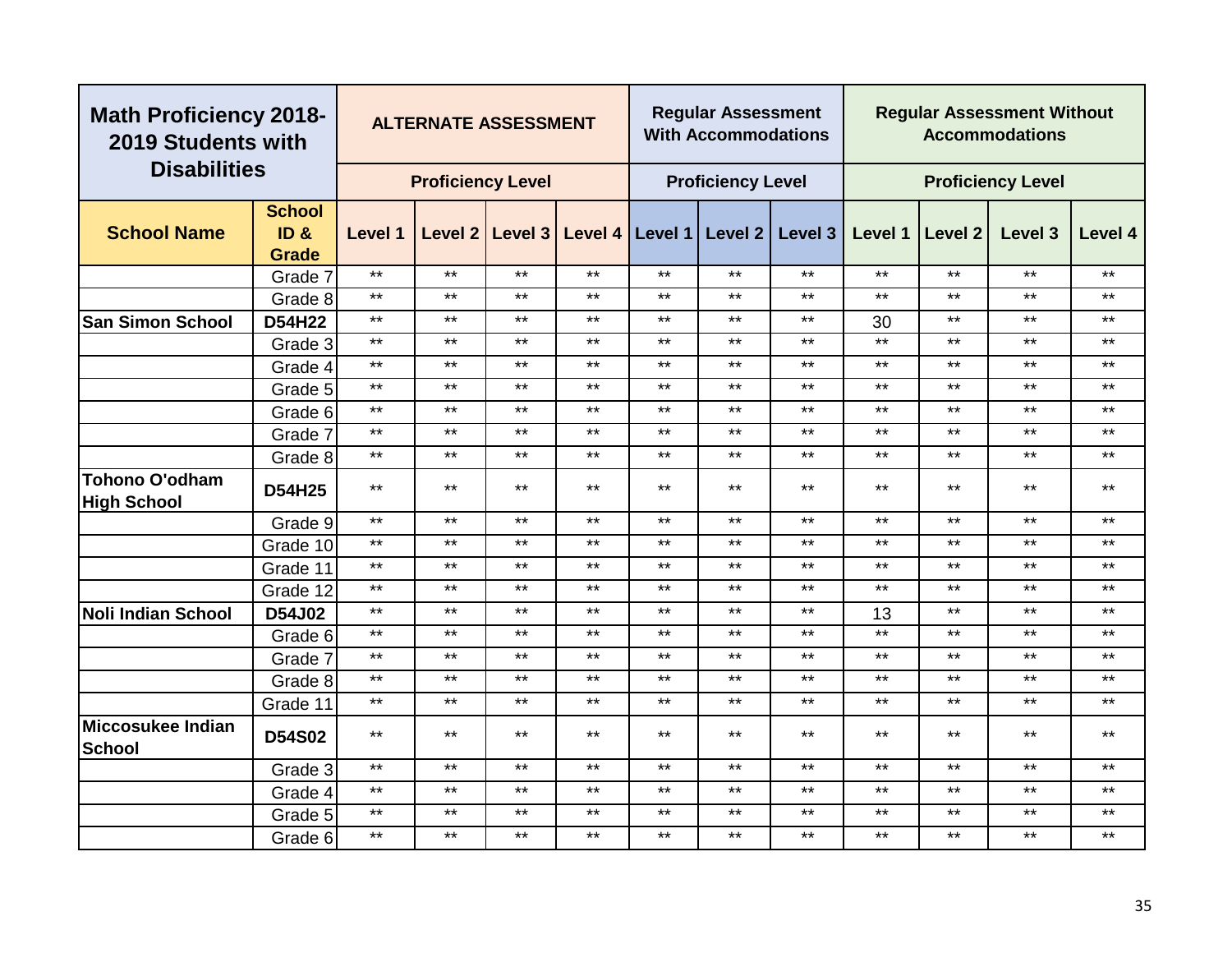| <b>Math Proficiency 2018-</b><br>2019 Students with |                                                      |              | <b>ALTERNATE ASSESSMENT</b> |                 |                 |       | <b>Regular Assessment</b><br><b>With Accommodations</b> |         |         |                | <b>Regular Assessment Without</b><br><b>Accommodations</b> |         |
|-----------------------------------------------------|------------------------------------------------------|--------------|-----------------------------|-----------------|-----------------|-------|---------------------------------------------------------|---------|---------|----------------|------------------------------------------------------------|---------|
| <b>Disabilities</b>                                 |                                                      |              | <b>Proficiency Level</b>    |                 |                 |       | <b>Proficiency Level</b>                                |         |         |                | <b>Proficiency Level</b>                                   |         |
| <b>School Name</b>                                  | <b>School</b><br>ID <sub>&amp;</sub><br><b>Grade</b> | Level 1      |                             | Level 2 Level 3 | Level 4 Level 1 |       | Level 2                                                 | Level 3 | Level 1 | <b>Level 2</b> | Level 3                                                    | Level 4 |
|                                                     | Grade 7                                              | $***$        | $***$                       | $***$           | $***$           | $***$ | $***$                                                   | $***$   | $***$   | $***$          | $\star\star$                                               | $***$   |
|                                                     | Grade 8                                              | $***$        | $\star\star$                | $***$           | $***$           | $***$ | $***$                                                   | $***$   | $***$   | $***$          | $***$                                                      | $***$   |
|                                                     | Grade 11                                             | $***$        | $***$                       | $***$           | $***$           | $***$ | $***$                                                   | $***$   | $***$   | $***$          | $***$                                                      | $***$   |
| <b>Lac Courte Oreilles</b><br>Ojibwa School         | <b>D55F14</b>                                        | $***$        | $***$                       | $***$           | $***$           | $***$ | $***$                                                   | $***$   | 21      | $***$          | $***$                                                      | $***$   |
|                                                     | Grade 3                                              | $\star\star$ | $***$                       | $***$           | $***$           | $***$ | $***$                                                   | $***$   | $***$   | $***$          | $***$                                                      | $***$   |
|                                                     | Grade 4                                              | $***$        | $***$                       | $***$           | $***$           | $***$ | $***$                                                   | $***$   | $***$   | $***$          | $***$                                                      | $***$   |
|                                                     | Grade 5                                              | $***$        | $***$                       | $***$           | $***$           | $***$ | $***$                                                   | $***$   | $***$   | $***$          | $***$                                                      | $***$   |
|                                                     | Grade 6                                              | $***$        | $***$                       | $***$           | $***$           | $***$ | $\star\star$                                            | $***$   | $***$   | $***$          | $***$                                                      | $***$   |
|                                                     | Grade 7                                              | $***$        | $***$                       | $***$           | $\star\star$    | $***$ | $***$                                                   | $***$   | $***$   | $***$          | $***$                                                      | $***$   |
|                                                     | Grade 8                                              | $\star\star$ | $***$                       | $***$           | $***$           | $***$ | $***$                                                   | $***$   | $***$   | $***$          | $***$                                                      | $***$   |
| <b>Oneida Nation</b><br><b>School System</b>        | <b>D55F15</b>                                        | $***$        | $***$                       | $***$           | $***$           | 12    | $***$                                                   | $***$   | 38      | $***$          | $***$                                                      | $***$   |
|                                                     | Grade 3                                              | $***$        | $***$                       | $***$           | $***$           | $***$ | $***$                                                   | $***$   | $***$   | $***$          | $***$                                                      | $***$   |
|                                                     | Grade 4                                              | $***$        | $***$                       | $***$           | $***$           | $***$ | $***$                                                   | $***$   | $***$   | $***$          | $***$                                                      | $***$   |
|                                                     | Grade 5                                              | $***$        | $***$                       | $***$           | $***$           | $***$ | $***$                                                   | $***$   | $***$   | $***$          | $***$                                                      | $***$   |
|                                                     | Grade 6                                              | $***$        | $***$                       | $***$           | $***$           | $***$ | $***$                                                   | $***$   | $***$   | $***$          | $***$                                                      | $***$   |
|                                                     | Grade 7                                              | $***$        | $***$                       | $***$           | $***$           | $***$ | $***$                                                   | $***$   | $***$   | $***$          | $***$                                                      | $***$   |
|                                                     | Grade 8                                              | $\star\star$ | $***$                       | $***$           | $***$           | $***$ | $***$                                                   | $***$   | $***$   | $***$          | $\star\star$                                               | $***$   |
| <b>Beatrice Rafferty</b><br><b>School</b>           | <b>D56S02</b>                                        | $***$        | $***$                       | $***$           | $\star\star$    | $***$ | $***$                                                   | $***$   | 12      | $***$          | $***$                                                      | $***$   |
|                                                     | Grade 3                                              | $***$        | $***$                       | $***$           | $***$           | $***$ | $***$                                                   | $***$   | $***$   | $***$          | $***$                                                      | $***$   |
|                                                     | Grade 4                                              | $\star\star$ | $***$                       | $***$           | $***$           | $***$ | $***$                                                   | $***$   | $***$   | $***$          | $***$                                                      | $***$   |
|                                                     | Grade 5                                              | $***$        | $***$                       | $***$           | $***$           | $***$ | $***$                                                   | $***$   | $***$   | $***$          | $\star\star$                                               | $***$   |
|                                                     | Grade 6                                              | $***$        | $***$                       | $***$           | $***$           | $***$ | $***$                                                   | $***$   | $***$   | $***$          | $***$                                                      | $***$   |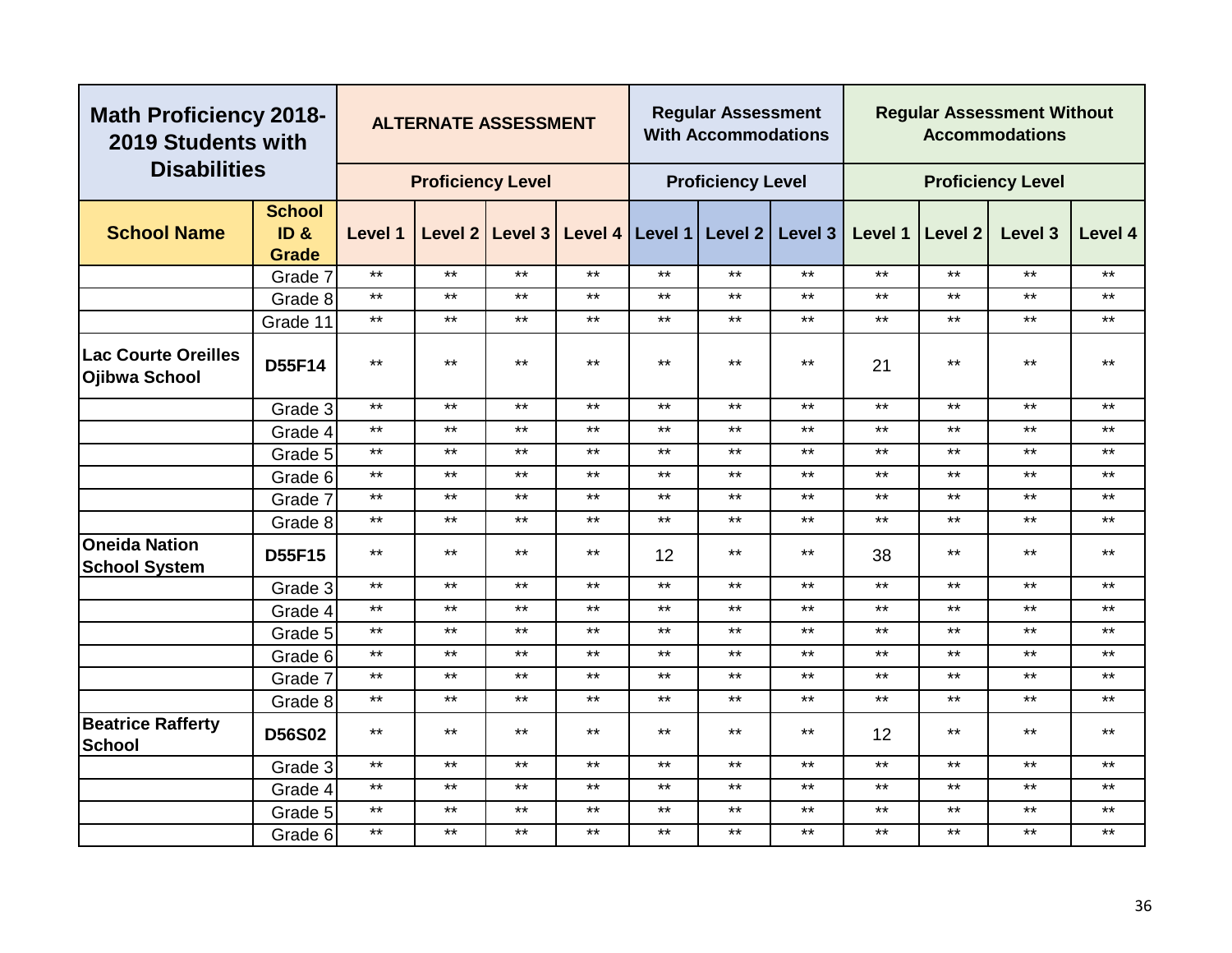| <b>Math Proficiency 2018-</b><br>2019 Students with |                                       |              | <b>ALTERNATE ASSESSMENT</b> |                 |       |                   | <b>Regular Assessment</b><br><b>With Accommodations</b> |              |         |                | <b>Regular Assessment Without</b><br><b>Accommodations</b> |              |
|-----------------------------------------------------|---------------------------------------|--------------|-----------------------------|-----------------|-------|-------------------|---------------------------------------------------------|--------------|---------|----------------|------------------------------------------------------------|--------------|
| <b>Disabilities</b>                                 |                                       |              | <b>Proficiency Level</b>    |                 |       |                   | <b>Proficiency Level</b>                                |              |         |                | <b>Proficiency Level</b>                                   |              |
| <b>School Name</b>                                  | <b>School</b><br>ID &<br><b>Grade</b> | Level 1      |                             | Level 2 Level 3 |       | Level 4   Level 1 | Level 2                                                 | Level 3      | Level 1 | <b>Level 2</b> | Level 3                                                    | Level 4      |
| <b>Northern Cheyenne</b><br><b>Tribal School</b>    | <b>D57C04</b>                         | $***$        | $***$                       | $\star\star$    | $***$ | $***$             | $***$                                                   | $\star\star$ | $***$   | $\star\star$   | $***$                                                      | $***$        |
|                                                     | Grade 4                               | $***$        | $***$                       | $***$           | $***$ | $***$             | $***$                                                   | $***$        | $***$   | $\star\star$   | $***$                                                      | $***$        |
|                                                     | Grade 5                               | $***$        | $***$                       | $***$           | $***$ | $***$             | $***$                                                   | $***$        | $***$   | $***$          | $***$                                                      | $***$        |
|                                                     | Grade 6                               | $***$        | $***$                       | $***$           | $***$ | $***$             | $***$                                                   | $\star\star$ | $***$   | $***$          | $***$                                                      | $***$        |
|                                                     | Grade 7                               | $\star\star$ | $***$                       | $***$           | $***$ | $***$             | $***$                                                   | $***$        | $***$   | $***$          | $***$                                                      | $***$        |
|                                                     | Grade 8                               | $***$        | $***$                       | $***$           | $***$ | $***$             | $***$                                                   | $***$        | $***$   | $***$          | $***$                                                      | $***$        |
|                                                     | Grade 12                              | $***$        | $***$                       | $\star\star$    | $***$ | $***$             | $***$                                                   | $***$        | $***$   | $***$          | $***$                                                      | $***$        |
| <b>Casa Blanca</b><br><b>Community School</b>       | <b>D57H13</b>                         | $***$        | $***$                       | $***$           | $***$ | $***$             | $***$                                                   | $***$        | 22      | $***$          | $***$                                                      | $***$        |
|                                                     | Grade 3                               | $***$        | $***$                       | $***$           | $***$ | $***$             | $***$                                                   | $***$        | 11      | $***$          | $***$                                                      | $***$        |
|                                                     | Grade 4                               | $***$        | $***$                       | $***$           | $***$ | $***$             | $***$                                                   | $***$        | 11      | $***$          | $***$                                                      | $***$        |
| <b>Gila Crossing</b><br><b>Community School</b>     | <b>D57H14</b>                         | $***$        | $***$                       | $***$           | $***$ | $***$             | $***$                                                   | $***$        | 45      | $***$          | $***$                                                      | $***$        |
|                                                     | Grade 3                               | $***$        | $***$                       | $***$           | $***$ | $***$             | $***$                                                   | $***$        | $***$   | $***$          | $***$                                                      | $***$        |
|                                                     | Grade 4                               | $***$        | $***$                       | $***$           | $***$ | $***$             | $***$                                                   | $***$        | $***$   | $***$          | $***$                                                      | $***$        |
|                                                     | Grade 5                               | $\star\star$ | $***$                       | $\star\star$    | $***$ | $\star\star$      | $***$                                                   | $\star\star$ | $***$   | $\star\star$   | $***$                                                      | $***$        |
|                                                     | Grade 6                               | $***$        | $***$                       | $***$           | $***$ | $***$             | $***$                                                   | $***$        | $***$   | $***$          | $***$                                                      | $***$        |
|                                                     | Grade 7                               | $***$        | $***$                       | $***$           | $***$ | $***$             | $***$                                                   | $***$        | 11      | $***$          | $***$                                                      | $***$        |
|                                                     | Grade 8                               | $***$        | $***$                       | $***$           | $***$ | $***$             | $***$                                                   | $***$        | $***$   | $***$          | $***$                                                      | $***$        |
| <b>Salt River</b><br><b>Elementary School</b>       | D57H19                                | $***$        | $***$                       | $***$           | $***$ | $***$             | $***$                                                   | $***$        | 31      | $***$          | $***$                                                      | $***$        |
|                                                     | Grade 3                               | $***$        | $***$                       | $***$           | $***$ | $***$             | $***$                                                   | $***$        | $***$   | $***$          | $***$                                                      | $***$        |
|                                                     | Grade 4                               | $***$        | $***$                       | $\star\star$    | $***$ | $***$             | $***$                                                   | $***$        | $***$   | $***$          | $***$                                                      | $\star\star$ |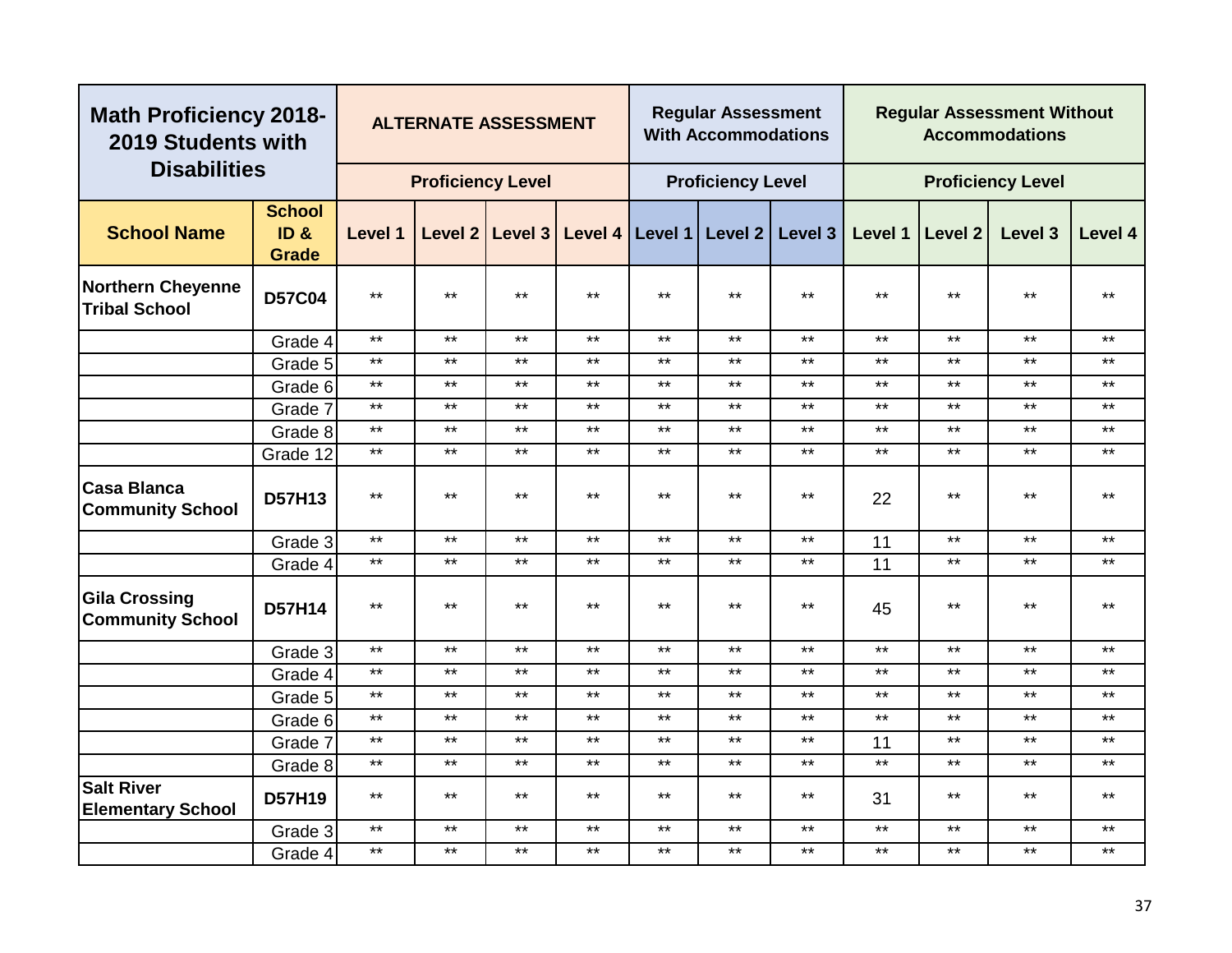| <b>Disabilities</b><br><b>Proficiency Level</b><br><b>Proficiency Level</b><br><b>Proficiency Level</b>                                                 |              |
|---------------------------------------------------------------------------------------------------------------------------------------------------------|--------------|
| <b>School</b><br><b>School Name</b><br>ID &<br>Level 2 Level 3<br>Level 4   Level 1  <br>Level 2<br>Level 3<br>Level 1<br>Level 1<br>Level 2<br>Level 3 | Level 4      |
| Grade<br>$***$<br>$***$<br>$***$<br>$***$<br>$***$<br>$***$<br>$***$<br>$***$<br>$***$                                                                  | $***$        |
| Grade 5<br>12<br>$***$<br>$***$<br>$***$<br>$***$<br>$***$<br>$***$<br>$***$<br>$***$<br>$***$<br>$***$                                                 | $***$        |
| Grade 6<br>$***$<br>$***$<br>$***$<br>$***$<br>$***$<br>$***$<br>$***$<br>$***$<br>$***$<br>$***$<br><b>D57S02</b><br><b>Indian Island School</b>       | $***$        |
| $***$<br>$***$<br>$***$<br>$***$<br>$***$<br>$***$<br>$***$<br>$***$<br>$***$<br>$***$<br>Grade 3                                                       | $\star\star$ |
| $***$<br>$***$<br>$***$<br>$***$<br>$***$<br>$***$<br>$***$<br>$***$<br>$***$<br>$***$<br>Grade 4                                                       | $\star\star$ |
| $\star\star$<br>$***$<br>$\star\star$<br>$***$<br>$***$<br>$***$<br>$***$<br>$***$<br>$***$<br>$***$<br>Grade 5                                         | $***$        |
| $***$<br>$***$<br>$***$<br>$***$<br>$***$<br>$***$<br>$***$<br>$***$<br>$***$<br>$***$<br>Grade 7                                                       | $***$        |
| $\star\star$<br>$***$<br>$***$<br>$***$<br>$***$<br>$***$<br>$***$<br>$***$<br>$***$<br>$***$<br>Grade 8                                                | $***$        |
| <b>St Stephens Indian</b><br>$***$<br>$***$<br>$***$<br>$***$<br>$***$<br>$***$<br>$***$<br>$***$<br>$***$<br>D58C10<br>22<br><b>School</b>             | $\star\star$ |
| $***$<br>$***$<br>$***$<br>$***$<br>$***$<br>$***$<br>$***$<br>$***$<br>$***$<br>$***$<br>Grade 3                                                       | $***$        |
| $***$<br>$***$<br>$***$<br>$***$<br>$***$<br>$***$<br>$***$<br>$***$<br>$***$<br>$\star\star$<br>Grade 4                                                | $***$        |
| $***$<br>$***$<br>$***$<br>$***$<br>$***$<br>$***$<br>$***$<br>$***$<br>$***$<br>$***$<br>Grade 5                                                       | $***$        |
| $***$<br>$***$<br>$\star\star$<br>$***$<br>$***$<br>$***$<br>$***$<br>$***$<br>$***$<br>$***$<br>Grade 6                                                | $***$        |
| $***$<br>$***$<br>$***$<br>$***$<br>$***$<br>$***$<br>$***$<br>$***$<br>$***$<br>$***$<br>Grade 7                                                       | $***$        |
| $***$<br>$***$<br>$\star\star$<br>$***$<br>$***$<br>$***$<br>$***$<br>$***$<br>$***$<br>$***$<br>Grade 8                                                | $***$        |
| $***$<br>$***$<br>$***$<br>$***$<br>$***$<br>$***$<br>$***$<br>$***$<br>$***$<br>$***$<br>Grade 9                                                       | $***$        |
| $***$<br>$***$<br>$***$<br>$***$<br>$***$<br>$***$<br>$***$<br>$***$<br>$***$<br>$***$<br>Grade 10                                                      | $***$        |
| <b>Menominee Tribal</b><br>$***$<br>$***$<br>$***$<br>$***$<br>$***$<br>$***$<br>$***$<br>$***$<br>$***$<br><b>D58F04</b><br>27<br><b>School</b>        | $***$        |
| $\star\star$<br>$***$<br>$***$<br>$***$<br>$***$<br>$***$<br>$***$<br>$***$<br>$***$<br>$***$<br>Grade 3                                                | $\star\star$ |
| $\star\star$<br>$***$<br>$\star\star$<br>$***$<br>$***$<br>$***$<br>$***$<br>$***$<br>$***$<br>$\star\star$<br>Grade 4                                  | $\star\star$ |
| $***$<br>$***$<br>$***$<br>$***$<br>$***$<br>$***$<br>$***$<br>$***$<br>$***$<br>$***$<br>Grade 5                                                       | $***$        |
| $***$<br>$***$<br>$***$<br>$***$<br>$***$<br>$***$<br>$***$<br>$***$<br>$***$<br>$***$<br>Grade 6                                                       | $***$        |
| $***$<br>$***$<br>$***$<br>$***$<br>$***$<br>$***$<br>$***$<br>$***$<br>$***$<br>$***$<br>Grade 7                                                       | $***$        |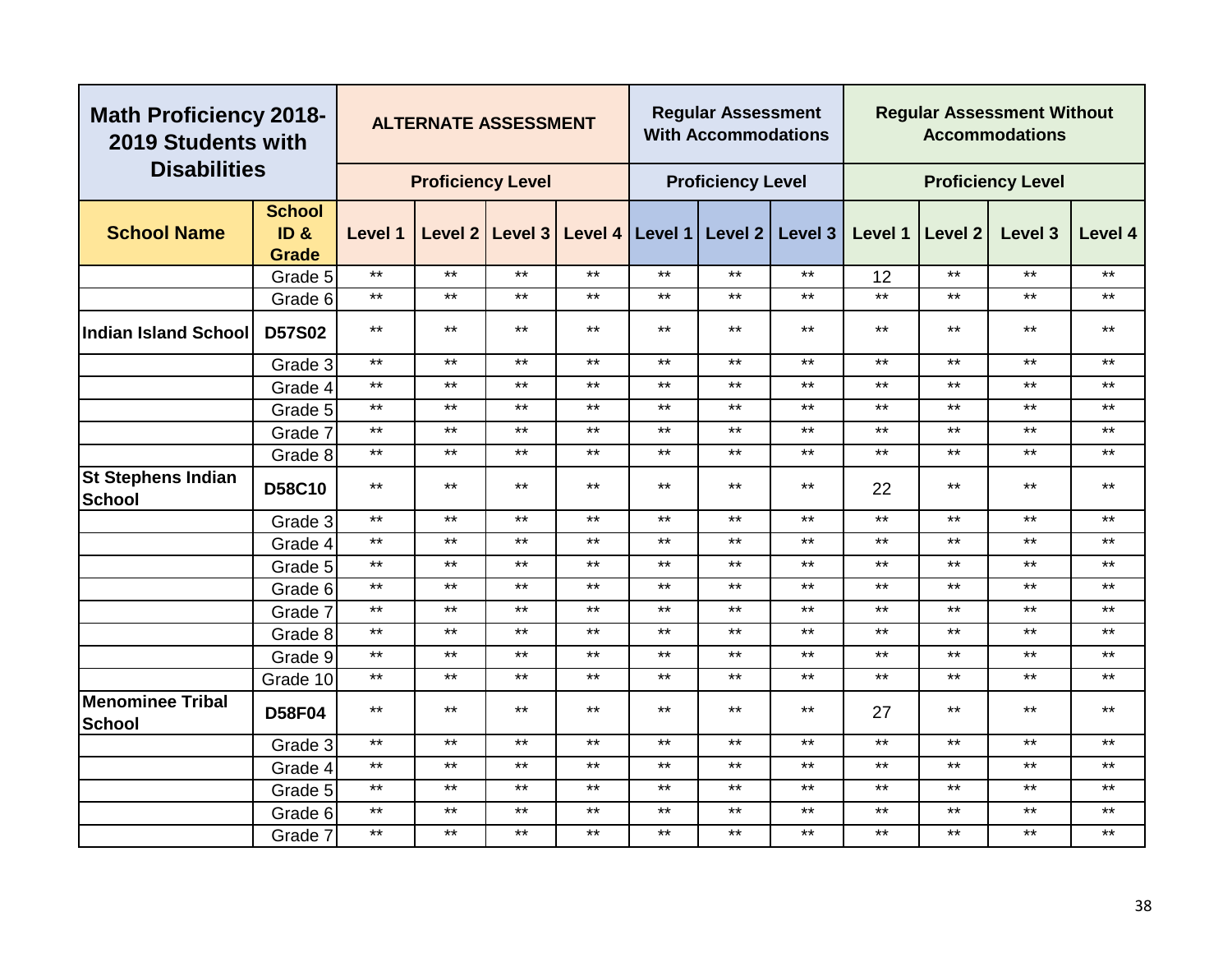| <b>Math Proficiency 2018-</b><br>2019 Students with              |                                       |              | <b>ALTERNATE ASSESSMENT</b> |                   |       |              | <b>Regular Assessment</b><br><b>With Accommodations</b> |              | <b>Regular Assessment Without</b><br><b>Accommodations</b> |              |                          |         |
|------------------------------------------------------------------|---------------------------------------|--------------|-----------------------------|-------------------|-------|--------------|---------------------------------------------------------|--------------|------------------------------------------------------------|--------------|--------------------------|---------|
| <b>Disabilities</b>                                              |                                       |              | <b>Proficiency Level</b>    |                   |       |              | <b>Proficiency Level</b>                                |              |                                                            |              | <b>Proficiency Level</b> |         |
| <b>School Name</b>                                               | <b>School</b><br>ID &<br><b>Grade</b> | Level 1      |                             | Level 2   Level 3 |       |              | Level 4   Level 1   Level 2                             | Level 3      | Level 1                                                    | Level 2      | Level 3                  | Level 4 |
|                                                                  | Grade 8                               | $***$        | $***$                       | $***$             | $***$ | $***$        | $***$                                                   | $***$        | $***$                                                      | $***$        | $***$                    | $***$   |
| Joseph K. Lumsden<br><b>Bahweting</b><br><b>Anishnabe School</b> | <b>D60F02</b>                         | $***$        | $***$                       | $***$             | $***$ | $***$        | $***$                                                   | $***$        | $***$                                                      | 13           | $\star\star$             | $***$   |
|                                                                  | Grade 3                               | $***$        | $***$                       | $***$             | $***$ | $***$        | $***$                                                   | $***$        | $***$                                                      | $***$        | $***$                    | $***$   |
|                                                                  | Grade 4                               | $***$        | $***$                       | $***$             | $***$ | $***$        | $***$                                                   | $***$        | $***$                                                      | $***$        | $***$                    | $***$   |
|                                                                  | Grade 5                               | $\star\star$ | $***$                       | $***$             | $***$ | $\star\star$ | $***$                                                   | $\star\star$ | $***$                                                      | $\star\star$ | $***$                    | $***$   |
|                                                                  | Grade 6                               | $***$        | $***$                       | $\star\star$      | $***$ | $***$        | $***$                                                   | $***$        | $***$                                                      | $***$        | $***$                    | $***$   |
|                                                                  | Grade 7                               | $***$        | $***$                       | $\star\star$      | $***$ | $***$        | $***$                                                   | $***$        | $***$                                                      | $***$        | $***$                    | $***$   |
|                                                                  | Grade 8                               | $***$        | $***$                       | $***$             | $***$ | $***$        | $\star\star$                                            | $***$        | $***$                                                      | $***$        | $***$                    | $***$   |
| <b>Hannahville Indian</b><br><b>School</b>                       | <b>D60F07</b>                         | $***$        | $**$                        | $***$             | $***$ | $***$        | $\star\star$                                            | $***$        | 11                                                         | $***$        | $***$                    | $***$   |
|                                                                  | Grade 3                               | $***$        | $***$                       | $***$             | $***$ | $\star\star$ | $***$                                                   | $***$        | $***$                                                      | $***$        | $***$                    | $***$   |
|                                                                  | Grade 4                               | $***$        | $***$                       | $\star\star$      | $***$ | $***$        | $***$                                                   | $***$        | $***$                                                      | $***$        | $***$                    | $***$   |
|                                                                  | Grade 5                               | $***$        | $***$                       | $\star\star$      | $***$ | $***$        | $***$                                                   | $***$        | $***$                                                      | $***$        | $***$                    | $***$   |
|                                                                  | Grade 6                               | $***$        | $***$                       | $***$             | $***$ | $***$        | $***$                                                   | $***$        | $***$                                                      | $***$        | $***$                    | $***$   |
|                                                                  | Grade 7                               | $***$        | $***$                       | $***$             | $***$ | $***$        | $***$                                                   | $***$        | $***$                                                      | $***$        | $***$                    | $***$   |
|                                                                  | Grade 8                               | $\star\star$ | $***$                       | $***$             | $***$ | $***$        | $\star\star$                                            | $***$        | $***$                                                      | $***$        | $***$                    | $***$   |
| <b>Sherman Indian</b><br><b>High School</b>                      | <b>D60J02</b>                         | $***$        | $***$                       | $***$             | $***$ | $***$        | $***$                                                   | $***$        | $***$                                                      | $\star\star$ | $***$                    | $***$   |
|                                                                  | Grade 11                              | $\star\star$ | $***$                       | $***$             | $***$ | $***$        | $***$                                                   | $***$        | $***$                                                      | $***$        | $***$                    | $***$   |
| <b>Duckwater</b><br><b>Shoshone</b><br><b>Elementary School</b>  | D61J03                                | $***$        | $***$                       | $***$             | $***$ | $\star\star$ | $***$                                                   | $\star\star$ | $***$                                                      | $\star\star$ | $\star\star$             | $***$   |
|                                                                  | Grade 4                               | $***$        | $***$                       | $***$             | $***$ | $***$        | $***$                                                   | $***$        | $***$                                                      | $***$        | $***$                    | $***$   |
|                                                                  | Grade 8                               | $***$        | $***$                       | $***$             | $***$ | $\star\star$ | $***$                                                   | $\star\star$ | $***$                                                      | $\star\star$ | $\star\star$             | $***$   |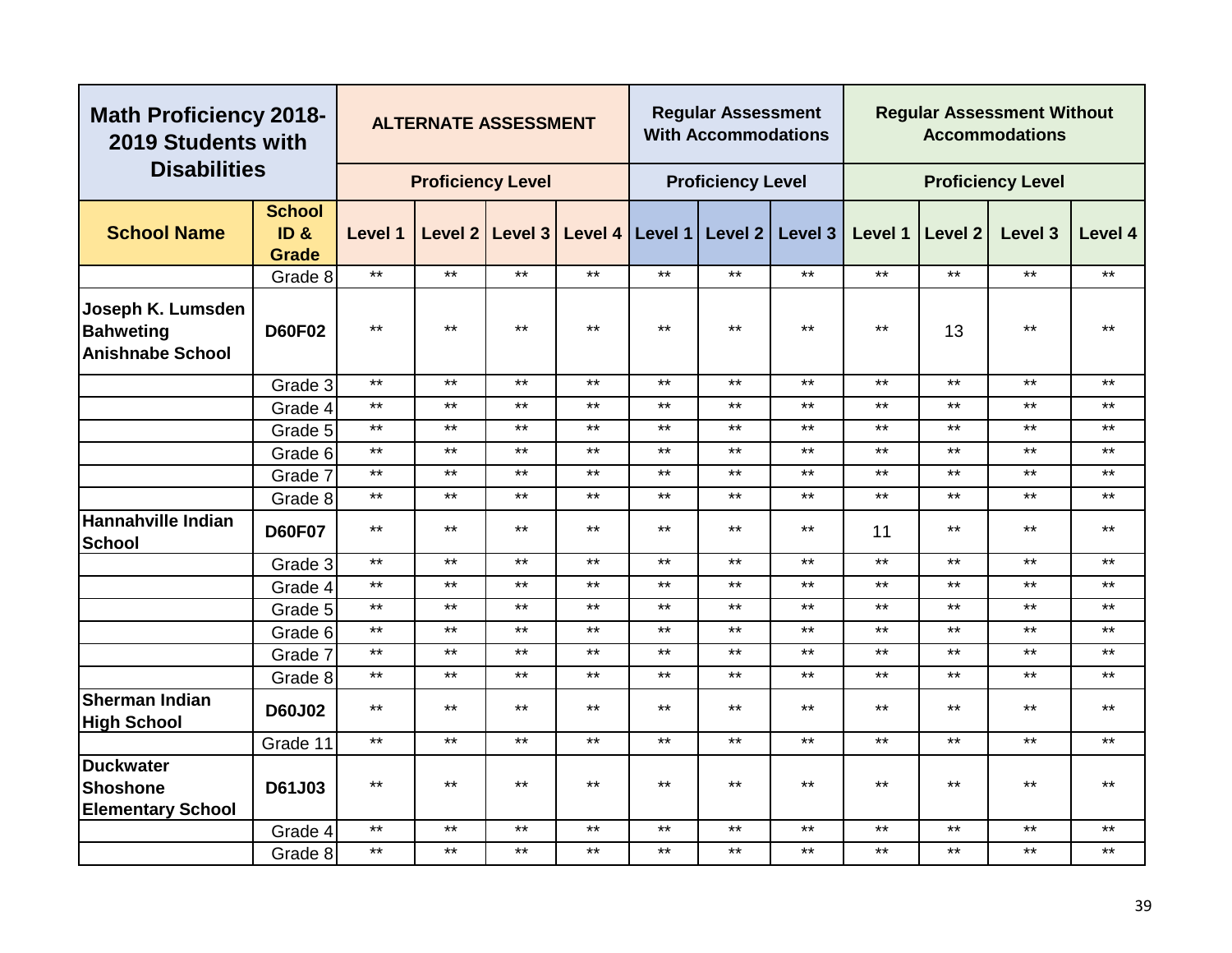| <b>Math Proficiency 2018-</b><br>2019 Students with |                                       |         | <b>ALTERNATE ASSESSMENT</b> |                 |       |              | <b>Regular Assessment</b><br><b>With Accommodations</b> |              |         |              | <b>Regular Assessment Without</b><br><b>Accommodations</b> |         |
|-----------------------------------------------------|---------------------------------------|---------|-----------------------------|-----------------|-------|--------------|---------------------------------------------------------|--------------|---------|--------------|------------------------------------------------------------|---------|
| <b>Disabilities</b>                                 |                                       |         | <b>Proficiency Level</b>    |                 |       |              | <b>Proficiency Level</b>                                |              |         |              | <b>Proficiency Level</b>                                   |         |
| <b>School Name</b>                                  | <b>School</b><br>ID &<br><b>Grade</b> | Level 1 |                             | Level 2 Level 3 |       |              | Level 4   Level 1   Level 2                             | Level 3      | Level 1 | Level 2      | Level 3                                                    | Level 4 |
| <b>First Mesa</b><br><b>Elementary School</b>       | D65H11                                | $***$   | $***$                       | $***$           | $***$ | $***$        | $***$                                                   | $\star\star$ | $***$   | $***$        | $***$                                                      | $***$   |
|                                                     | Grade 3                               | $***$   | $***$                       | $***$           | $***$ | $***$        | $***$                                                   | $***$        | $***$   | $***$        | $***$                                                      | $***$   |
|                                                     | Grade 4                               | $***$   | $***$                       | $***$           | $***$ | $***$        | $***$                                                   | $***$        | $***$   | $***$        | $***$                                                      | $***$   |
|                                                     | Grade 6                               | $***$   | $***$                       | $***$           | $***$ | $***$        | $***$                                                   | $***$        | $***$   | $***$        | $***$                                                      | $***$   |
| <b>Second Mesa Day</b><br><b>School</b>             | D65H12                                | $***$   | $***$                       | $***$           | $***$ | $***$        | $***$                                                   | $***$        | 20      | $***$        | $***$                                                      | $***$   |
|                                                     | Grade 3                               | $***$   | $***$                       | $***$           | $***$ | $***$        | $***$                                                   | $***$        | $***$   | $***$        | $***$                                                      | $***$   |
|                                                     | Grade 4                               | $***$   | $***$                       | $***$           | $***$ | $***$        | $***$                                                   | $***$        | $***$   | $***$        | $***$                                                      | $***$   |
|                                                     | Grade 5                               | $***$   | $***$                       | $***$           | $***$ | $***$        | $***$                                                   | $***$        | $***$   | $***$        | $***$                                                      | $***$   |
|                                                     | Grade 6                               | $***$   | $***$                       | $***$           | $***$ | $***$        | $***$                                                   | $***$        | $***$   | $\star\star$ | $\star\star$                                               | $***$   |
| <b>Hopi Day School</b>                              | D65H13                                | $***$   | $***$                       | $***$           | $***$ | $***$        | $***$                                                   | $***$        | 16      | $***$        | $***$                                                      | $***$   |
|                                                     | Grade 3                               | $***$   | $***$                       | $***$           | $***$ | $***$        | $***$                                                   | $***$        | $***$   | $***$        | $***$                                                      | $***$   |
|                                                     | Grade 4                               | $***$   | $***$                       | $***$           | $***$ | $***$        | $***$                                                   | $***$        | $***$   | $\star\star$ | $***$                                                      | $***$   |
|                                                     | Grade 5                               | $***$   | $***$                       | $***$           | $***$ | $***$        | $***$                                                   | $***$        | $***$   | $***$        | $***$                                                      | $***$   |
|                                                     | Grade 6                               | $***$   | $***$                       | $***$           | $***$ | $***$        | $***$                                                   | $***$        | $***$   | $***$        | $***$                                                      | $***$   |
| <b>Hotevilla Bacavi</b><br><b>Community School</b>  | <b>D65H14</b>                         | $***$   | $***$                       | $***$           | $***$ | $***$        | $***$                                                   | $***$        | 19      | $***$        | $***$                                                      | $***$   |
|                                                     | Grade 4                               | $***$   | $***$                       | $***$           | $***$ | $\star\star$ | $***$                                                   | $***$        | $***$   | $***$        | $***$                                                      | $***$   |
|                                                     | Grade 5                               | $***$   | $***$                       | $***$           | $***$ | $***$        | $***$                                                   | $***$        | $***$   | $***$        | $***$                                                      | $***$   |
|                                                     | Grade 6                               | $***$   | $***$                       | $***$           | $***$ | $***$        | $***$                                                   | $***$        | $***$   | $***$        | $***$                                                      | $***$   |
|                                                     | Grade 7                               | $***$   | $***$                       | $***$           | $***$ | $***$        | $***$                                                   | $***$        | $***$   | $***$        | $***$                                                      | $***$   |
|                                                     | Grade 8                               | $***$   | $***$                       | $***$           | $***$ | $***$        | $***$                                                   | $***$        | $***$   | $***$        | $***$                                                      | $***$   |
| <b>Moencopi Day</b><br><b>School</b>                | <b>D65H15</b>                         | $***$   | $***$                       | $***$           | $***$ | $***$        | $***$                                                   | $***$        | $***$   | $\star\star$ | $***$                                                      | $***$   |
|                                                     | Grade 3                               | $***$   | $***$                       | $***$           | $***$ | $***$        | $***$                                                   | $***$        | $***$   | $***$        | $***$                                                      | $***$   |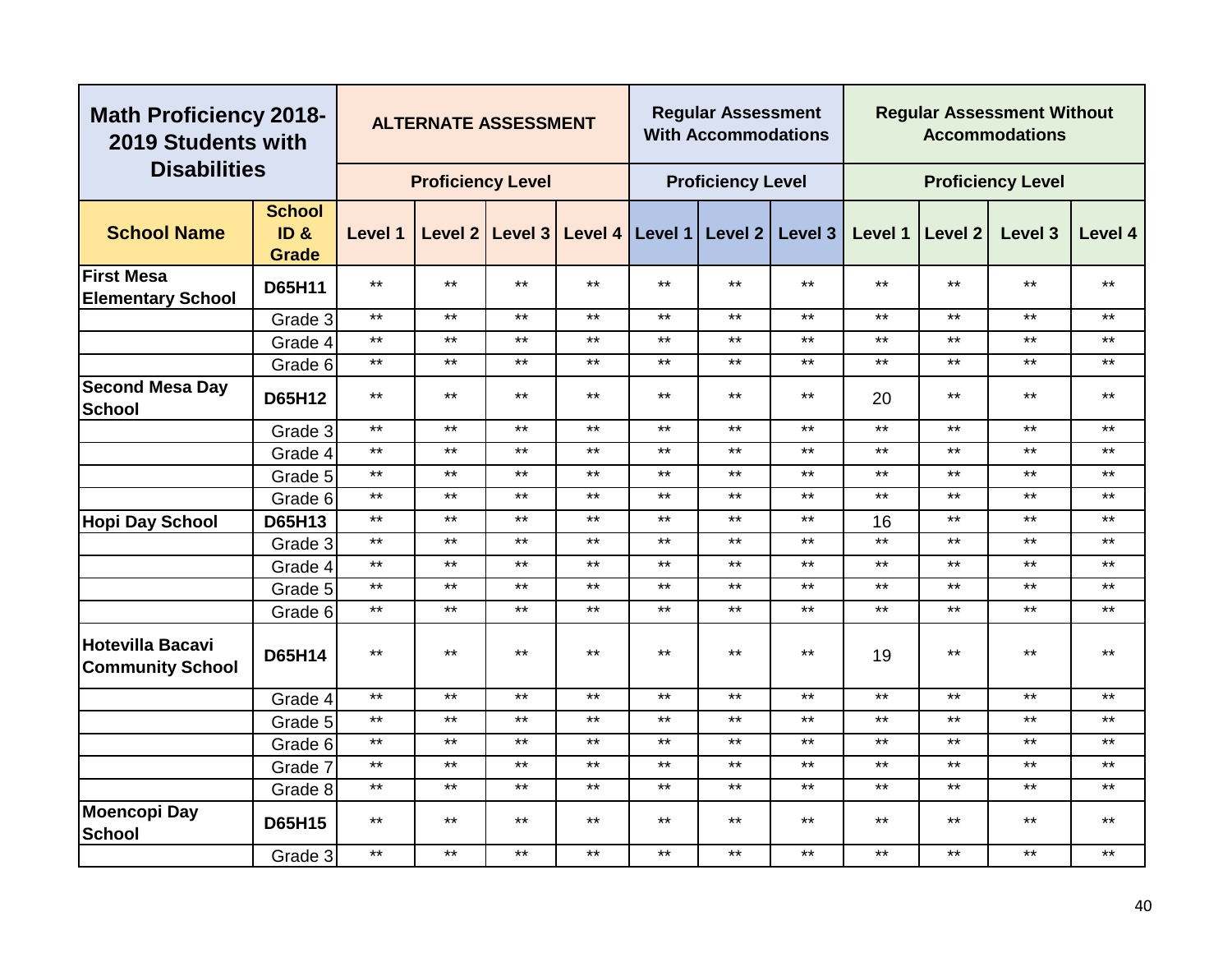| <b>Math Proficiency 2018-</b><br>2019 Students with |                                                      |         | <b>ALTERNATE ASSESSMENT</b> |                 |       |                   | <b>Regular Assessment</b><br><b>With Accommodations</b> |              |         |              | <b>Regular Assessment Without</b><br><b>Accommodations</b> |         |
|-----------------------------------------------------|------------------------------------------------------|---------|-----------------------------|-----------------|-------|-------------------|---------------------------------------------------------|--------------|---------|--------------|------------------------------------------------------------|---------|
| <b>Disabilities</b>                                 |                                                      |         | <b>Proficiency Level</b>    |                 |       |                   | <b>Proficiency Level</b>                                |              |         |              | <b>Proficiency Level</b>                                   |         |
| <b>School Name</b>                                  | <b>School</b><br>ID <sub>&amp;</sub><br><b>Grade</b> | Level 1 |                             | Level 2 Level 3 |       | Level 4   Level 1 | Level 2                                                 | Level 3      | Level 1 | Level 2      | Level 3                                                    | Level 4 |
|                                                     | Grade 4                                              | $***$   | $***$                       | $***$           | $***$ | $***$             | $***$                                                   | $***$        | $***$   | $***$        | $***$                                                      | $***$   |
|                                                     | Grade 5                                              | $***$   | $***$                       | $***$           | $***$ | $***$             | $***$                                                   | $***$        | $***$   | $***$        | $***$                                                      | $***$   |
|                                                     | Grade 6                                              | $***$   | $***$                       | $***$           | $***$ | $***$             | $***$                                                   | $***$        | $***$   | $***$        | $***$                                                      | $***$   |
| Keams Canyon<br><b>Elementary School</b>            | D65H21                                               | $***$   | $***$                       | $***$           | $***$ | $***$             | $***$                                                   | $***$        | 16      | $\star\star$ | $***$                                                      | $***$   |
|                                                     | Grade 3                                              | $***$   | $***$                       | $***$           | $***$ | $***$             | $***$                                                   | $***$        | $***$   | $***$        | $***$                                                      | $***$   |
|                                                     | Grade 4                                              | $***$   | $***$                       | $***$           | $***$ | $***$             | $***$                                                   | $***$        | $***$   | $\star\star$ | $***$                                                      | **      |
|                                                     | Grade 5                                              | $***$   | $***$                       | $***$           | $***$ | $***$             | $***$                                                   | $***$        | $***$   | $***$        | $***$                                                      | $***$   |
|                                                     | Grade 6                                              | $***$   | $***$                       | $***$           | $***$ | $***$             | $***$                                                   | $***$        | $***$   | $***$        | $***$                                                      | $***$   |
| Hopi Junior-Senior<br><b>High School</b>            | <b>D65H22</b>                                        | $***$   | $***$                       | $***$           | $***$ | $***$             | $***$                                                   | $***$        | 39      | $***$        | $***$                                                      | $***$   |
|                                                     | Grade 7                                              | $***$   | $***$                       | $***$           | $***$ | $***$             | $***$                                                   | $***$        | 11      | $***$        | $***$                                                      | $***$   |
|                                                     | Grade 8                                              | $***$   | $***$                       | $***$           | $***$ | $***$             | $***$                                                   | $\star\star$ | 19      | $\star\star$ | $***$                                                      | $***$   |
|                                                     | Grade 11                                             | $***$   | $***$                       | $***$           | $***$ | $***$             | $***$                                                   | $***$        | $***$   | $***$        | $***$                                                      | $***$   |
| Havasupai<br><b>Elementary School</b>               | <b>D65H23</b>                                        | $***$   | $***$                       | $***$           | $***$ | $***$             | $***$                                                   | $***$        | $***$   | $***$        | $***$                                                      | $***$   |
|                                                     | Grade 3                                              | $***$   | $***$                       | $***$           | $***$ | $***$             | $***$                                                   | $***$        | $***$   | $***$        | $***$                                                      | $***$   |
|                                                     | Grade 5                                              | $***$   | $***$                       | $***$           | $***$ | $***$             | $***$                                                   | $***$        | $***$   | $***$        | $***$                                                      | $***$   |
|                                                     | Grade 6                                              | $***$   | $***$                       | $***$           | $***$ | $***$             | $***$                                                   | $***$        | $***$   | $***$        | $***$                                                      | $***$   |
|                                                     | Grade 7                                              | $***$   | $***$                       | $***$           | $***$ | $***$             | $***$                                                   | $***$        | $***$   | $***$        | $***$                                                      | $***$   |
|                                                     | Grade 8                                              | $***$   | $***$                       | $***$           | $***$ | $***$             | $***$                                                   | $***$        | $***$   | $***$        | $***$                                                      | $***$   |
| Flandreau Indian<br><b>School</b>                   | <b>D70A02</b>                                        | $***$   | $***$                       | $***$           | $***$ | $***$             | $***$                                                   | $***$        | $***$   | $\star\star$ | $***$                                                      | $***$   |
|                                                     | Grade 11                                             | $***$   | $***$                       | $***$           | $***$ | $***$             | $***$                                                   | $***$        | $***$   | $***$        | $***$                                                      | $***$   |
| <b>Red Water</b><br><b>Elementary School</b>        | D78S13                                               | $***$   | $***$                       | $***$           | $***$ | $***$             | $***$                                                   | $***$        | 17      | $***$        | $***$                                                      | $***$   |
|                                                     | Grade 3                                              | $***$   | $***$                       | $***$           | $***$ | $***$             | $***$                                                   | $***$        | $***$   | $\star\star$ | $***$                                                      | $***$   |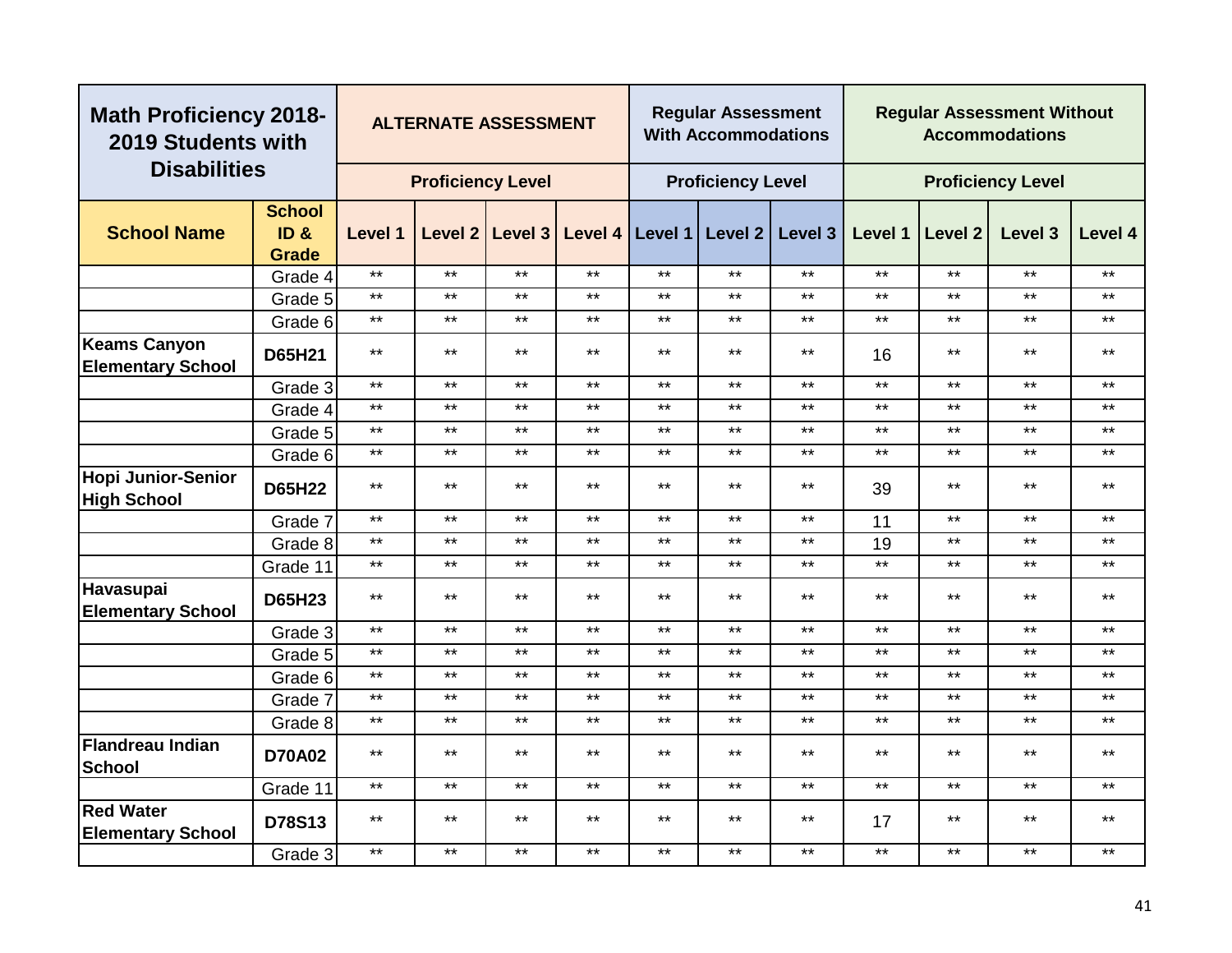| <b>Math Proficiency 2018-</b><br>2019 Students with |                                      |              | <b>ALTERNATE ASSESSMENT</b> |              |       |                   | <b>Regular Assessment</b><br><b>With Accommodations</b> |         | <b>Regular Assessment Without</b><br><b>Accommodations</b> |              |                          |         |
|-----------------------------------------------------|--------------------------------------|--------------|-----------------------------|--------------|-------|-------------------|---------------------------------------------------------|---------|------------------------------------------------------------|--------------|--------------------------|---------|
| <b>Disabilities</b>                                 |                                      |              | <b>Proficiency Level</b>    |              |       |                   | <b>Proficiency Level</b>                                |         |                                                            |              | <b>Proficiency Level</b> |         |
| <b>School Name</b>                                  | <b>School</b><br>ID <sub>&amp;</sub> | Level 1      | Level 2                     | Level 3      |       | Level 4   Level 1 | Level 2                                                 | Level 3 | Level 1                                                    | Level 2      | Level 3                  | Level 4 |
|                                                     | <b>Grade</b>                         |              |                             |              |       |                   |                                                         |         |                                                            |              |                          |         |
|                                                     | Grade 4                              | $***$        | $***$                       | $***$        | $***$ | $\star\star$      | $***$                                                   | $***$   | $***$                                                      | $***$        | $***$                    | $***$   |
|                                                     | Grade 5                              | $***$        | $***$                       | $***$        | $***$ | $***$             | $***$                                                   | $***$   | $***$                                                      | $***$        | $***$                    | $***$   |
|                                                     | Grade 7                              | $***$        | $***$                       | $***$        | $***$ | $***$             | $***$                                                   | $***$   | $***$                                                      | $***$        | $***$                    | $***$   |
|                                                     | Grade 8                              | $\star\star$ | $***$                       | $***$        | $***$ | $***$             | $***$                                                   | $***$   | $***$                                                      | $***$        | $***$                    | $***$   |
| <b>Standing Pine</b><br><b>Elementary School</b>    | D78S14                               | $***$        | $***$                       | $***$        | $***$ | $***$             | $***$                                                   | $***$   | $***$                                                      | $***$        | $***$                    | $***$   |
|                                                     | Grade 3                              | $***$        | $***$                       | $***$        | $***$ | $***$             | $***$                                                   | $***$   | $***$                                                      | $***$        | $***$                    | $***$   |
|                                                     | Grade 4                              | $***$        | $***$                       | $***$        | $***$ | $***$             | $***$                                                   | $***$   | $***$                                                      | $***$        | $***$                    | $***$   |
|                                                     | Grade 5                              | $***$        | $***$                       | $***$        | $***$ | $***$             | $***$                                                   | $***$   | $***$                                                      | $***$        | $***$                    | $***$   |
|                                                     | Grade 6                              | $***$        | $***$                       | $***$        | $***$ | $\star\star$      | $***$                                                   | $***$   | $***$                                                      | $***$        | $***$                    | $***$   |
| <b>Tucker Elementary</b><br><b>School</b>           | D78S15                               | $***$        | $***$                       | $***$        | $***$ | $***$             | $***$                                                   | $***$   | $***$                                                      | $***$        | $***$                    | $***$   |
|                                                     | Grade 3                              | $***$        | $***$                       | $***$        | $***$ | $***$             | $***$                                                   | $***$   | $***$                                                      | $***$        | $***$                    | $***$   |
|                                                     | Grade 4                              | $***$        | $***$                       | $***$        | $***$ | $***$             | $***$                                                   | $***$   | $***$                                                      | $***$        | $***$                    | $***$   |
|                                                     | Grade 5                              | $***$        | $***$                       | $***$        | $***$ | $***$             | $***$                                                   | $***$   | $***$                                                      | $***$        | $***$                    | $***$   |
|                                                     | Grade 6                              | $***$        | $***$                       | $***$        | $***$ | $***$             | $***$                                                   | $***$   | $***$                                                      | $***$        | $***$                    | $***$   |
|                                                     | Grade 8                              | $***$        | $***$                       | $***$        | $***$ | $***$             | $***$                                                   | $***$   | $***$                                                      | $***$        | $***$                    | $***$   |
| <b>Bogue Chitto</b><br><b>Elementary School</b>     | D78S21                               | $***$        | $***$                       | $***$        | $***$ | 11                | $***$                                                   | $***$   | 14                                                         | $***$        | $***$                    | $***$   |
|                                                     | Grade 3                              | $***$        | $***$                       | $***$        | $***$ | $***$             | $***$                                                   | $***$   | $***$                                                      | $***$        | $***$                    | $***$   |
|                                                     | Grade 4                              | $***$        | $***$                       | $***$        | $***$ | $\star\star$      | $***$                                                   | $***$   | $***$                                                      | $***$        | $***$                    | $***$   |
|                                                     | Grade 5                              | $***$        | $***$                       | $\star\star$ | $***$ | $***$             | $\star\star$                                            | $***$   | $***$                                                      | $\star\star$ | $***$                    | $***$   |
|                                                     | Grade 6                              | $***$        | $***$                       | $***$        | $***$ | $***$             | $***$                                                   | $***$   | $***$                                                      | $***$        | $***$                    | $***$   |
|                                                     | Grade 7                              | $***$        | $***$                       | $***$        | $***$ | $\star\star$      | $***$                                                   | $***$   | $***$                                                      | $***$        | $***$                    | $***$   |
| Conehatta<br><b>Elementary School</b>               | <b>D78S22</b>                        | $***$        | $***$                       | $***$        | $***$ | $***$             | $***$                                                   | $***$   | 14                                                         | $***$        | $***$                    | $***$   |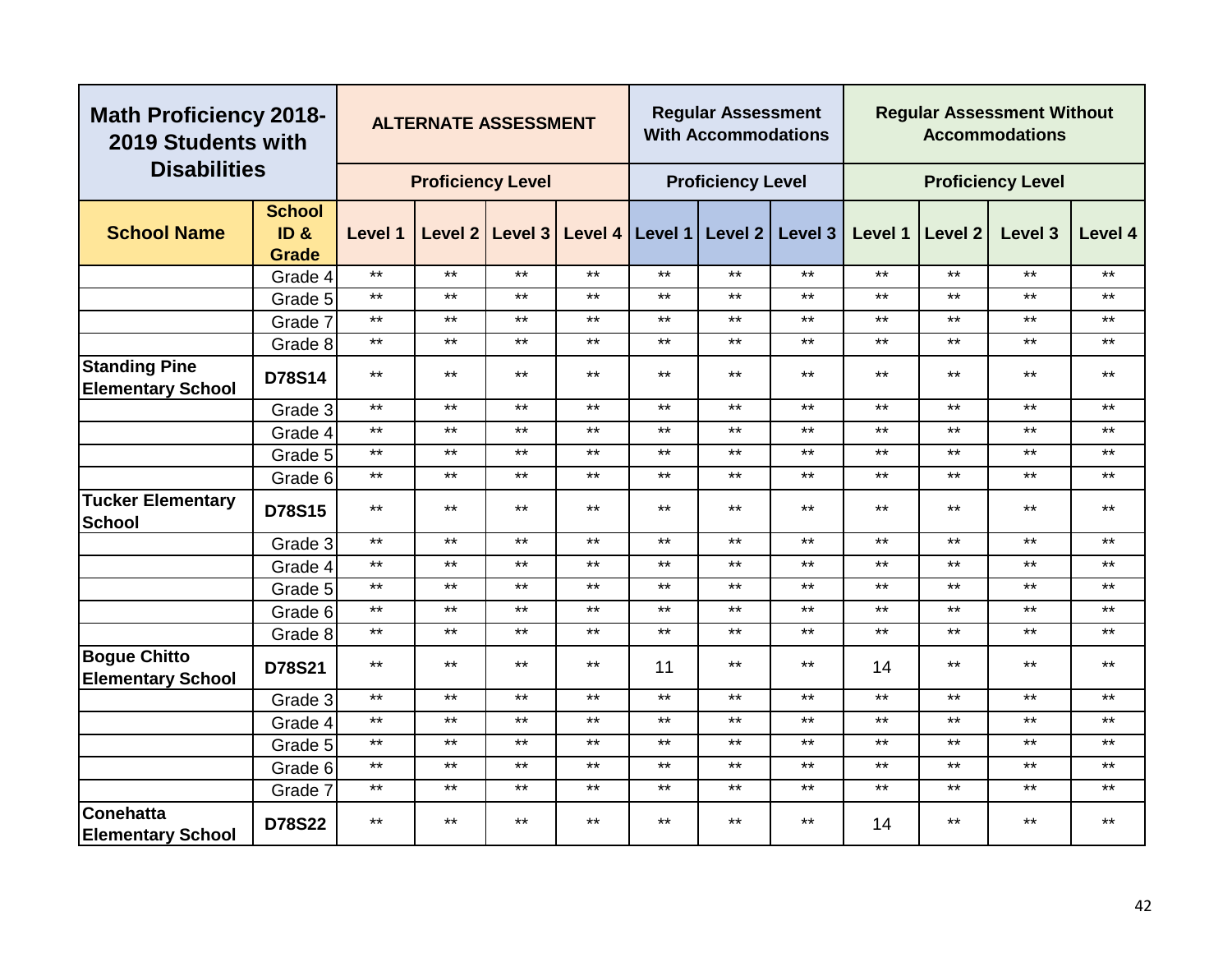| <b>Math Proficiency 2018-</b><br>2019 Students with |                                                  |              | <b>ALTERNATE ASSESSMENT</b> |                 |                 |              | <b>Regular Assessment</b><br><b>With Accommodations</b> |         |         |                | <b>Regular Assessment Without</b><br><b>Accommodations</b> |              |
|-----------------------------------------------------|--------------------------------------------------|--------------|-----------------------------|-----------------|-----------------|--------------|---------------------------------------------------------|---------|---------|----------------|------------------------------------------------------------|--------------|
| <b>Disabilities</b>                                 |                                                  |              | <b>Proficiency Level</b>    |                 |                 |              | <b>Proficiency Level</b>                                |         |         |                | <b>Proficiency Level</b>                                   |              |
| <b>School Name</b>                                  | <b>School</b><br>ID <sub>8</sub><br><b>Grade</b> | Level 1      |                             | Level 2 Level 3 | Level 4 Level 1 |              | Level 2                                                 | Level 3 | Level 1 | <b>Level 2</b> | Level 3                                                    | Level 4      |
|                                                     | Grade 3                                          | $***$        | $***$                       | $***$           | $***$           | $***$        | $***$                                                   | $***$   | $***$   | $***$          | $***$                                                      | $***$        |
|                                                     | Grade 4                                          | $***$        | $***$                       | $***$           | $***$           | $***$        | $***$                                                   | $***$   | $***$   | $***$          | $***$                                                      | $***$        |
|                                                     | Grade 5                                          | $***$        | $***$                       | $***$           | $***$           | $***$        | $***$                                                   | $***$   | $***$   | $***$          | $***$                                                      | $***$        |
|                                                     | Grade 6                                          | $***$        | $***$                       | $***$           | $***$           | $***$        | $***$                                                   | $***$   | $***$   | $***$          | $***$                                                      | $***$        |
|                                                     | Grade 7                                          | $***$        | $***$                       | $***$           | $***$           | $***$        | $***$                                                   | $***$   | $***$   | $***$          | $***$                                                      | $\star\star$ |
|                                                     | Grade 8                                          | $***$        | $***$                       | $***$           | $***$           | $***$        | $***$                                                   | $***$   | $***$   | $***$          | $***$                                                      | $***$        |
| <b>Choctaw Central</b><br><b>High School</b>        | D78S23                                           | $\star\star$ | $***$                       | $***$           | $***$           | $***$        | $***$                                                   | $***$   | $***$   | 14             | $***$                                                      | $***$        |
|                                                     | Grade 10                                         | $***$        | $***$                       | $***$           | $***$           | $***$        | $***$                                                   | $***$   | $***$   | $***$          | $***$                                                      | $***$        |
|                                                     | Grade 11                                         | $\star\star$ | $***$                       | $***$           | $***$           | $***$        | $***$                                                   | $***$   | $***$   | 11             | $***$                                                      | $***$        |
|                                                     | Grade 12                                         | $***$        | $***$                       | $***$           | $***$           | $***$        | $***$                                                   | $***$   | $***$   | $***$          | $***$                                                      | $***$        |
| <b>Choctaw Central</b><br><b>Middle School</b>      | D78S24                                           | $***$        | $***$                       | $***$           | $***$           | $***$        | $***$                                                   | $***$   | 24      | $\star\star$   | $***$                                                      | $***$        |
|                                                     | Grade 7                                          | $***$        | $***$                       | $***$           | $***$           | $***$        | $***$                                                   | $***$   | 14      | $***$          | $***$                                                      | $***$        |
|                                                     | Grade 8                                          | $***$        | $***$                       | $***$           | $***$           | $\star\star$ | $***$                                                   | $***$   | $***$   | $***$          | $***$                                                      | $\star\star$ |
| <b>Pearl River</b><br><b>Elementary School</b>      | <b>D78S25</b>                                    | $***$        | $***$                       | $***$           | $***$           | 17           | $***$                                                   | $***$   | 27      | 15             | $***$                                                      | $***$        |
|                                                     | Grade 3                                          | $***$        | $***$                       | $***$           | $***$           | 12           | $***$                                                   | $***$   | $***$   | $***$          | $***$                                                      | $***$        |
|                                                     | Grade 4                                          | $\star\star$ | $***$                       | $***$           | $***$           | $***$        | $***$                                                   | $***$   | $***$   | $***$          | $***$                                                      | $***$        |
|                                                     | Grade 5                                          | $***$        | $***$                       | $***$           | $***$           | $***$        | $***$                                                   | $***$   | $***$   | $***$          | $***$                                                      | $***$        |
|                                                     | Grade 6                                          | $***$        | $***$                       | $***$           | $***$           | $\star\star$ | $***$                                                   | $***$   | $***$   | $\star\star$   | $***$                                                      | $***$        |
| <b>Circle of Nations</b><br><b>School</b>           | <b>D80F02</b>                                    | $***$        | $***$                       | $***$           | $***$           | $***$        | $***$                                                   | $***$   | 16      | $***$          | $***$                                                      | $***$        |
|                                                     | Grade 5                                          | $***$        | $***$                       | $***$           | $***$           | $***$        | $***$                                                   | $***$   | $***$   | $***$          | $***$                                                      | $\star\star$ |
|                                                     | Grade 6                                          | $***$        | $***$                       | $***$           | $***$           | $***$        | $***$                                                   | $***$   | $***$   | $***$          | $***$                                                      | $***$        |
|                                                     | Grade 7                                          | $***$        | $***$                       | $***$           | $***$           | $***$        | $***$                                                   | $***$   | $***$   | $***$          | $***$                                                      | $***$        |